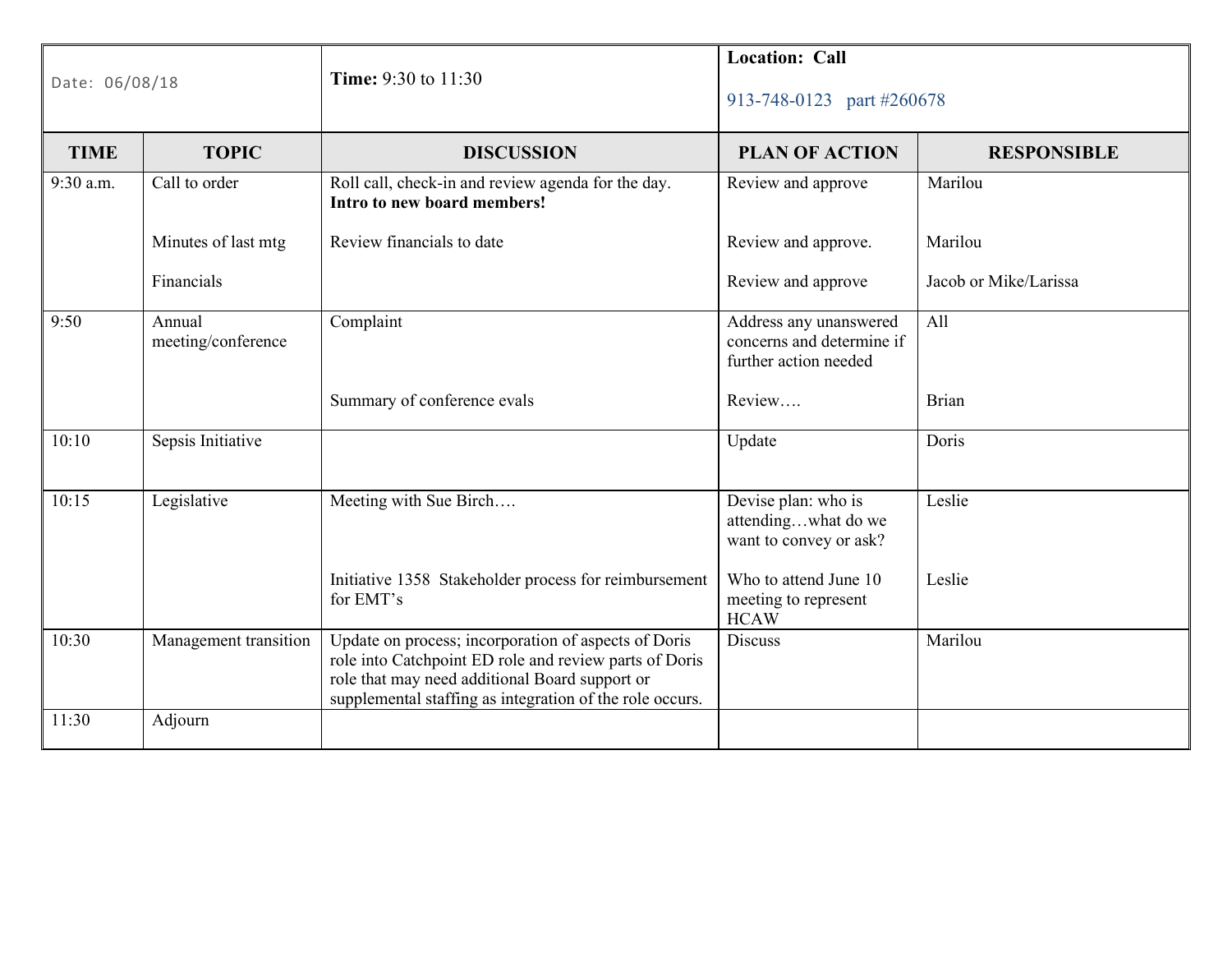[Please use your Company/Organization Letterhead]

June 1, 2018

Marc Bennett, MA President and Chief Executive Officer Qualis|HealthInsight P.O. Box 33400 Seattle, WA 98133

RE: Letter of Support for Qualis|HealthInsight for the CMS Network of Quality Improvement and Innovation Contractors

Dear Mr. Bennett:

The Home Care Association of Washington (HCAW) is pleased to submit this letter of support for Qualis|HealthInsight in its bid to become a Network of Quality Improvement and Innovation Contractors (NQIIC) awardee with the Centers for Medicare & Medicaid Services (CMS).

HCAW is the most diverse in-home services association in Washington State, representing Home Health, Home Care, and Hospice providers. Our members also include affiliated healthcare professionals, providers, consultants, and vendors. In this era of health reform, partnerships within the healthcare community are essential. HCAW actively promotes partnership development within our membership and with external providers. HCAW provides advocacy, education, and support to members as we work together to achieve the triple aim of healthcare: improved quality, reduced cost, and improved health.

We have a long and successful relationship with Qualis Health, successfully collaborating with our organization and member agencies to implement quality improvement and population health management efforts, engage with the national Home Health Quality Improvement (HHQI) National Campaign, participate in Medicare's Home Health Value-Based Purchasing model, and support clinical targets areas such as immunizations and cardiovascular care management.

Together, our two organizations confer regularly to identify activities that support and enhance quality initiatives throughout the state, meeting regularly and providing a visible presence at our annual conference. Examples of Qualis Health's expert technical assistance include helping our members implement the HHQI Best Practice Intervention Packages (BPIPs), successfully participate in the HHQI Cardiovascular Data Registry, and implement use of health literacy and educational tools to provide beneficiary education appropriate for all racial and ethnic beneficiaries served by the agencies.

HCAW is prepared to collaborate with Qualis|HealthInsight in support of CMS' NQIIC goals, including: behavioral health, with a focus on reducing opioid use; patient safety and harm reduction; care coordination; nursing home/long-term care; chronic disease self-management; clinical practice redesign and transition to alternative payment models; provider burden reduction; addressing public health improvement issues such as obesity, cardiac health, smoking, diabetes, and kidney health; and coordinating efforts to respond to emergency issues such as outbreaks of infectious disease.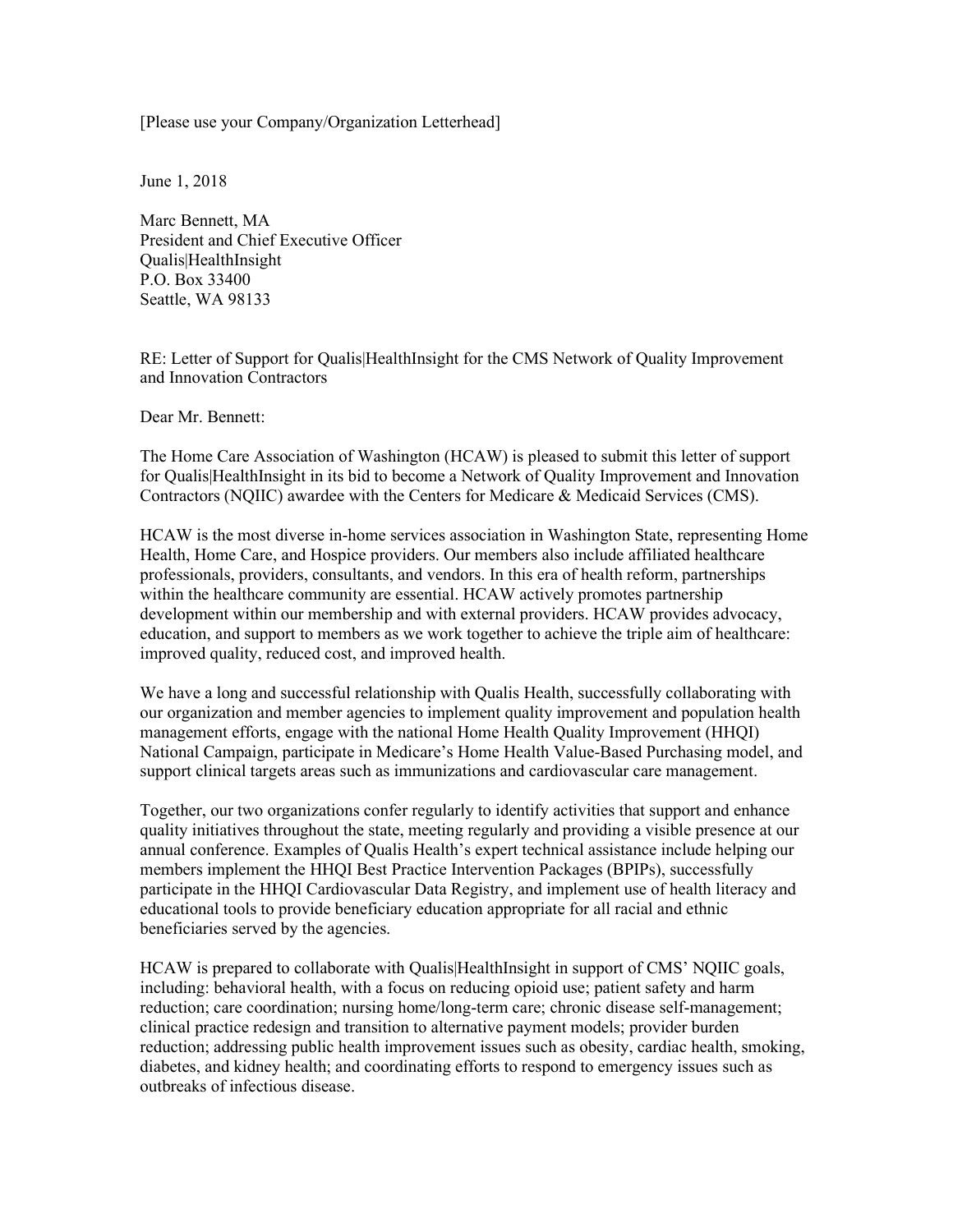We appreciate Qualis|HealthInsight's demonstrated commitment to its mission, and the collaborative approach used planning and implementing effective quality improvement strategies with providers and stakeholders. In our experience, Qualis|HealthInsight has demonstrated the capability to successfully and effectively generate results and value for us and for our communities. The knowledge, skills, and resources provided by Qualis|HealthInsight represent a valuable resource for our state.

We encourage CMS to select Qualis|HealthInsight as an NQIIC awardee, and look forward to partnering with you in promoting and achieving transformational change to the healthcare system throughout Washington.

Sincerely,

Doris Visaya, RN, BSN Executive Director Home Care Association of Washington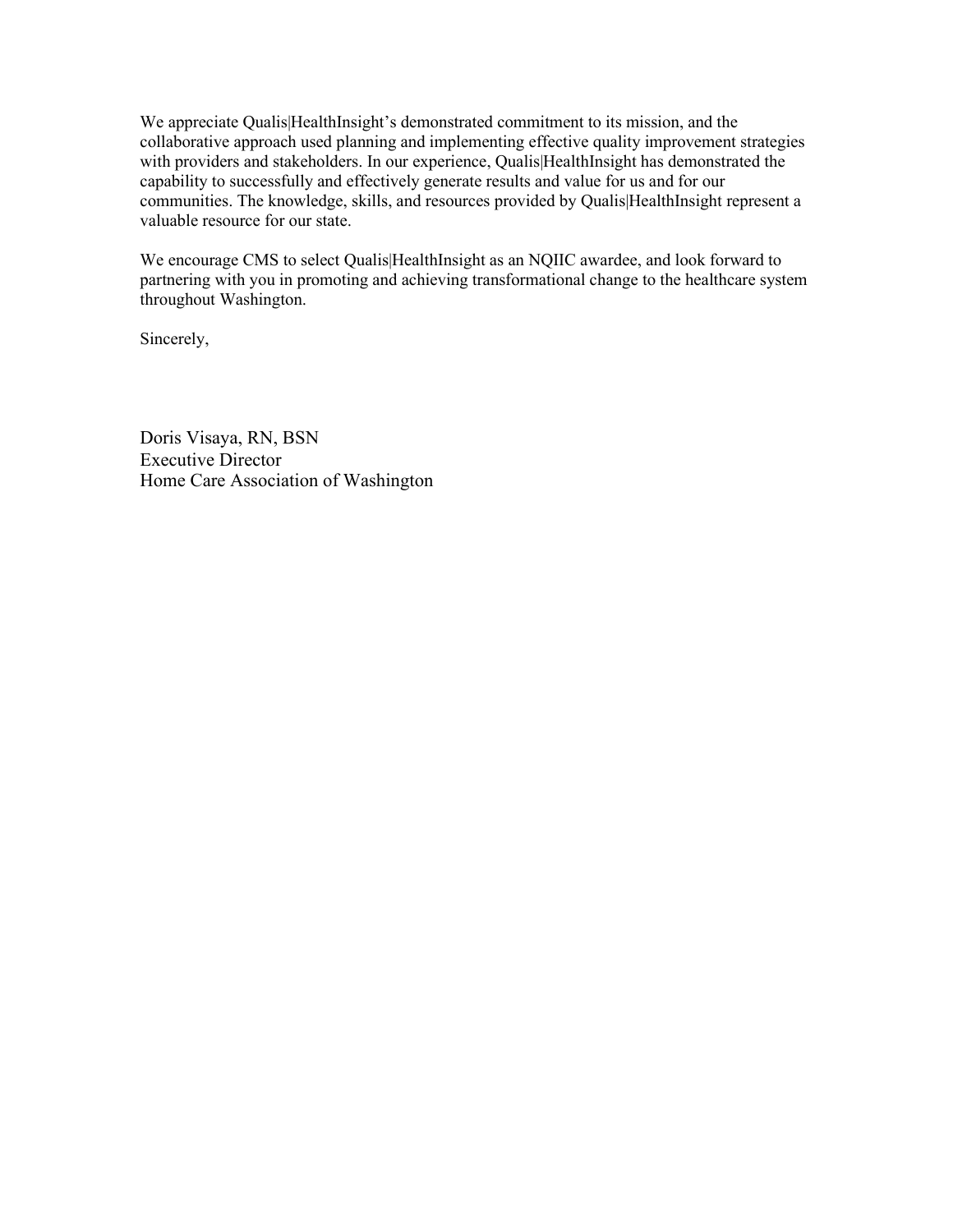## **HCAW June 2018 Legislative Report**

Prepared by Leslie Emerick, Governmental Consultant

### *Legislative Overview*

Calls are coming in for campaign donations from across the state! The election season has started, and our little PAC is in high demand! Not much new to report on the legislative front yet… There have been a few resignations of legislators that has surprised me. One is Senator Jan Angel from Kitsap County. She has been the strongest advocate for the bill that would require a physician to offer one more conversation for possible cures prior to using the Death with Dignity. According to the Tacoma News Tribune, "In a last-minute surprise, Republican state Sen. Jan Angel withdrew from her re-election bid shortly before a Friday deadline for candidates to get on the 2018 primary ballot." Another surprise was Democratic Senate Majority Leader Sharon Nelson who announced that she is retiring and won't seek re-election this year. Its going to be an interesting election year!

During the interim between legislative sessions, state agencies being the process of putting together their budget packages for the next year. HCAW is meeting with the new Director of the Health Care Authority, Susan Birch, to discuss a potential budget request for increased Medicaid Home Health Reimbursements on June  $18<sup>th</sup>$  in Olympia.

### *Department of Health Issues*

### **CoN Hospice rules update (Kathy Hoffman)**

A notification was sent out by DOH that they will be filing a supplemental rule proposal under the CR102 process consistent with RCW 34.05.340, limited only to reversion of the ADC to 35. A public hearing is to be scheduled in mid-July 2018, with a public hearing to follow about seven weeks later. Stakeholders will be notified by GovDelivery and through the [Certificate of Need rule](https://www.doh.wa.gov/LicensesPermitsandCertificates/FacilitiesNewReneworUpdate/CertificateofNeed/RulemakingActivities/Hospice)  [making website.](https://www.doh.wa.gov/LicensesPermitsandCertificates/FacilitiesNewReneworUpdate/CertificateofNeed/RulemakingActivities/Hospice)

## **The WA State Nurses Association (WSNA) will be working on an Advisory Opinion to Clarify the Scope of Nurses Practice Using the Death with Dignity Act.**

I spoke with the Governmental Affairs Director for WSNA, Joelle Fathi, about why WSNA is requesting this. She said there are no complaints driving this issue, they only want clarification. I asked to be part of her stakeholder group when they start working on this issue.

## **Palliative Care-Rural Health Integration Advisory Team (PC-RHIAT)**

I participated via conference call for the June 6 first cohort gathering in Spokane. Home health agencies are very involved in this effort and discussions surround how to increase access to home health care in rural areas. In the community planning committee that I sit on, there was discussion about the Portal for Palliative Care that is being developed as a resource for practitioners and the public. There is grant funding to take over the site from the Healthier WA Portal that lost funding.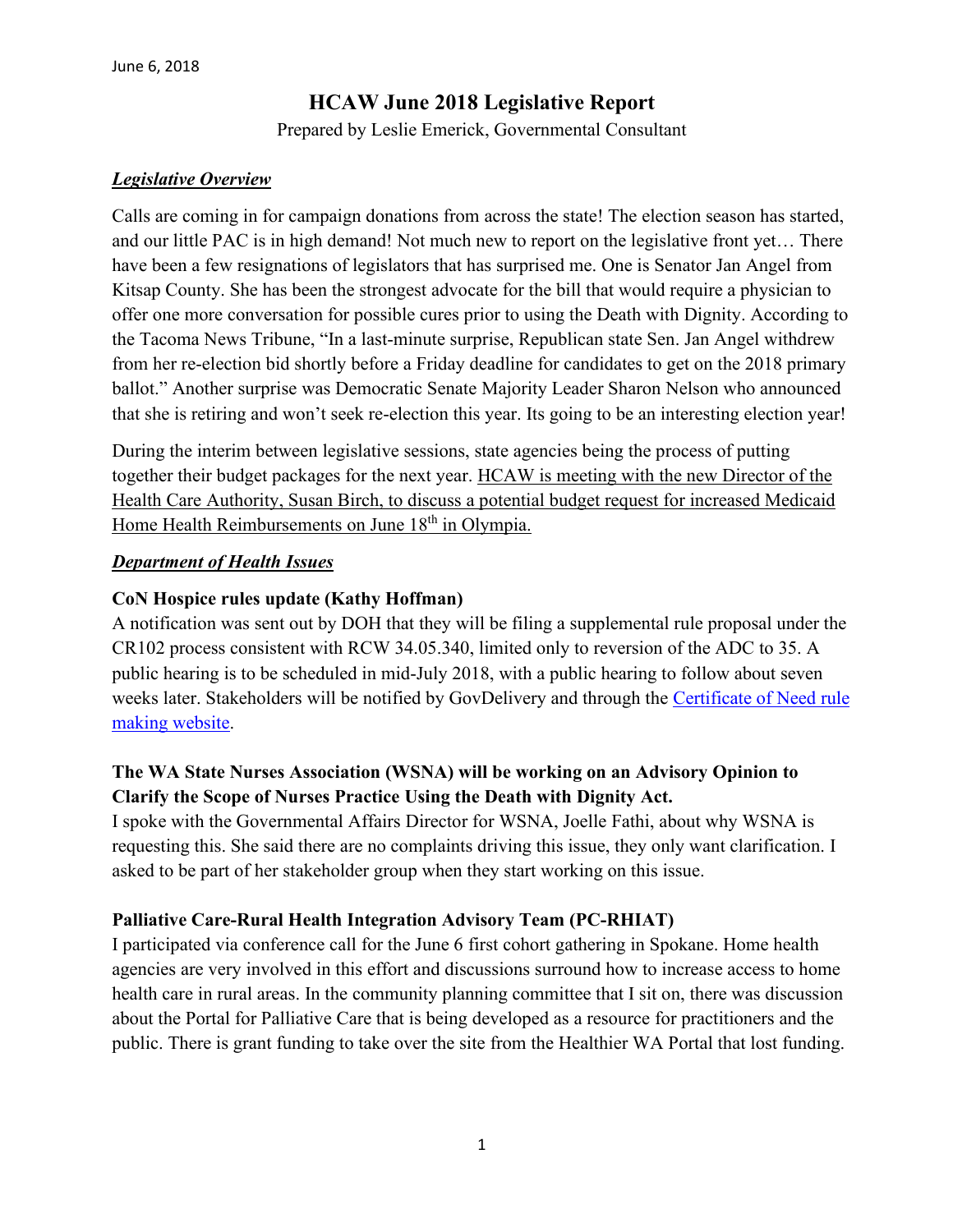The Palliative Care-Rural Health Integration Advisory Team (PC-RHIAT) is the group planning the WA Rural Palliative Care Initiative. The Cohort refers to the clinical teams and community members from our first seven communities; Port Townsend, Dayton, Pullman, Colfax, Newport, Twisp/Okanogan Valley/Methow and Ephrata.

The first cohort meeting is for the teams from the seven communities to share their action plans, exchange practical lessons and build their peer relationships. People outside the seven communities can observe but the conversation is for them. It is primarily but not exclusively the health care organization team members rather than the full community teams from the Cohort teams who participate in PC-RHIAT and June 6th the first full Cohort One meeting.

The third group are the full community teams in each of the seven communities. Home health and hospice are at all those tables and has been a partner in all action plans to date. Five of the seven have held their first community team meetings to do an asset and gap analysis and action plan.

### **Opioid Related Issues**

HCAW has been participating in the DOH Opioid Prescribing rulemaking process required by: [ESHB 1427 Implementation \(Opioid Prescribing & Monitoring Project\) Stakeholder Meetings.](http://links.govdelivery.com/track?type=click&enid=ZWFzPTEmbXNpZD0mYXVpZD0mbWFpbGluZ2lkPTIwMTgwMjA5Ljg1MDg0NTkxJm1lc3NhZ2VpZD1NREItUFJELUJVTC0yMDE4MDIwOS44NTA4NDU5MSZkYXRhYmFzZWlkPTEwMDEmc2VyaWFsPTE3MDU2NjEyJmVtYWlsaWQ9bGVzZW1lcmlja0Bjb21jYXN0Lm5ldCZ1c2VyaWQ9bGVzZW1lcmlja0Bjb21jYXN0Lm5ldCZ0YXJnZXRpZD0mZmw9JmV4dHJhPU11bHRpdmFyaWF0ZUlkPSYmJg==&&&134&&&https://www.doh.wa.gov/ForPublicHealthandHealthcareProviders/HealthcareProfessionsandFacilities/OpioidPrescribing/ESHB1427Implementation) The draft rule document has now gone to the individual commissions and boards who prescribe opioids in our state to be approved. **The language that was requested of the Nursing Care Quality Assurance Commission (NCQAC) for Hospice was rejected in their rules definitions**. They stated at their May meeting that although it was a lovely definition, it was unnecessary to change because hospice and palliative care are already exempted in the document. They were not sure why the drafting team had changed it to a shorter definition in the final draft rules that went out to the boards and commissions. It would be very difficult at this point to get them all to changes the definition for hospice.

### *Health Care Authority Issues*

**Home Health Report:** HCA is still gathering data for the report that is supposed to be submitted to the legislature by December 2018. The problem is that this will be too late for an Agency Decision Package for the Governor's Budget. We will advocate in our meeting with the new HCA Director Susan Birch, for a potential budget request for increased Medicaid Home Health Reimbursements at the June 18th in Olympia. Depending on the outcome of this meeting, we may want to consider a letter writing campaign to the Governor and HCA to advocate for funding in the Governor's budget. If we are not successful, we will start calling on legislators over the interim to put a budget proviso into the House and Senate budget for home health reimbursements.

**The Dr. Robert Bree Collaborative (Bree):** I attended the [Bree Collaborative](http://www.breecollaborative.org/) meeting in Seattle on May 23 where they were going to determine topics for next year. I requested on that they include Palliative Care as a topic for their 2019 reviews. The members voted to initially consider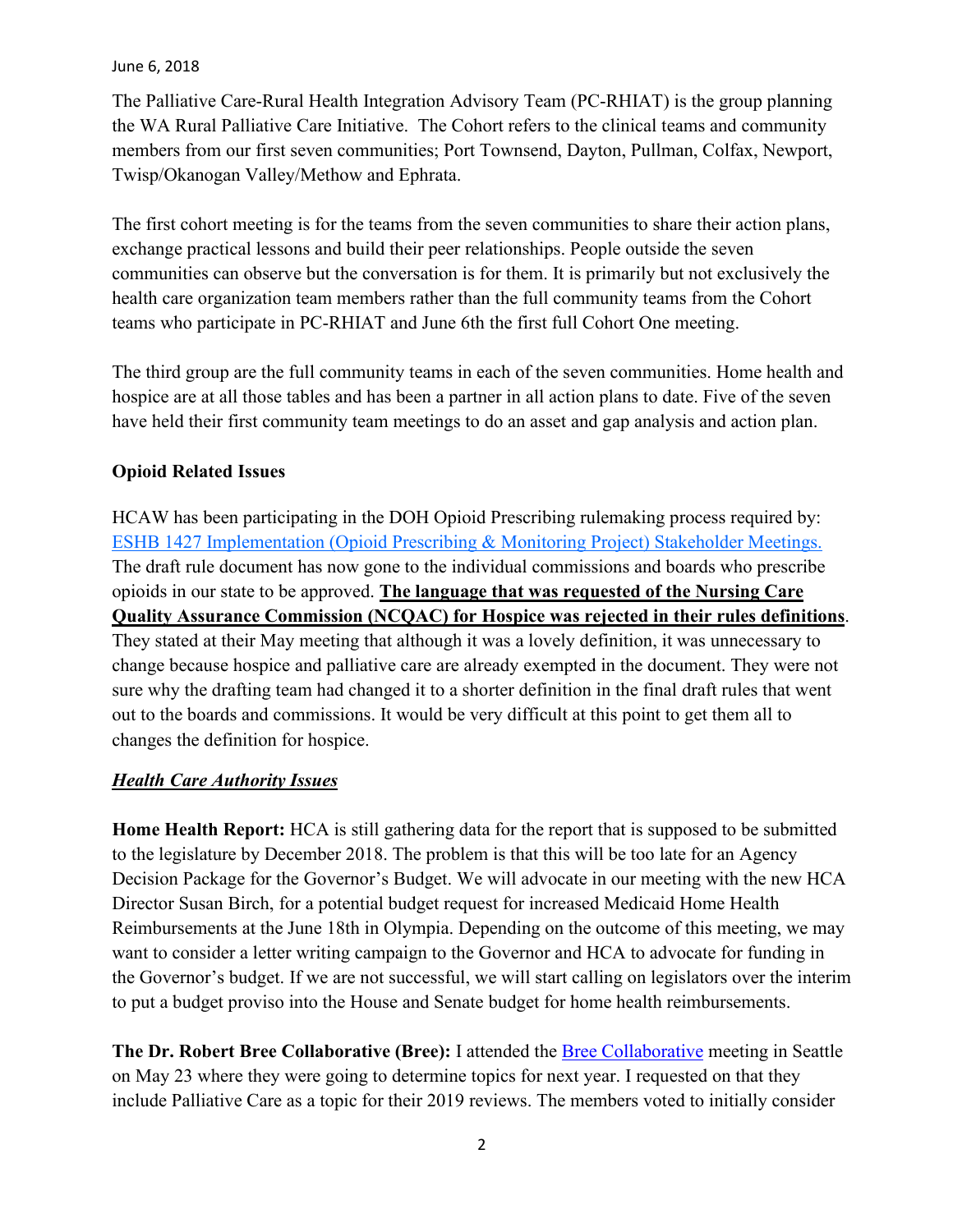adding Palliative Care to the topics that they are reviewing in 2019. There was verbal support from a number of members of the Collaborative. I have sent the staff information from the Department of Health (DOH) on the Washington State Rural Palliative Care Initiative (WSRPCI). I believe that WSRPCI could be a valuable resource for the Bree Collaborative End-of-Life/Palliative Care workgroup.

At the meeting on May 23 in Seattle, Leah Hole Marshall, A & I Medical Administrator, mentioned that they would need to find subject matter experts on these issue in the workgroups. Palliative care as an "End-of-Life" issue requires much different expertise than Advanced Directives and POLST. I asked how I can get some clinical palliative care experts on the workgroup and said that I was happy to suggest a few names of people who could provide expertise on palliative care.

**Implementation of HB 1358 – An act relating to reimbursement for services provided pursuant to community assistance referral and education programs.** I will continue to participate as a stakeholder by the Health Care Authority (HCA) who is the lead agency on implementing HB 1358. June  $11<sup>th</sup>$  is the next meeting in Olympia. The requirements of HB 1358 include:

1. HCA create a mechanism for reimbursement – HCA shall adopt standards for the reimbursement of health care services provided to eligible clients by fire departments pursuant to a community assistance referral and education services program. The standards must allow payment for covered health care services provided to individuals whose medical needs do not require ambulance transport to an emergency department.

2. DOH create any credentialing / licensure needed – DOH must review the professional certification and training of health professionals participating in a community assistance referral and education program, review the certification and training requirements in other states with similar programs, and coordinate with HCA to link the certification requirements with the covered health care services.

3. JLARC shall conduct a cost-effectiveness review – JLARC must conduct a costeffectiveness review to consider savings to Medicaid as a result of fire departments providing health care services. The review committee will make recommendations based on the findings to improve cost-effectiveness or repeal the coverage by fire departments by December 1, 2021.

**Palliative Care Rulemaking:** According to Nancy Hite at HCA, the CR 101 for palliative care does not have a timeline yet. It is going to take at least until October before they can get things complete. She will let us know when we will have a stakeholder meeting.

### *DSHS Issues*

I attended the first meeting on the Consumer Directed Employer Webinar. This is the new agency that sets up the Individual Provider Employment Administrator model shifts administrative support of Individual Providers (IPs) from the state to a private vendor, allowing the department to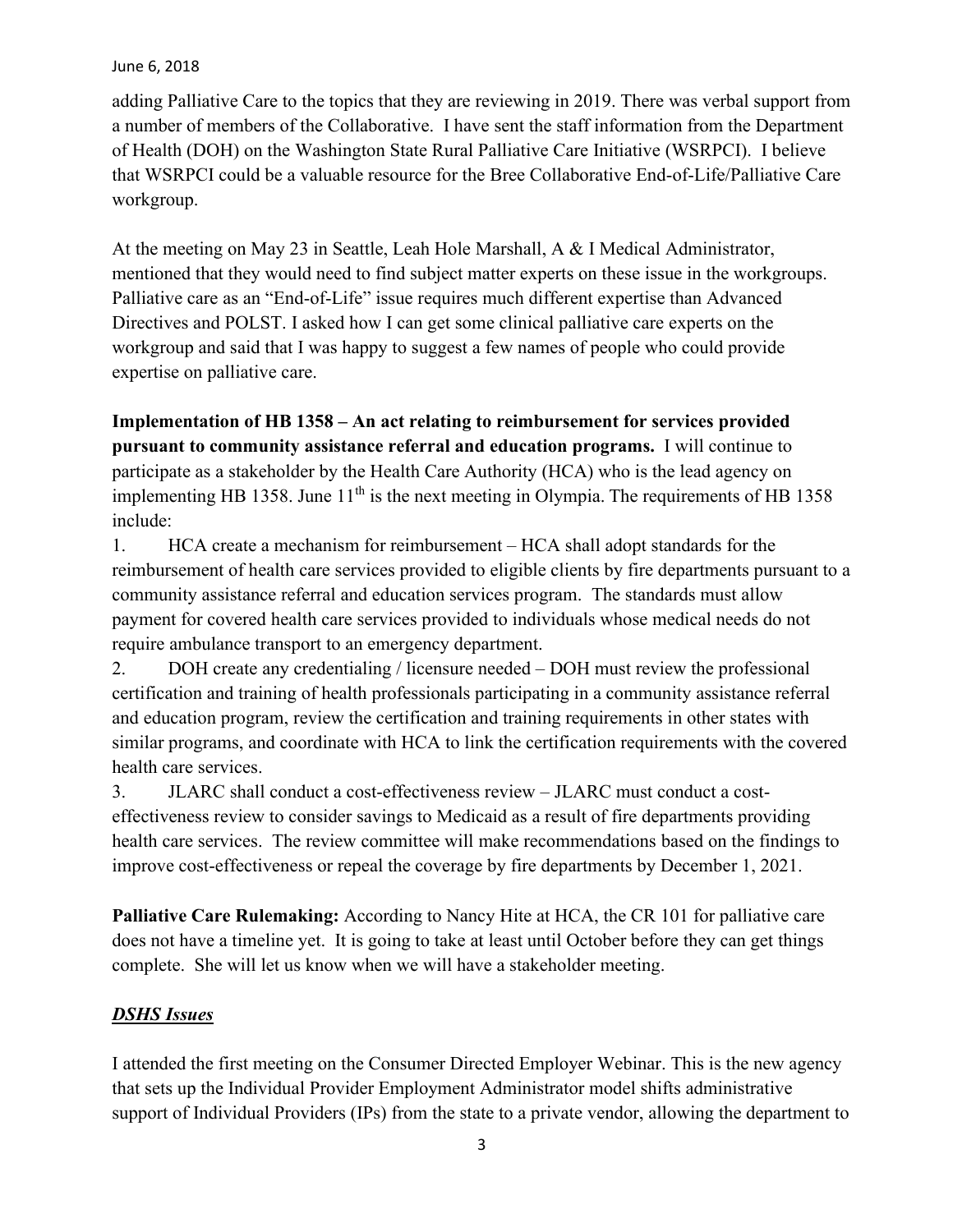keep its central focus on client well-being. Beginning July 2020, the vendor would provide Financial Management Services and co-employer functions to clients receiving in-home personal care from an IP. This will centralize management of the IP workforce, including controls of IP overtime, and allow DSHS and Area Agency on Aging case management staff to focus on the clinical aspects of case management.

### **Revise Hospice Guidelines at Community Residential Facilities**

I met with Candice Goering at DSHS on June 4, 2018 to address residential facilities aging patients who should have access to hospice services. The department will begin a process to establish guidelines for hospice in residential facilities. There are guidelines currently under review within the department that will help clarify the process of how to address hospice and end of life care issues for Residential Communities and other entities such as Adult Family Homes and Nursing homes that the department has oversight of. More to come as we are allowed to review the new guidelines and if they will meet the needs of these patients.

### *Labor and Industries*

HCAW has been meeting with L  $\&$  I to address reimbursement issues for home health. We have not heard back from the department since April on this issue and have requested an update on where we stand. The department has a deadline for updating fee schedules by July 1, so this issue will need to be resolved by then. L&I is supposed to be working on a draft procedure and authorization document to share.

Our last meeting update was on 4/17/18 stating that "Staff have updated our payment policy chapter to more clearly delineate short term home health services and long-term home health services/attendant care. We're still wrestling with the most appropriate mechanism to ensure adequate compensation for aide services in short-duration appointments. I asked Emily to see if she can get a bit more information on that before we send you the updates for comment. I appreciate your patience as we work to identify the most appropriate resolution to the concerns that you have raised. Here are the HCAW concerns:

- 1. Reimbursement rates: L&I prepared two documents summarizing research to date. One contains basic information on billings and utilization and another compared Medicare, Medicaid and L&I rates.
- 2. Units of service limits: L&I authorization occurs through the nurses (ONCs). L&I shared its reference document that the nurses use in authorizing home health RN units are not capped by a process or rule. Research on 60 claims only showed two where the L&I nurse authorized 4 units.

### *Updates on Policy Issues*

**Washington State Hospital Association:** *Readmissions Reduction Steering Committee Charter*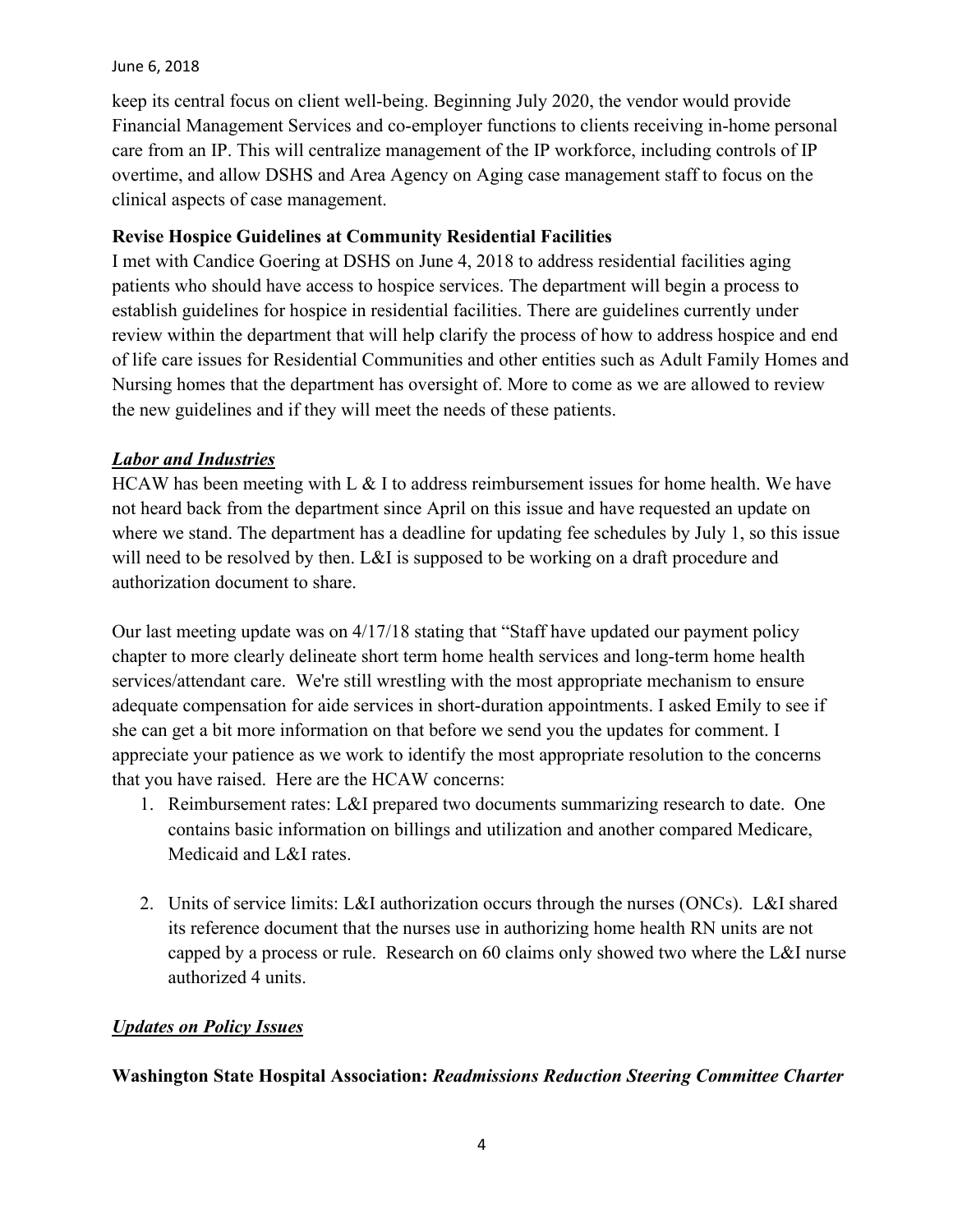I was successful in getting palliative care added to the list of topics the committee will review in 2018-2019. The WSHA Steering Committee will convene a small group to work on applying palliative care as a readmission reduction strategy. I have volunteered to participate in the Palliative Care workgroup.

**WA State Dementia Coalition:** The subcommittee meeting for the Dementia Coalition was. I was unable to attend the last DAC subcommittee meeting on May 11, 2018 but have requested to get palliative care on the agenda of this workgroup as an agenda item at the next meeting. I informed them that the Health Care Authority is starting Palliative Care rulemaking and has filed a CR 101. The stakeholder work on that will begin this fall. Hopefully it will assist in developing a funding mechanism for this type of care. It seems like Palliative Care would be a great model for taking care of Dementia patients. Here is a website from the Center to Advance Palliative Care:

### [Dementia and Palliative Care](https://getpalliativecare.org/whatis/disease-types/dementia-palliative-care/)

### **Potential Issues in the 2019 Legislative Session**

### *Decision Package or Budget Proviso for increasing Medicaid Home Health Reimbursements!*

**DOH Licensing System Replacement:** DOH regulates 430,000 healthcare practitioners in 86 professions. They have an antiquated computer system in place for licensure of professions. The department is proposing a \$10 fee increase for 4 years for all professions to pay for the licensing system upgrade.

*Background:* Currently professions pay a licensure fee that covers the cost of the regulation of the profession at DOH. Fees go up and down depending on the number of investigations or disciplinary actions during a set period of time.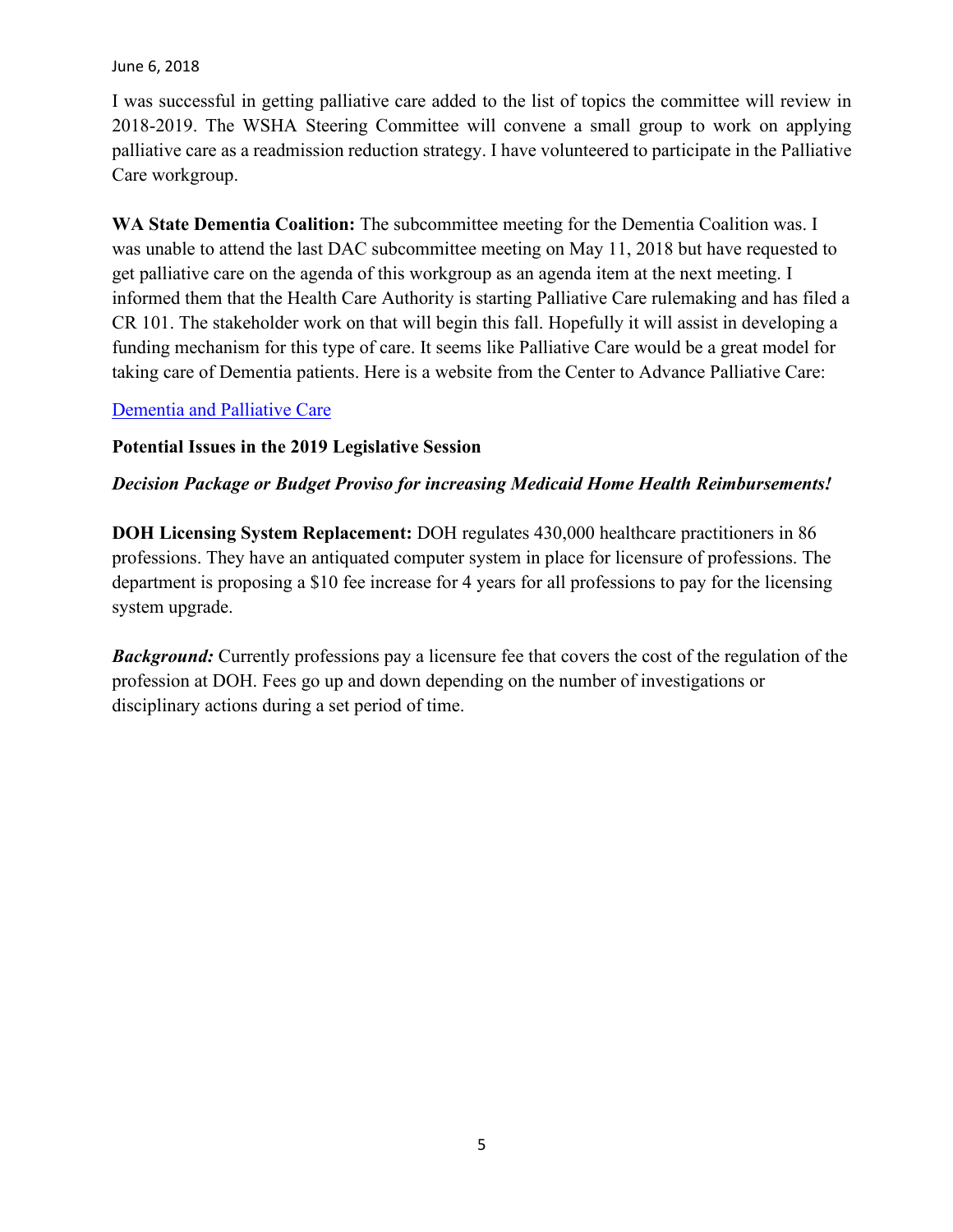# **Constant Contact Survey Results**

**Survey Name:** 2018 HCAW Annual Conference Evaluation **Response Status:** Partial & Completed **Filter:** None May 22, 2018 3:05:35 PM

#### **1. Pre-Conference Please rate the Pre-Conference Sessions you attended according to the scale pro**

| Top number is the count of respondents<br>selecting the option. Bottom % is percent of<br>the total respondents selecting the option. | Not informative or<br>engaging | Not very informative |
|---------------------------------------------------------------------------------------------------------------------------------------|--------------------------------|----------------------|
| Active Engagement of Dementia Patients to                                                                                             | 0                              | 0                    |
| Improve Quality of Life- Mary Beth Quinn                                                                                              | 0%                             | 0%                   |
| Sepsis: Importance of Home Health Role- Sue                                                                                           | 0                              | 0                    |
| Bergmann                                                                                                                              | $0\%$                          | $0\%$                |
| Conditions of Participation: Lessons Learned<br>From Surveyors- J'non Griffin                                                         | 6%                             | $\Omega$<br>$0\%$    |
| Value Based Purchasing Update- Nick                                                                                                   | 0                              | $\Omega$             |
| Seabrook & Brent Korte                                                                                                                | $0\%$                          | $0\%$                |
| 7 Comment(s)                                                                                                                          |                                |                      |

#### **2. Keynote Presentation: DJ Wilson, Create the Future**

| Not informative or<br>engagine | Not very informative<br><i>informative</i> |
|--------------------------------|--------------------------------------------|
|                                | 4                                          |
| 0%                             | 15%                                        |
|                                |                                            |

3 Comment(s)

#### **3. Keynote Presentation: Margaret Shepherd, Honor the Past**

| Top number is the count of respondents<br>selecting the option. Bottom % is percent of | Not informative or | <b>Not very informative</b> |
|----------------------------------------------------------------------------------------|--------------------|-----------------------------|
| the total respondents selecting the option.                                            | engagine           | informative                 |
|                                                                                        |                    | 6                           |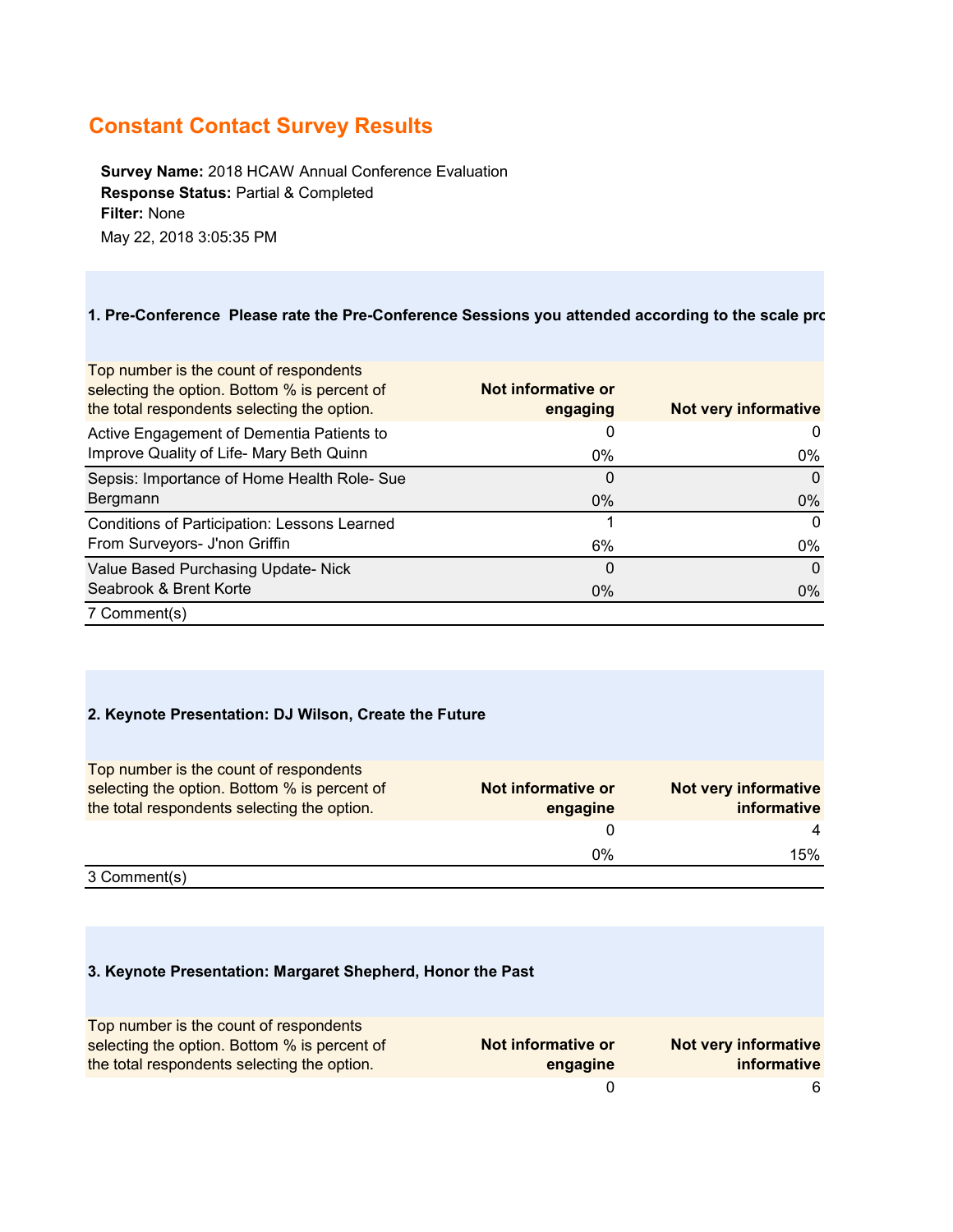### 4 Comment(s)

### **4. Please rate the Breakout Sessions you attended:**

| Top number is the count of respondents<br>selecting the option. Bottom % is percent of<br>the total respondents selecting the option. | Not informative or<br>engaging | Not very informative |
|---------------------------------------------------------------------------------------------------------------------------------------|--------------------------------|----------------------|
| Breakout Session #1: Elder Abuse: Red Flags                                                                                           |                                | 0                    |
| & How You Can Help- Karin Taifor                                                                                                      | $0\%$                          | 0%                   |
| Breakout Session #2: Technology & The                                                                                                 | 0                              |                      |
| Future of Our Industry- Ginny Kenyon                                                                                                  | $0\%$                          | $11\%$               |
| Breakout Session #3: Home Health Regulatory                                                                                           | 0                              | $\Omega$             |
| Update- Laurie Domingo                                                                                                                | 0%                             | 0%                   |
| 5 Comment(s)                                                                                                                          |                                |                      |

### **5. Please rate the Breakout Sessions you attended:**

| Top number is the count of respondents       |                    |                      |
|----------------------------------------------|--------------------|----------------------|
| selecting the option. Bottom % is percent of | Not informative or |                      |
| the total respondents selecting the option.  | engaging           | Not very informative |
| Breakout Session #1: Implementing CDC        |                    | 0                    |
| Urinary Catheter Guidelines in Home Health-  |                    |                      |
| Kama Ferryman                                | $0\%$              | 0%                   |
| Breakout Session #2: Very Few Leaders Know   | 0                  |                      |
| Their Number. Do You?- John Marshall         | $0\%$              | 13%                  |
| Breakout Session #3: Home Care in The        |                    | $\Omega$             |
| Trump Era: A Practical Guide to Building     | 0%                 | $0\%$                |
| 4 Comment(s)                                 |                    |                      |

### **6. Please rate the Breakout Sessions you attended:**

| Top number is the count of respondents         |                    |                      |
|------------------------------------------------|--------------------|----------------------|
| selecting the option. Bottom % is percent of   | Not informative or |                      |
| the total respondents selecting the option.    | engaging           | Not very informative |
| Breakout Session #1: The 7th Vital Sign: Elder |                    | $\Omega$             |
| Nutrition For Vitality & Chronic Disease       |                    |                      |
| Management-Beth Scheler wanagement in          | 0%                 | 0%                   |
| HealthCare, Heing Technology & Telebealth to   |                    | $\Omega$             |
|                                                |                    |                      |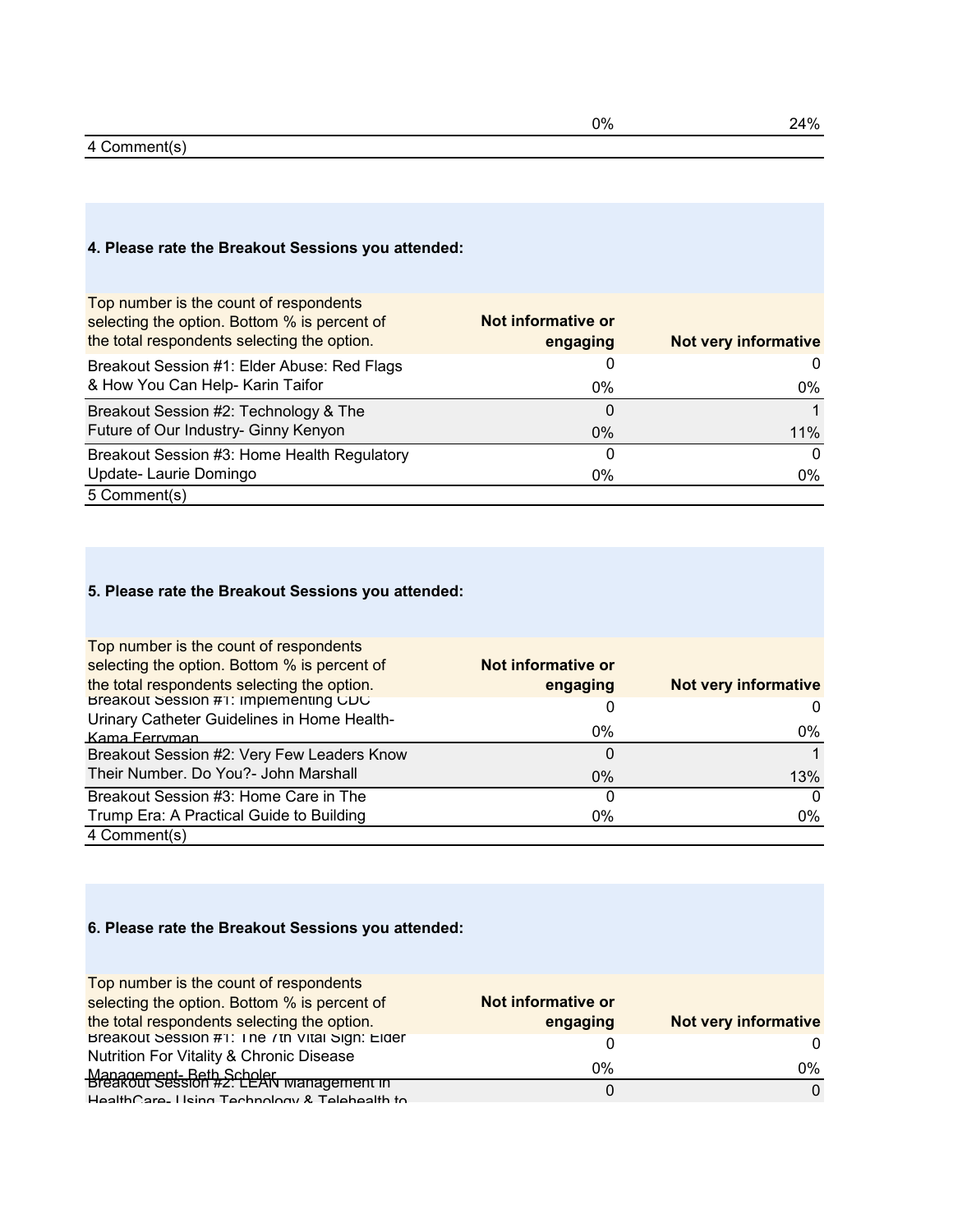| <b>TICAILINAIC- USITY LEMITIOLY &amp; LEIGHEAILLIN</b> | 0% | $0\%$ |
|--------------------------------------------------------|----|-------|
| Mexirvize Stusien w. S. Jorrove Ratignt                |    |       |
| Knew The Rules! Revised In-Home Services               |    |       |
| Rules, Nancy James                                     | 0% | 18%   |
| 5 Comment(s)                                           |    |       |

#### **7. Please rate the Breakout Sessions you attended:**

| Top number is the count of respondents       |                    |                      |
|----------------------------------------------|--------------------|----------------------|
| selecting the option. Bottom % is percent of | Not informative or |                      |
| the total respondents selecting the option.  | engaging           | Not very informative |
| Breakout Session #1: Evidence Based VS       |                    |                      |
| Evidence Informed Practices: How to Get      |                    |                      |
| Staded Jubesport & Maintain Julyess Agency-  | 0%                 | $0\%$                |
| For Private In-Home Services Agencies to     |                    | 0                    |
| Succeed at Scaling Lin Their Home &          | $0\%$              | $0\%$                |
| Breakout Session #3: Using Big Data to       |                    | 0                    |
| Improve Outcomes, Patient Satisfaction &     | 0%                 | 0%                   |
| 3 Comment(s)                                 |                    |                      |

### **8. HCAW Annual Business Meeting:Treasurer's reportNominating Committee ReportRecognition of n President & Leadership: Reflect on what we have accomplishedin the past year.**

| Top number is the count of respondents<br>selecting the option. Bottom % is percent of | Not informative or |                      |
|----------------------------------------------------------------------------------------|--------------------|----------------------|
| the total respondents selecting the option.                                            | engaging           | Not very informative |
|                                                                                        |                    |                      |
|                                                                                        | $0\%$              | 0%                   |
| $\sim$ $\sim$<br>$\cdot$ $\cdot$                                                       |                    |                      |

3 Comment(s)

#### **9. Keynote Presentation: National Home Health & Hospice Industry Update -Bill Dombi, NAHC**

| Top number is the count of respondents<br>selecting the option. Bottom % is percent of | Not informative or |                 |
|----------------------------------------------------------------------------------------|--------------------|-----------------|
| the total respondents selecting the option.                                            | engaging           | Not informative |
|                                                                                        |                    | $\Omega$        |
|                                                                                        | 0%                 | 0%              |
| 7 Comment(s)                                                                           |                    |                 |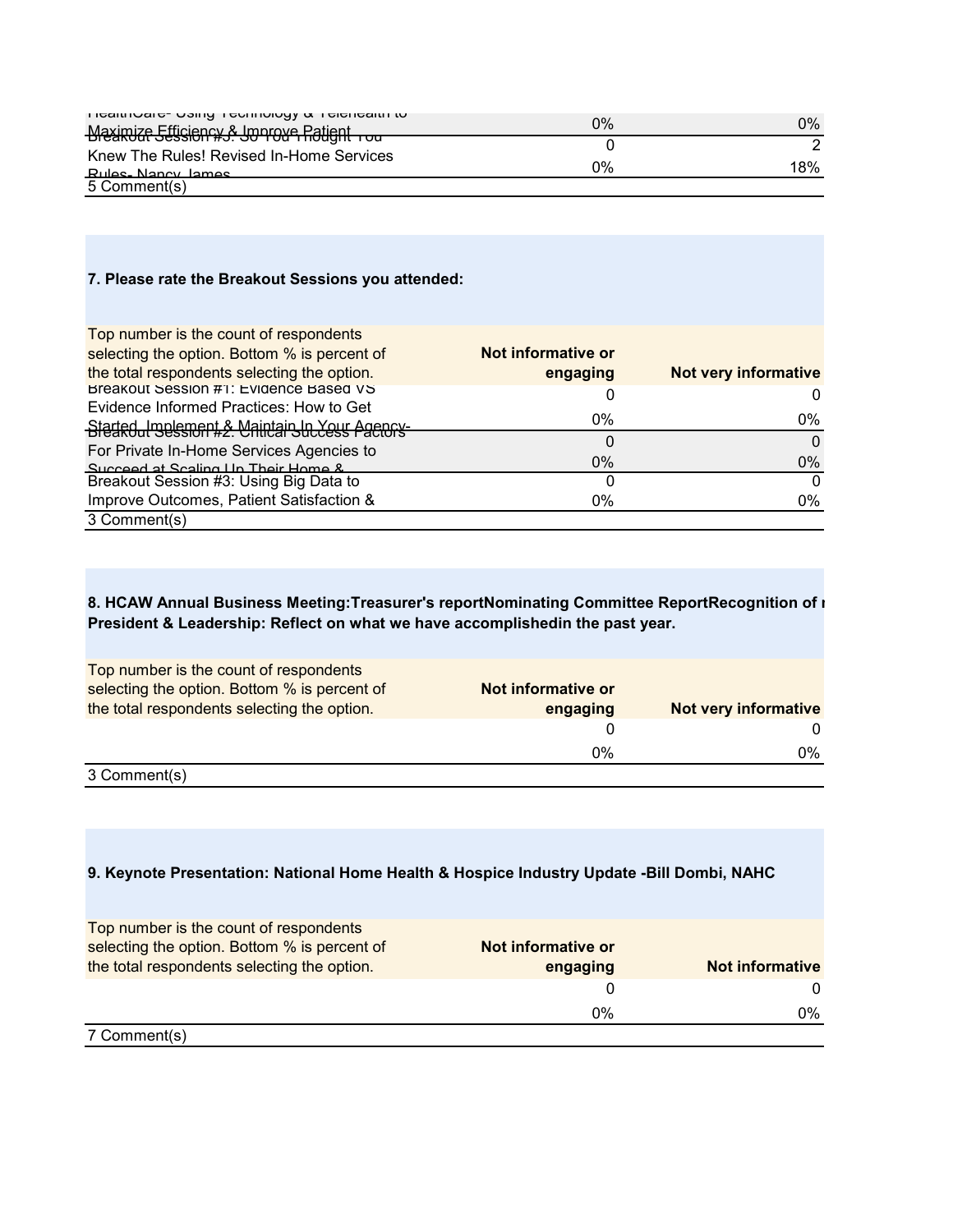### **10. Washington State Update:Legislative Report- Leslie EmerickState Survey Team Report- John Hilg**

| Top number is the count of respondents<br>selecting the option. Bottom % is percent of<br>the total respondents selecting the option. | Not informative or<br>engaging | <b>Not informative</b> |
|---------------------------------------------------------------------------------------------------------------------------------------|--------------------------------|------------------------|
|                                                                                                                                       |                                | $\Omega$               |
|                                                                                                                                       | 4%                             | $0\%$                  |
| 5 Comment(s)                                                                                                                          |                                |                        |

#### **11. Please Rate the Breakout Session you attended**

| Top number is the count of respondents           |                    |                        |
|--------------------------------------------------|--------------------|------------------------|
| selecting the option. Bottom % is percent of     | Not informative or |                        |
| the total respondents selecting the option.      | engaging           | <b>Not informative</b> |
| <b>Breakout Session 1: Health Home Services-</b> |                    | 0                      |
| Rena Cleland & Carolyn Bonner                    | 0%                 | $0\%$                  |
| Breakout Session 2: Rural Palliative Care        |                    | $\Omega$               |
| Integration- Pat Justis                          | $0\%$              | $0\%$                  |
| 2 Comment(s)                                     |                    |                        |

### **12. Please provide your feedback on the following Conference Events**

| Top number is the count of respondents<br>selecting the option. Bottom % is percent of<br>the total respondents selecting the option. | Was okay but not great | <b>Great networking and a</b><br>fun time |
|---------------------------------------------------------------------------------------------------------------------------------------|------------------------|-------------------------------------------|
| <b>Exhibitor's Showcase</b>                                                                                                           |                        | 6                                         |
|                                                                                                                                       | 9%                     | 26%                                       |
| Wednesday Evening PAC Support Reception                                                                                               |                        |                                           |
| (Wine Raffle and Silent Auction)                                                                                                      | 4%                     | 17%                                       |
| Awards Luncheon                                                                                                                       |                        | 4                                         |
|                                                                                                                                       | 0%                     | 17%                                       |
| 5 Comment(s)                                                                                                                          |                        |                                           |

#### **13. Please provide your feedback on the following logistical items**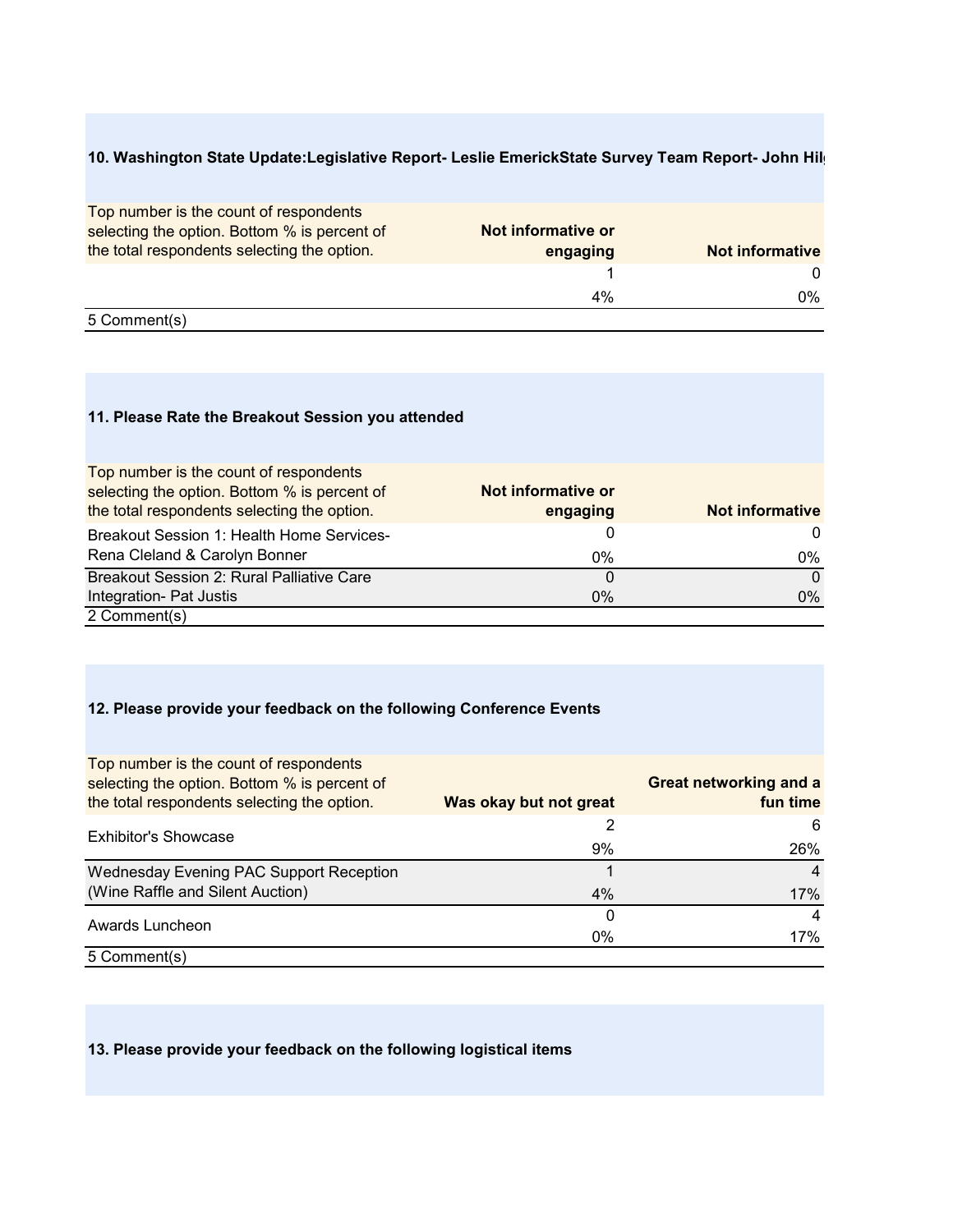| Top number is the count of respondents       |                             |                 |
|----------------------------------------------|-----------------------------|-----------------|
| selecting the option. Bottom % is percent of |                             |                 |
| the total respondents selecting the option.  | <b>Totally unacceptable</b> | <b>Not Good</b> |
|                                              | O                           | 5               |
| <b>Online Registration</b>                   | 0%                          | 19%             |
| Conference location                          | 0                           | $\Omega$        |
|                                              | $0\%$                       | $0\%$           |
| <b>Hotel Accommodations</b>                  |                             |                 |
|                                              | 0%                          | 5%              |
| Conference meals                             | $\left($                    |                 |
|                                              | $0\%$                       | 4%              |
| 5 Comment(s)                                 |                             |                 |

#### **14. Now tell us where you would like to meet for the 2019 HCAW Annual Conference**

#### 27 Response(s)

Outside of Seattle.

I liked the location for this conference.

Will likely not attend. I did not feel like I received a good education for the cost of the event. I felt there w Bellevue or Seattle

Another hotel close to the airport as that is most convenient for those flying or driving.

Seattle area

on the West side of the state is my preference

Seattle

Same place or at least some place near the airport.

I thought this venue was great and would do it again

Doubletree or Hilton off International Blvd in SeaTac, it's so much easier around the airport for travelers.

same area. it is very convenient for most people

Some where in Tacoma.

It is easy to meet in the same area it has been for the past two years around the seatac airport. I'm locate same place!

Same place would be fine

I think Bellevue would be great but I enjoy the Renton area as well.

This location was easy to access and makes the most sense based on the distribution of HCAW attendees The location we were at this year was great.

Do we ever meet in Spokane, or is it too far away?

Not sure.

I liked the same area; centrally located close to the airport.

maybe Tacoma would encourage more of our southern members. Is an easier commute to go from N to S Be more aware of your actions and choices. Was embarrassed to there and associated with this theme. EAST SIDE OF STATE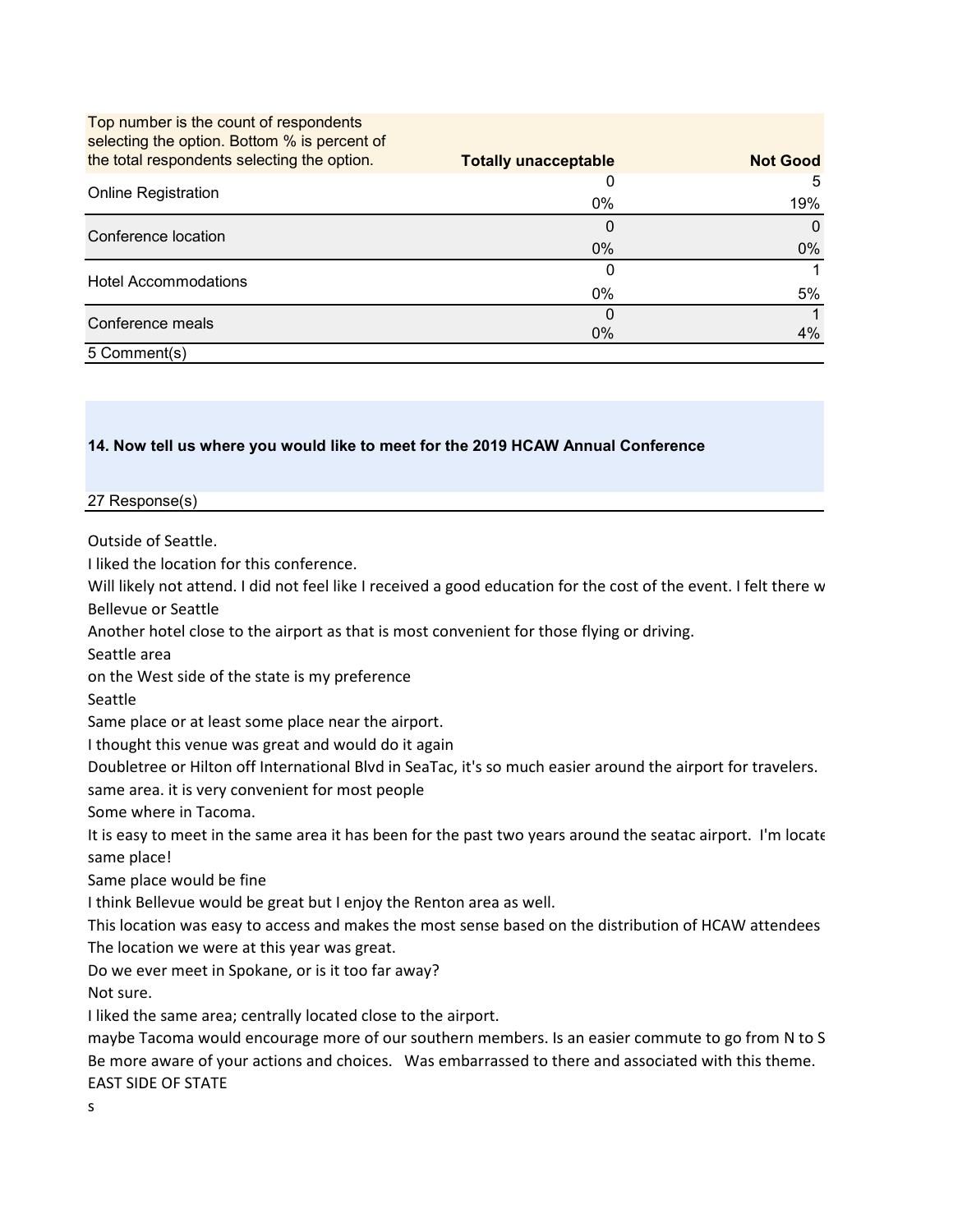Anywhere in Seattle area is great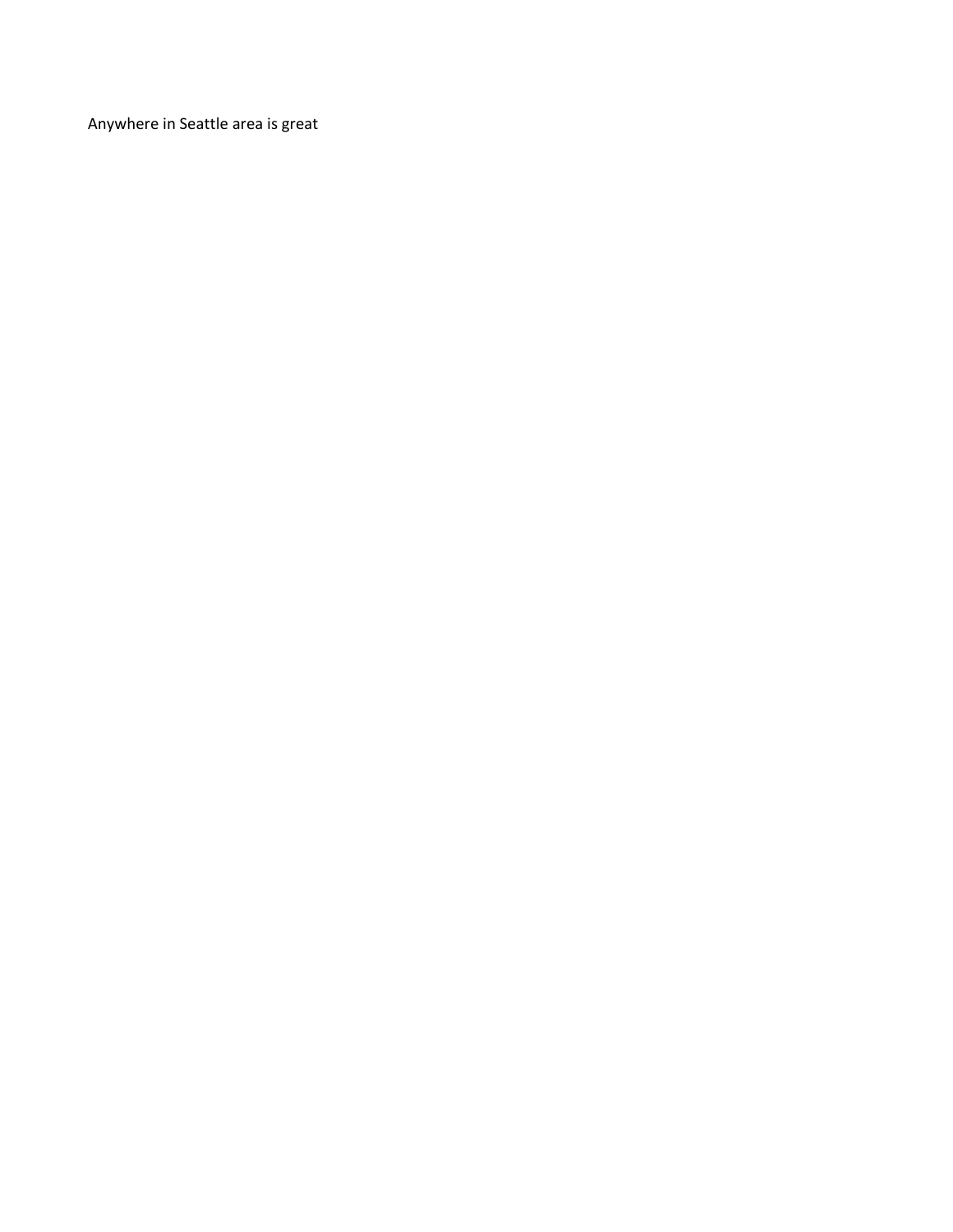**buded.** 

| Informative & somewhat Informative & Very Informative &<br>engaging | engaging | engaging |
|---------------------------------------------------------------------|----------|----------|
| 0                                                                   | 5        | 8        |
| 0%                                                                  | 38%      | 62%      |
| $\mathfrak{p}$                                                      | 5        | 6        |
| 15%                                                                 | 38%      | 46%      |
| 4                                                                   | 6        | 5        |
| 25%                                                                 | 38%      | 31%      |
| 2                                                                   | 9        | 4        |
| 13%                                                                 | 60%      | 27%      |

| Informative and somewhat | <b>Informative</b><br>engaging and engaging | <b>Very informative</b><br>and engaging |
|--------------------------|---------------------------------------------|-----------------------------------------|
| 3                        | 10                                          |                                         |
| 12%                      | 38%                                         | 35%                                     |

| Informative and somewhat | <b>Informative</b>    | <b>Very informative</b> |
|--------------------------|-----------------------|-------------------------|
|                          | engaging and engaging | and engaging            |
| 10                       | 5                     |                         |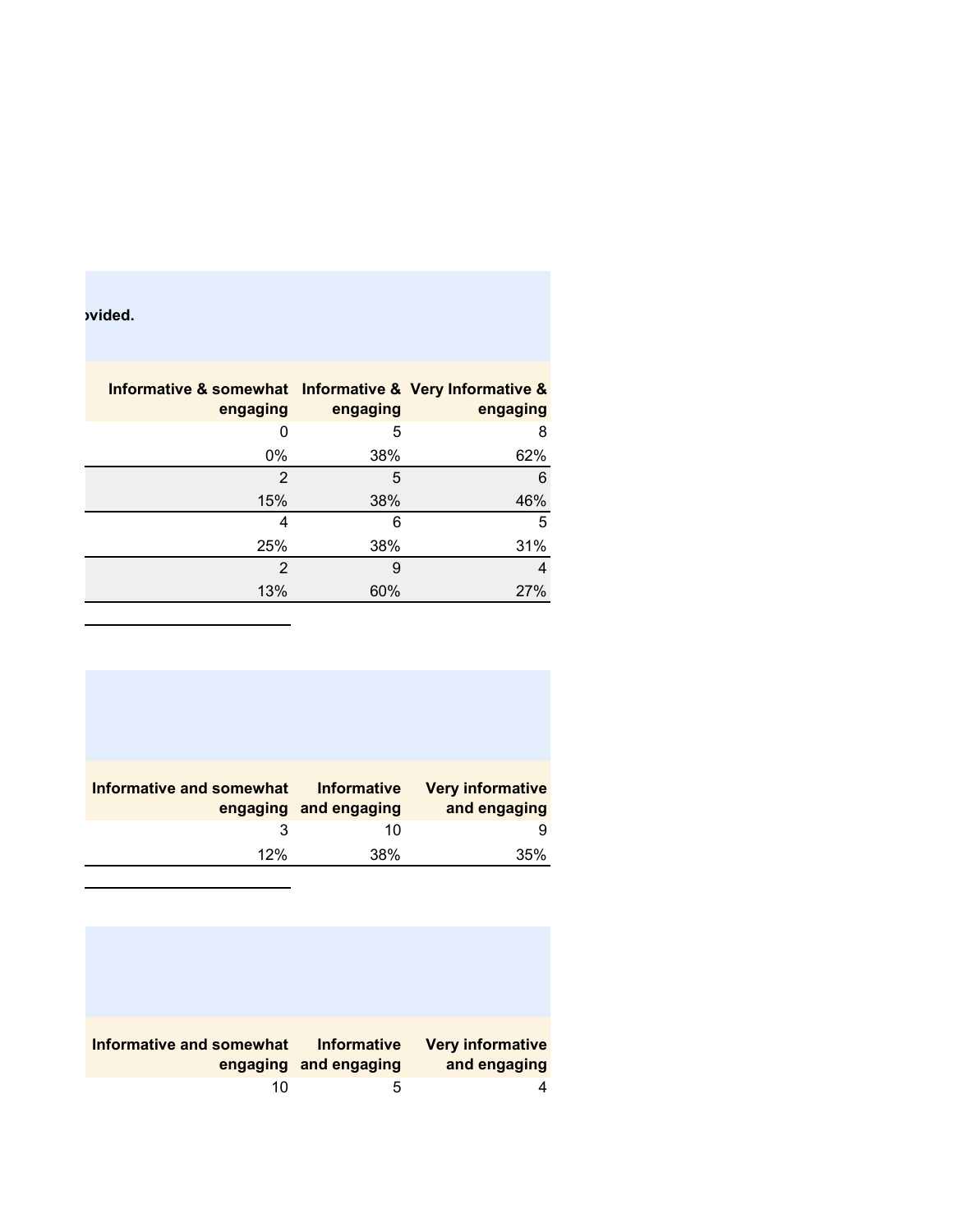| 40% | 20% | 16% |
|-----|-----|-----|
|-----|-----|-----|

| Informative and somewhat | <b>Informative</b><br>engaging and engaging | <b>Very informative</b><br>and engaging |
|--------------------------|---------------------------------------------|-----------------------------------------|
| O                        | 4                                           | 3                                       |
| 0%                       | 57%                                         | 43%                                     |
|                          | 6                                           |                                         |
| 11%                      | 67%                                         | 11%                                     |
|                          |                                             | 4                                       |
| 8%                       | 58%                                         | 33%                                     |

÷,

| Informative and somewhat | <b>Informative</b><br>engaging and engaging | <b>Very informative</b><br>and engaging |
|--------------------------|---------------------------------------------|-----------------------------------------|
| 2                        | 6                                           | 5                                       |
| 15%                      | 46%                                         | 38%                                     |
| 3                        | 3                                           |                                         |
| 38%                      | 38%                                         | 13%                                     |
|                          |                                             | 4                                       |
| 20%                      | 0%                                          | 80%                                     |

| <b>Informative and somewhat</b> | <b>Informative</b><br>engaging and engaging | <b>Very informative</b><br>and engaging |
|---------------------------------|---------------------------------------------|-----------------------------------------|
|                                 |                                             |                                         |
| 17%                             | 17%                                         | 67%                                     |
|                                 |                                             |                                         |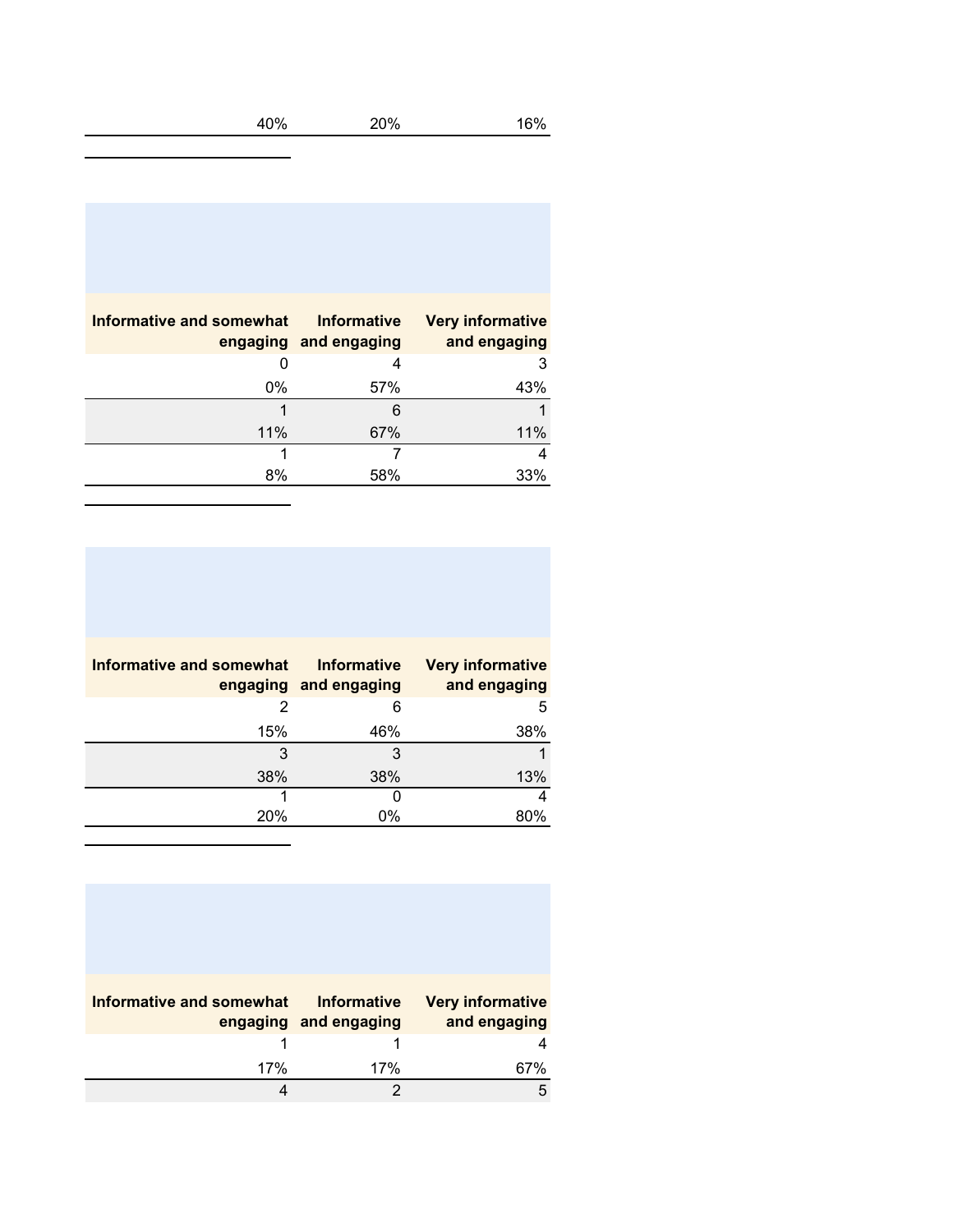| 36% | 18% | 45% |
|-----|-----|-----|
| ◠   |     |     |
| 18% | 36% | 27% |

| <b>Informative and somewhat</b> | <b>Informative</b>    | <b>Very informative</b> |
|---------------------------------|-----------------------|-------------------------|
|                                 | engaging and engaging | and engaging            |
|                                 | 4                     | 4                       |
| 33%                             | 33%                   | 33%                     |
|                                 |                       |                         |
| $0\%$                           | 100%                  | $0\%$                   |
| 3                               | 5                     |                         |
| 20%                             | 33%                   | 47%                     |
|                                 |                       |                         |

| I members and retiring Board members; Board<br>new Board |
|----------------------------------------------------------|
|                                                          |

| Informative and somewhat | <b>Informative</b><br>engaging and engaging | <b>Very informative</b><br>and engaging |
|--------------------------|---------------------------------------------|-----------------------------------------|
|                          | 10                                          |                                         |
| 26%                      | 53%                                         | 21%                                     |

| <b>Informative and somewhat</b> | <b>Informative</b><br>engaging and engaging | <b>Very informative</b><br>and engaging |
|---------------------------------|---------------------------------------------|-----------------------------------------|
| 2                               | 2                                           | 21                                      |
| 8%                              | 8%                                          | 84%                                     |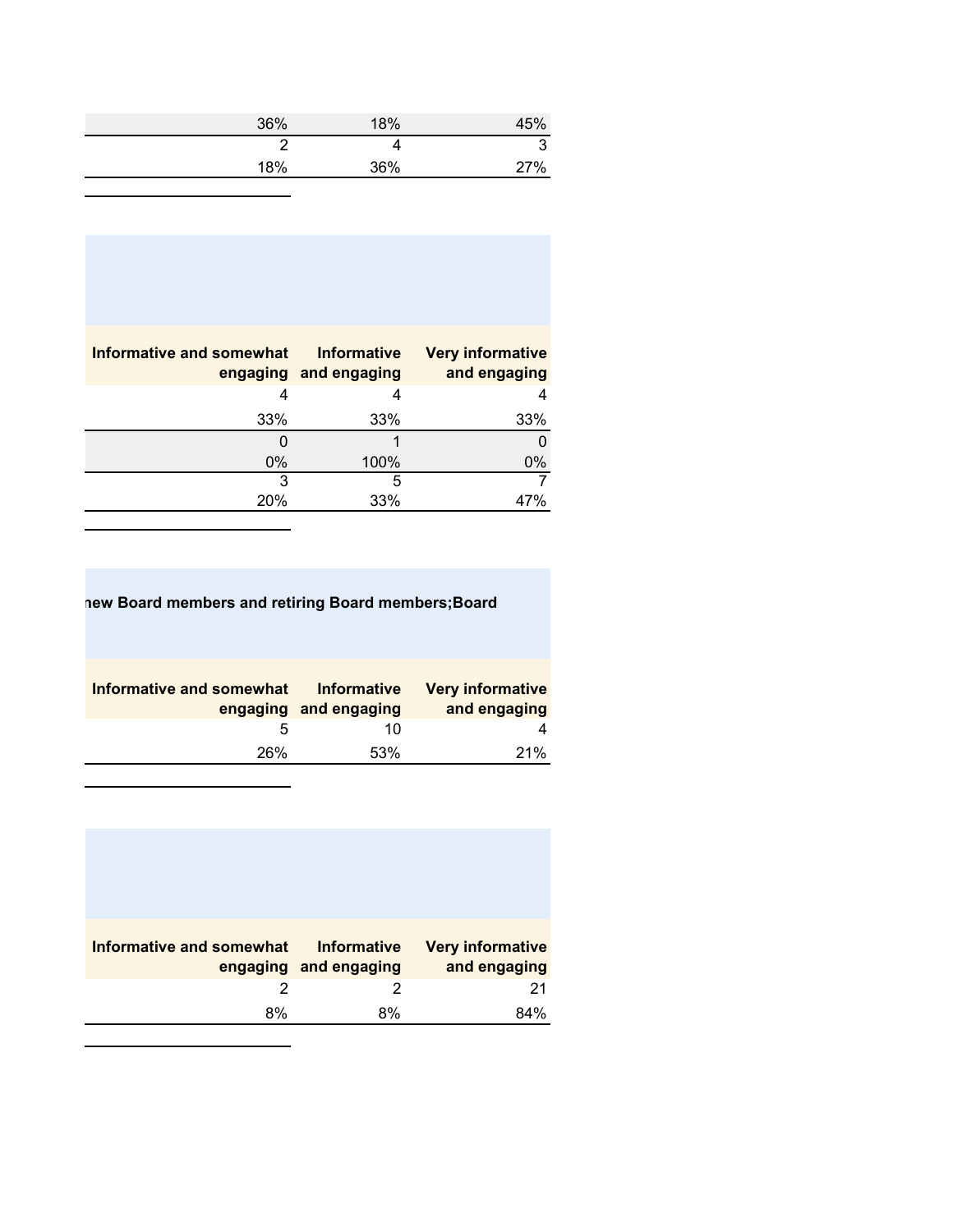|                                         |                                      | ger & Jane Hawk          |
|-----------------------------------------|--------------------------------------|--------------------------|
| <b>Very informative</b><br>and engaging | Informative<br>engaging and engaging | Informative and somewhat |
| 5                                       | 12                                   |                          |
| 20%                                     | 48%                                  | 28%                      |

| Informative and somewhat | <b>Informative</b><br>engaging and engaging | <b>Very informative</b><br>and engaging |
|--------------------------|---------------------------------------------|-----------------------------------------|
| 5                        |                                             |                                         |
| 29%                      | 53%                                         | 18%                                     |
|                          | 2                                           | ာ                                       |
| 20%                      | 4በ%                                         | 40%                                     |

| <b>Great time had by all Did not attend Comments</b> |                         |
|------------------------------------------------------|-------------------------|
| 14                                                   | 1 loved the HCAW son    |
| 61%                                                  | 4% Wednesday's enterta  |
| 12                                                   | 6 Thank you for all you |
| 52%                                                  | 26% Costumes were inap  |
| 15                                                   | 5 I work for Providence |
| 63%                                                  | 21%                     |
|                                                      |                         |

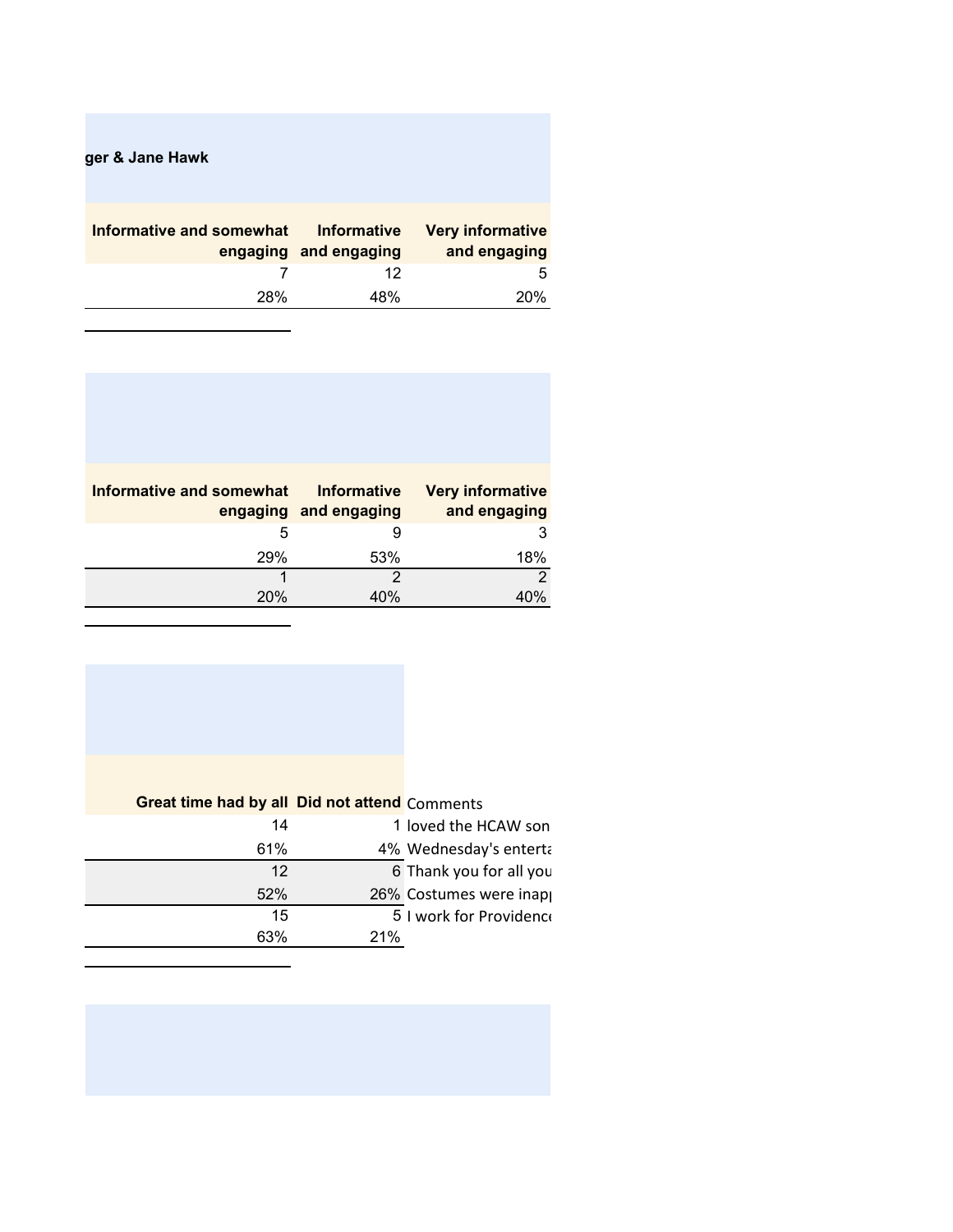| <b>Satisfactory</b> | <b>Very Good</b> | <b>Outstanding</b> |
|---------------------|------------------|--------------------|
| 11                  |                  | 4                  |
| 41%                 | 26%              | 15%                |
| 5                   | 14               | 8                  |
| 19%                 | 52%              | 30%                |
| 3                   | 10               | 5                  |
| 16%                 | 53%              | 26%                |
| 6                   | 11               | 8                  |
| 23%                 | 42%              | 31%                |



ras a large political presence at this conference. I was expecting mu

ed north about 30 miles and this works out well.

and membership demographics. I would like to see an eastern Wa

S after Seattle then the other way. Not sure what to do to engage o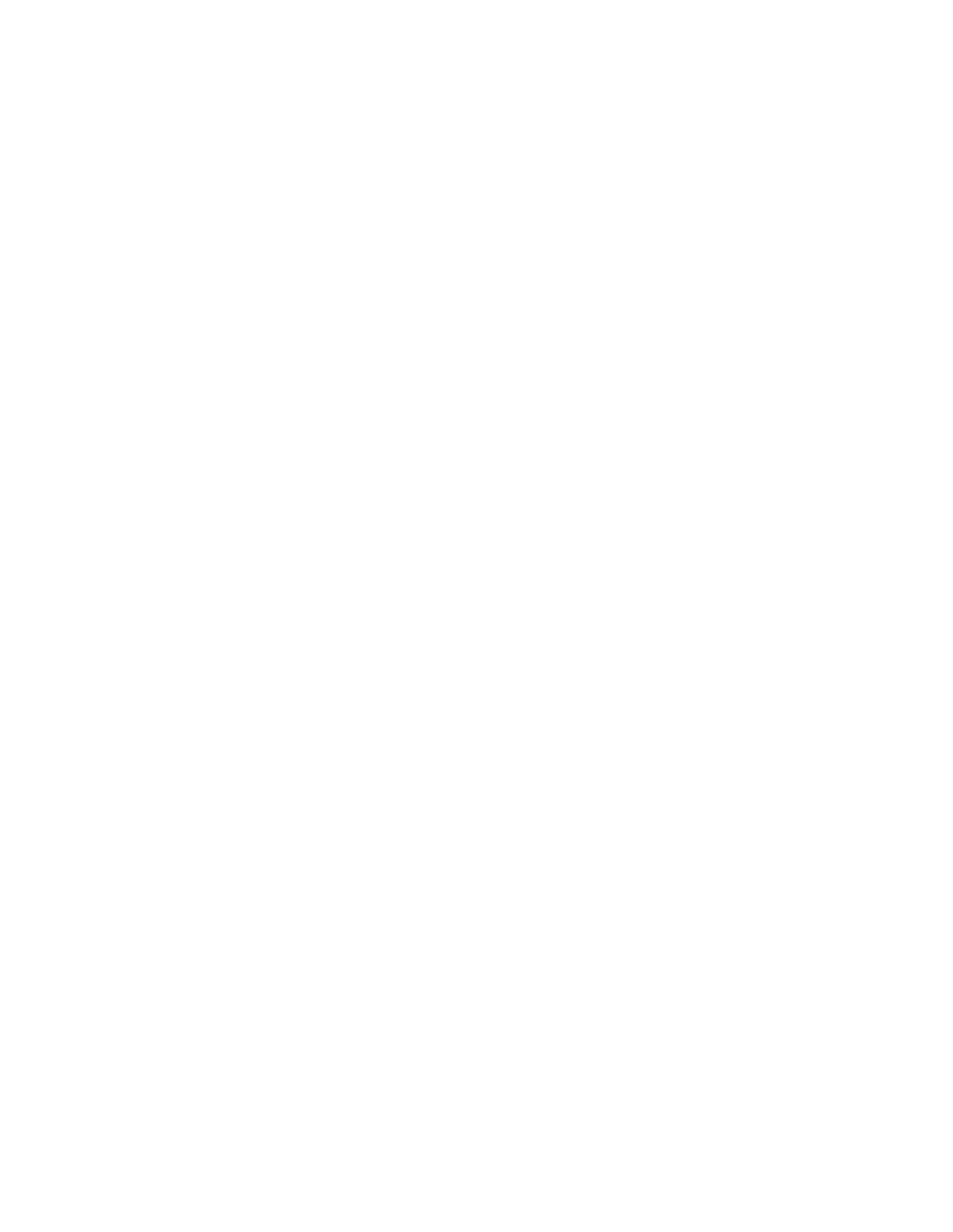**Comments** 

I did not attend the preconference.

J'non Girffin made a comment about not liking therapists. I don't think that was appropriate. Some were offende

I did not attend the pre-conference

would have liked to have more time with COP and Value based presentation.

Very good information and presenter was "easy to get along with".

VBP: Power point presentation was not well put together....too small to see.

Not much new info from her presentation last year in the J'non Griffin presentation but she is a great speaker. G

**Comments** 

Great information regarding what is happening in Washington.

Question the comment about Sue Birch.

I didn't think the keynote was the platform to address the political climate as he did. I was very disturbed when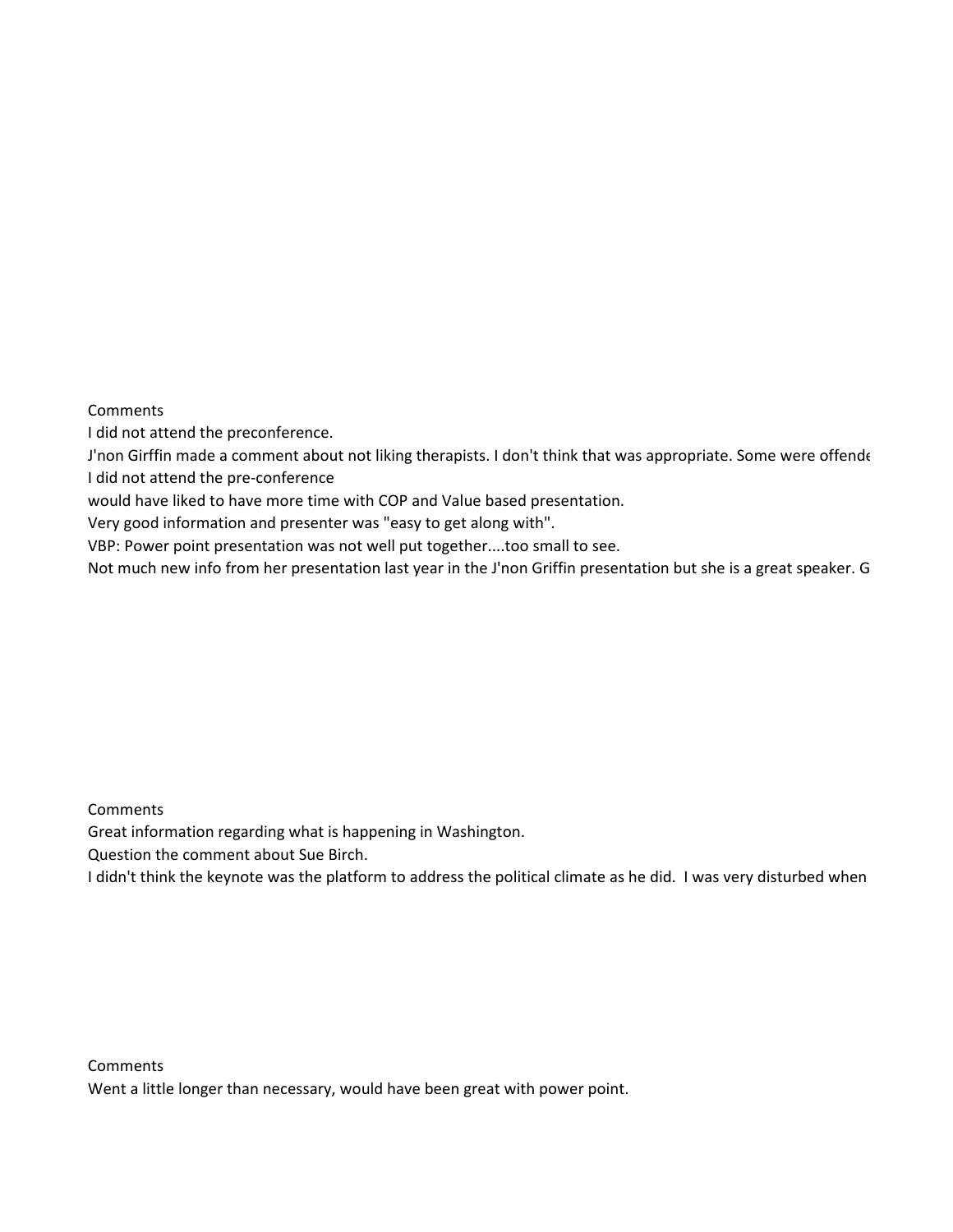enjoyed the historical background

Went on way too long and was far too reminiscent for many of us in the room. Too many references to people f Just read notes. No
Visuals. Should
Have been prepared

Comments

Great information regarding elder abuse.

I did not attend the elder abuse session but it wouldn't let me uncheck the box

did not attend the others

Always appreciate having NGS at the conference.

presenter was very enthusiastic and passionate about the subject matter, which was infectious. Interesting topi

Comments

Great perspective on this issue.

Speaker was able to provide experiences from her use and the model that she used to promote better patient ca I wish John M would have shared some strategies and some background with his presentation presenter was very engaging and gave a very good presentation overall; helpful information, but not as impactfu

**Comments** Love this information. mismarked.... attended session #1 not session #3 It was interesting to look at what new items are coming and how they can be used in our current setting.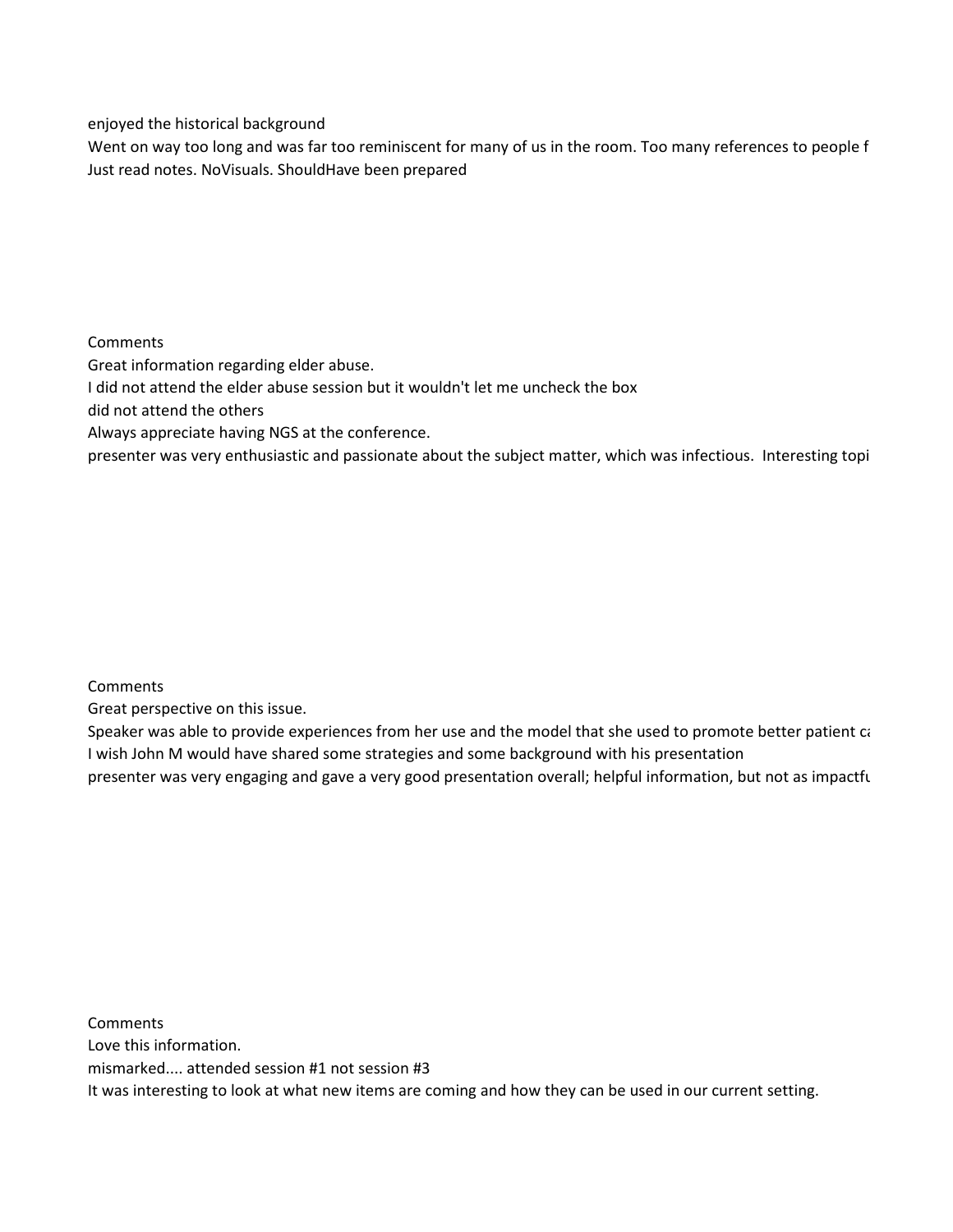I missed the intro and first couple of minutes, so likely not fair to give a full review. Information was good Nancy could not answer most of the questions asked of her. Her standard response was, "wait until you have a s

**Comments** 

It was much of a versus talk, but more about how to engage differently with the patients. It was not what I expe Loved it

Lance is good communicator; however, he needs to move away from his power point and not just read to us. Go

came in late - but for the part I was there for it was informative and engaging Need to work harder at getting more members to attend. Always seems the Eastsiders are always forgotten or not noticed.

Comments: Great to have Bill in person.

I do not come to these events for political information. I was disappointed by the political flavor inserted into thi always great!

Always great to listen too with real items that are coming and how things will likely be impacting us in the near f Value&appreciate perspective on legislative and regulatory updates

Great presentation and excellent information

Fantastic that he was present!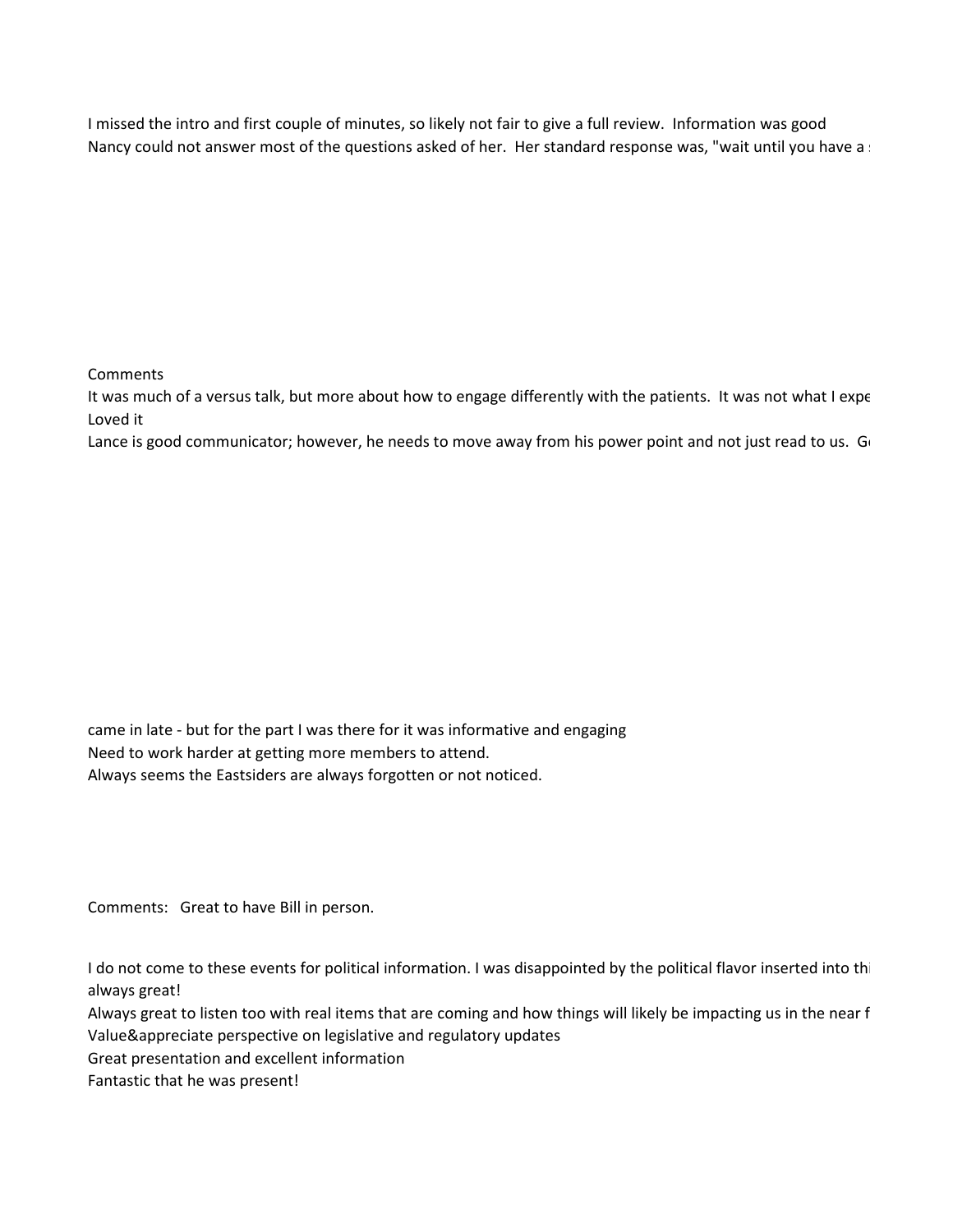#### Comments

Need to have more balance, Leslie took to long.

Timing just didn't work out would really have wanted to hear more from John and Jane

Time ran out.

Time was running short, and they cut off Leslie which was the most important/interesting aspect of these 3 spea this felt rushed and did not feel we had enough time to spend with the presenters

Comments

Informative & passionate speaker Rena did a great job; the information only pertains to Medicaid pts which mos It was great to see how there are programs being created all around us for the betterment of patient care in a sr

g routine!

 ainment by the Board Members was very entertaining, creative and funny. Bad wigs but a good time. thanks. ur wonderful work!

 propriate and ignorant and appeared racists. Leaders were told they were prior to reception and they did it anyw 
 e HH and do not recall getting the opportunity to nominate any of our field clinicians. Next year we would appre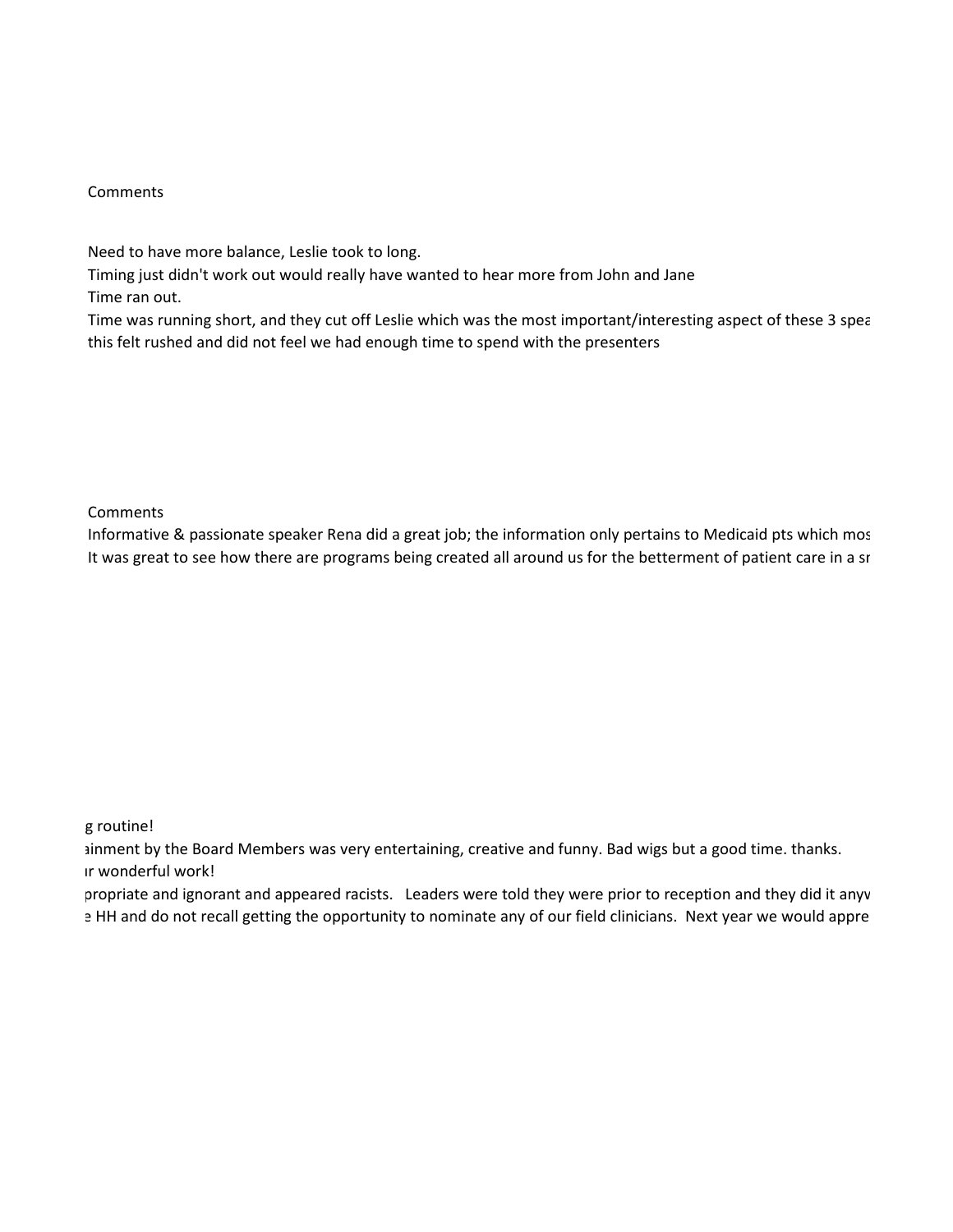#### **Comments**

My hotel room smelled like rubber cement glue due to roofing issues and there was mold and dirty towels in the Did not appreciate the racial wigs.

Great food, snacks, etc. Hotel was 'ok' but preferred SeaTac hotel location last time to avoid Bellevue, etc. traffic Never works for me always have to call

better location this year

ch more education for the money. I am disappointed.

shington event, but fear attendance would be lower. Overall, the venue was good

ur Eastern members. Maybe having parts of it be video conference that they could attend virtually??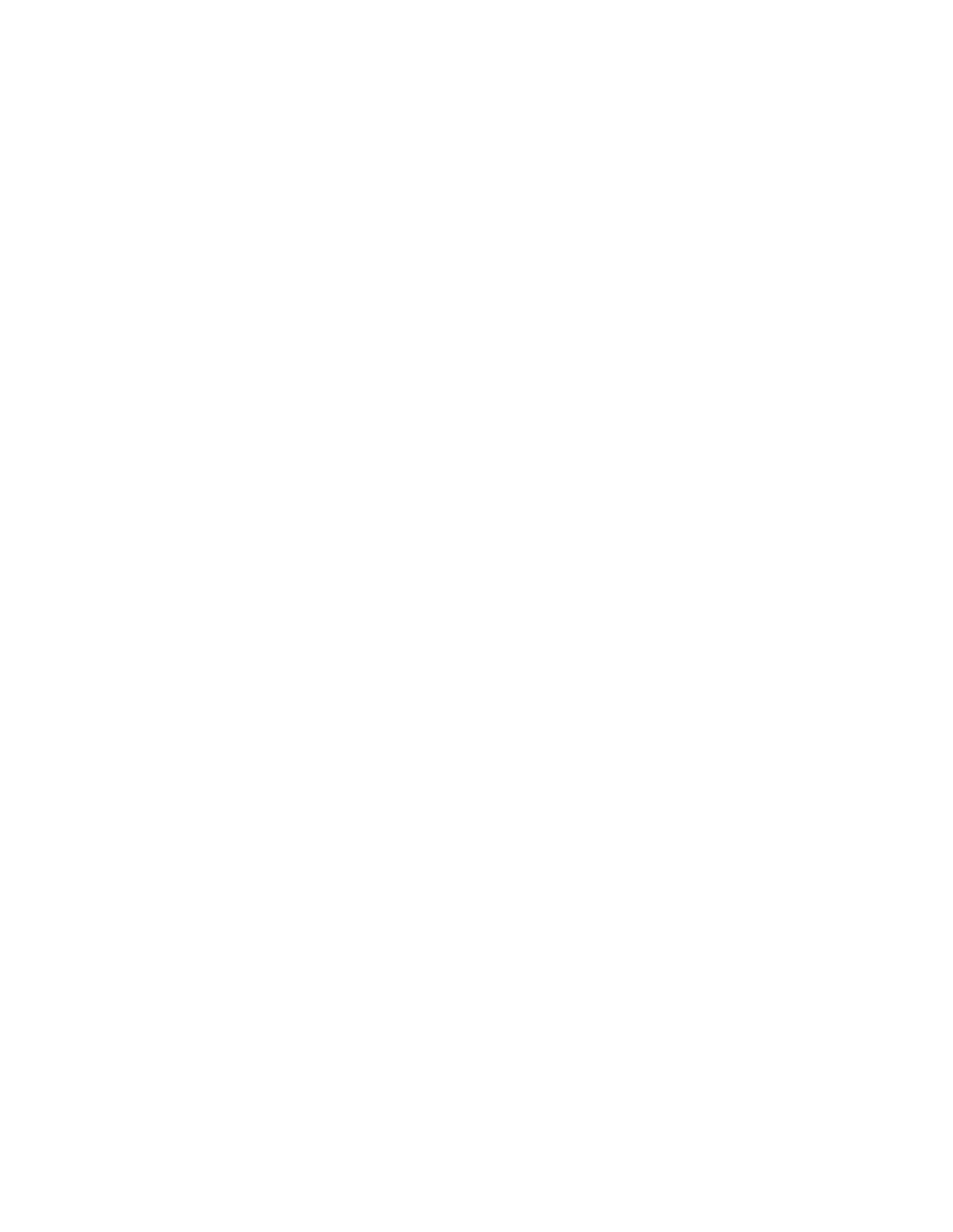he looked around the room and commented on the audience being primarily white and having power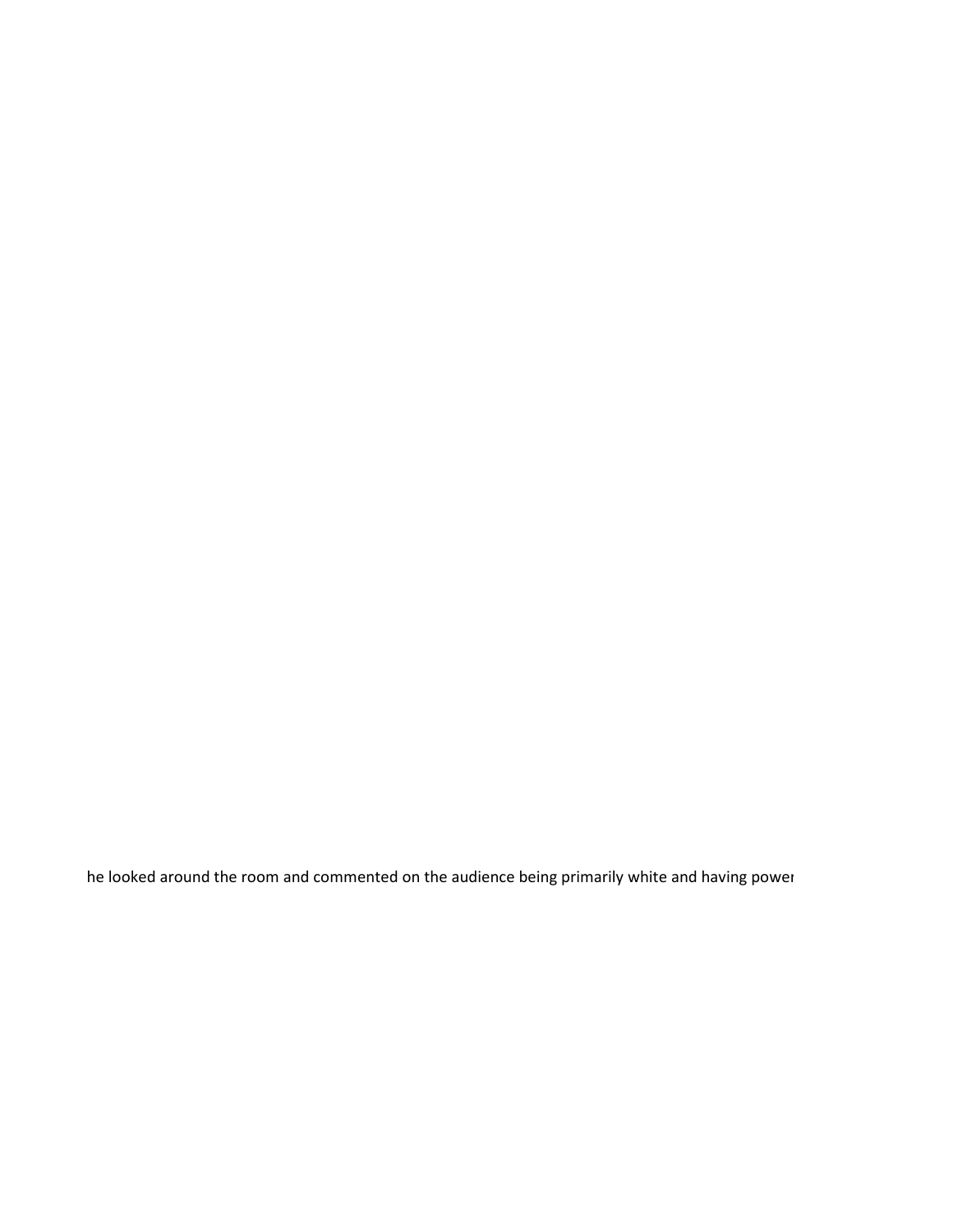rom the past that many of us in the audience had no idea who they are/were. This would have been  $\mathsf{I}$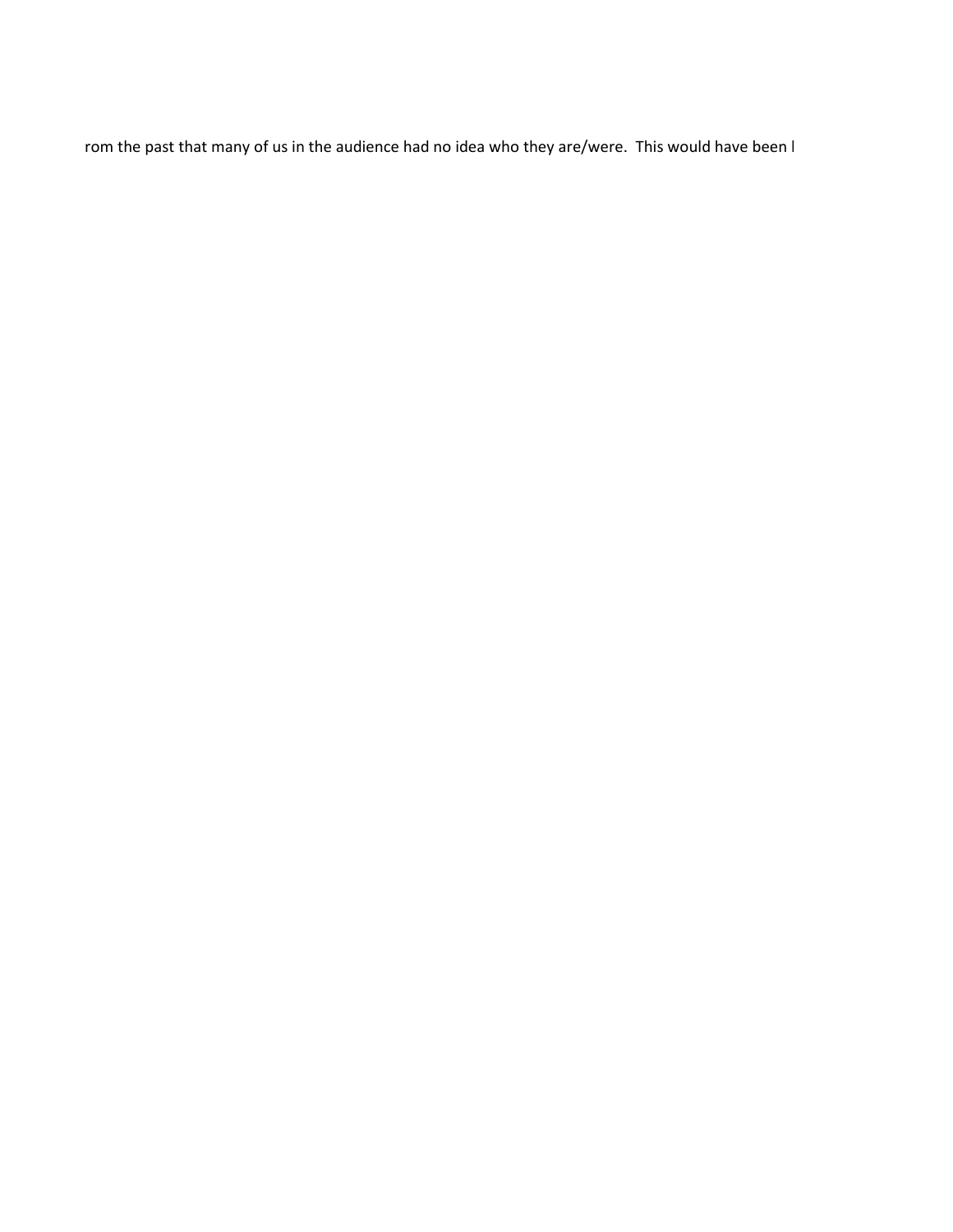survey and ask them." It's too late to get the answers to the questions when the surveyors are in the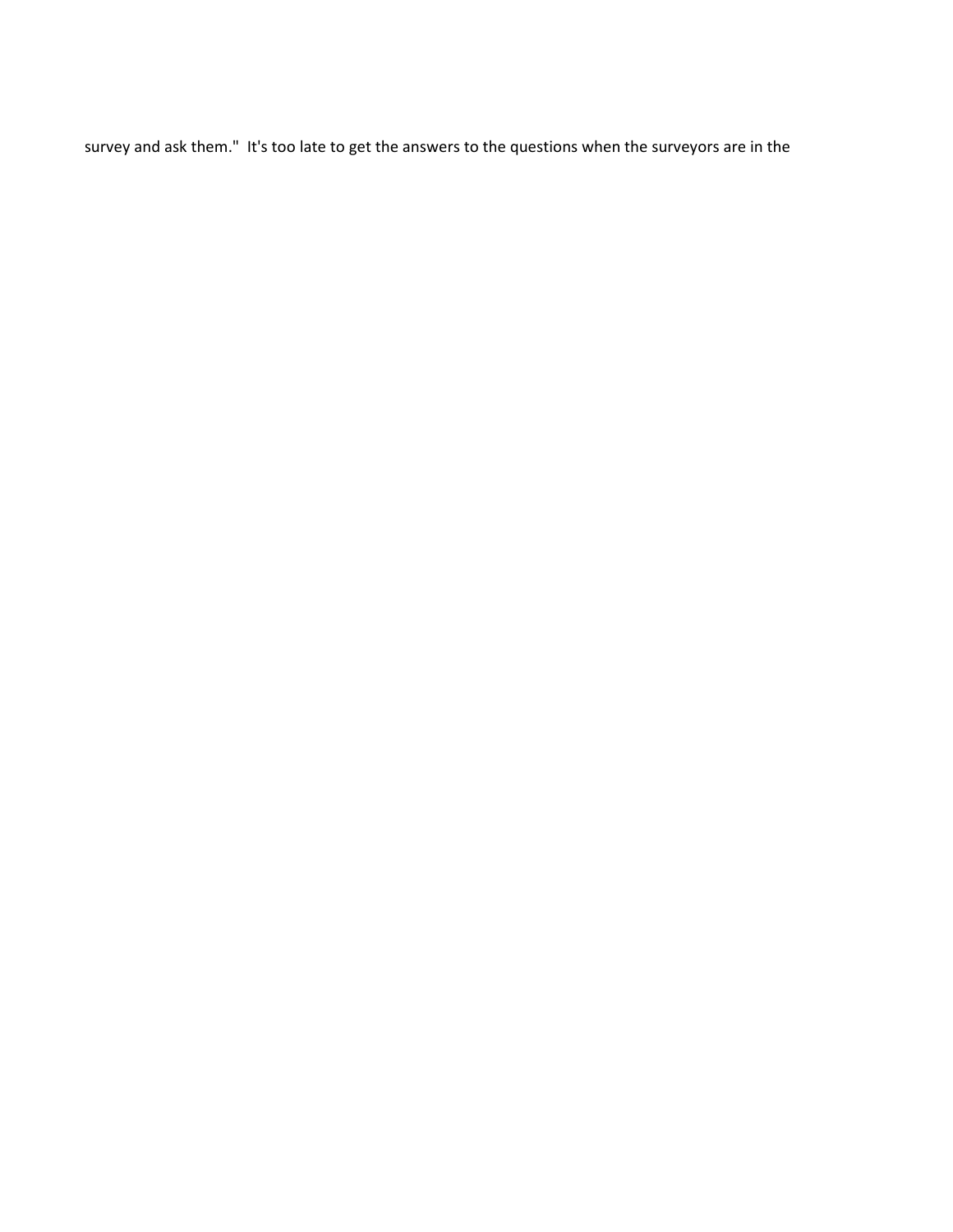akers. John is always really dry, so it's hard to sit thru such dry material. Wanted more Leslie!! :)

ways. Embarrassing that people
Stil feel they can do this for the sake of entertainment. White people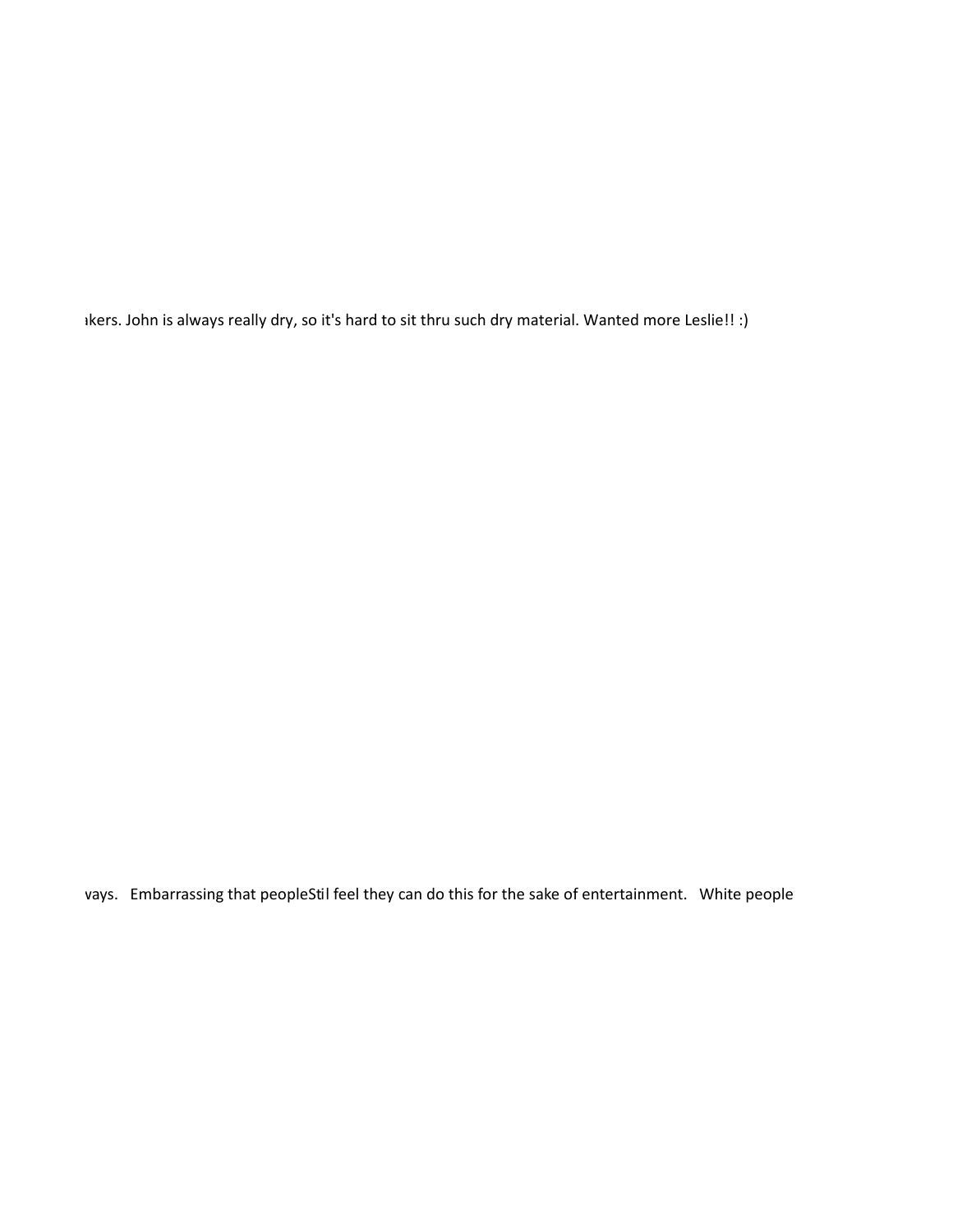c. Conference/session layout at SeaTac hotel was better, and rooms were nicer & more affordable. Th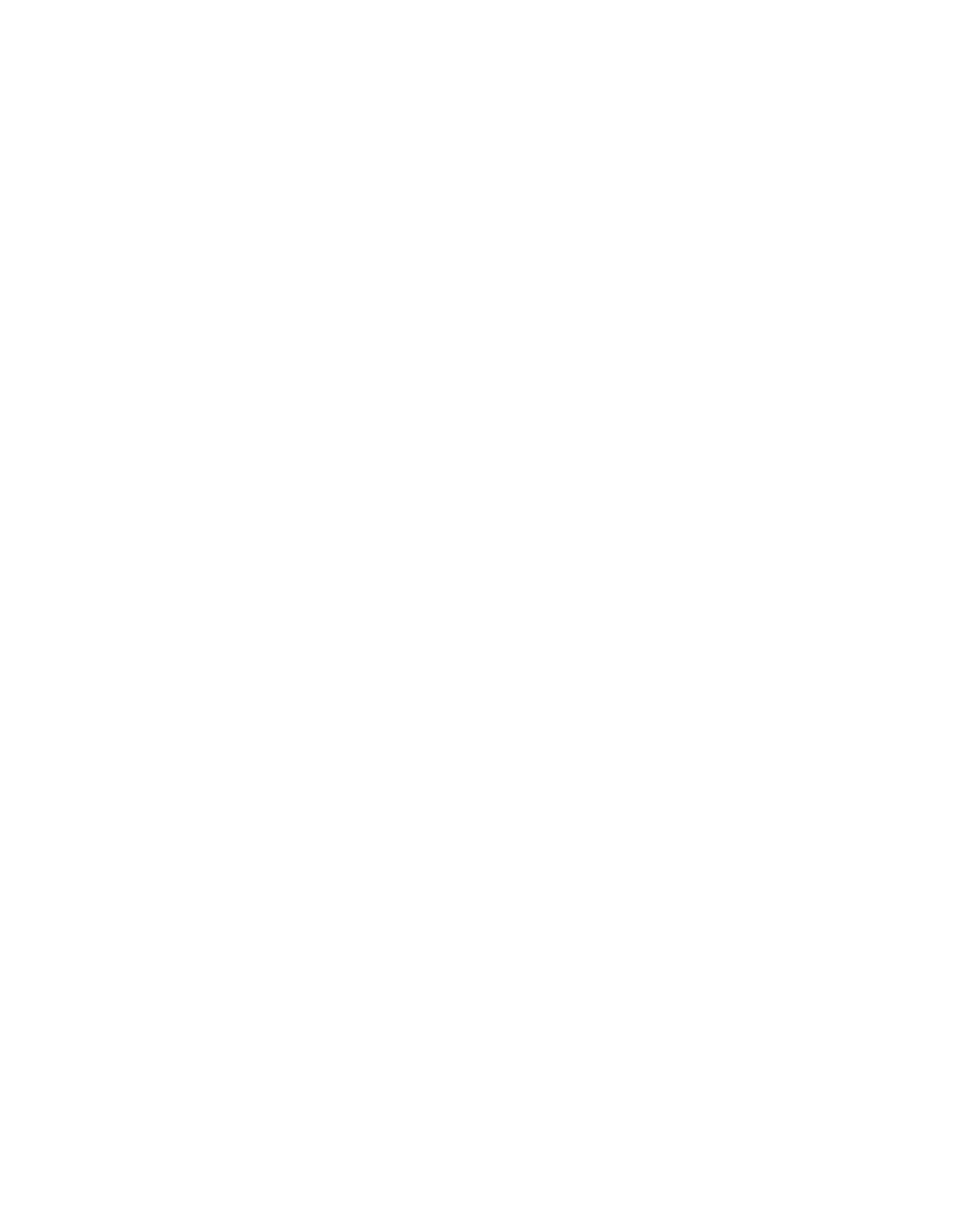r. This is clearly a liberal political agenda that had no business being used in the keynote address. I ma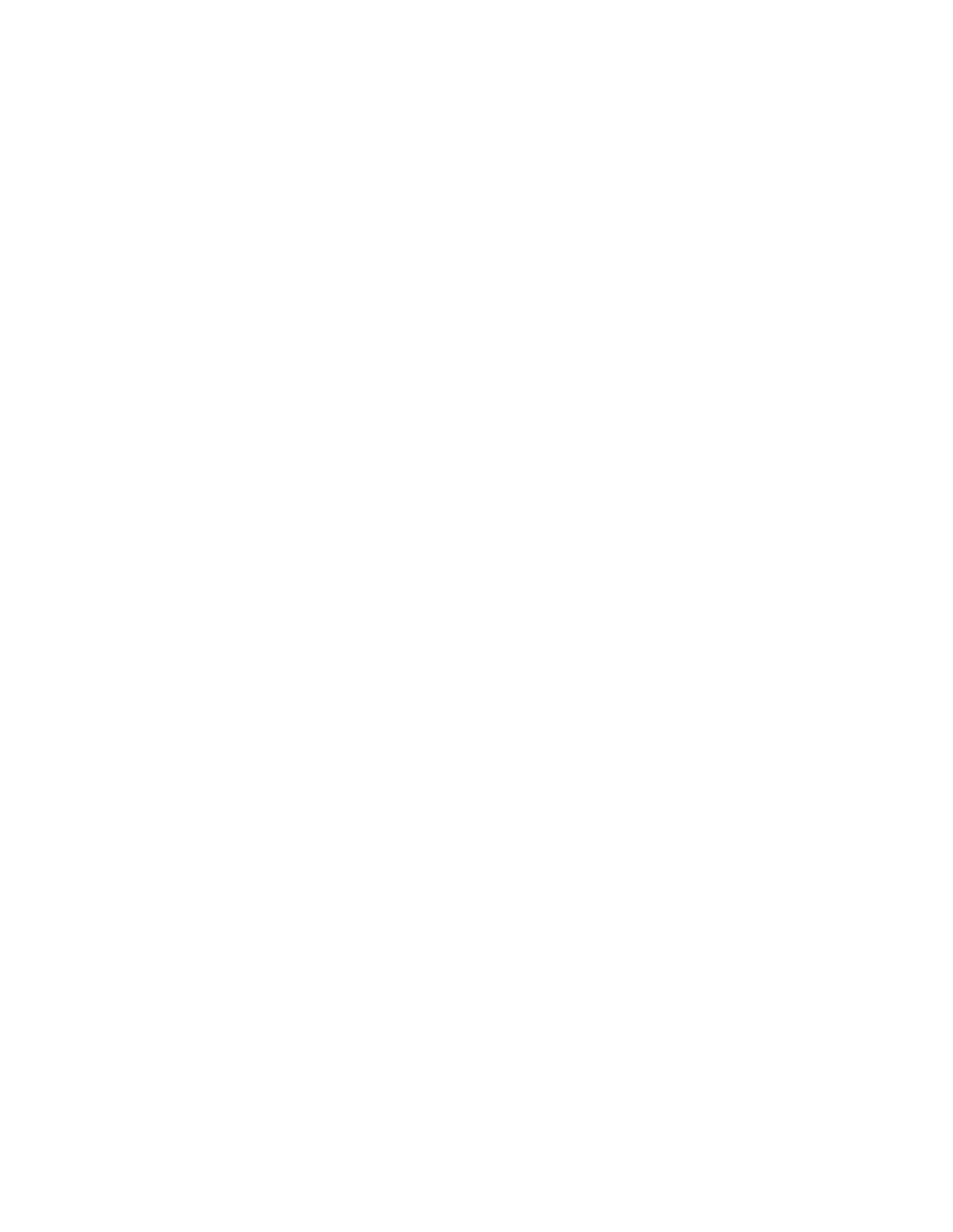shouldnâ€Â™t be wearing Afro wigs period. Emailed apology was didnâ€Â™t help either. Con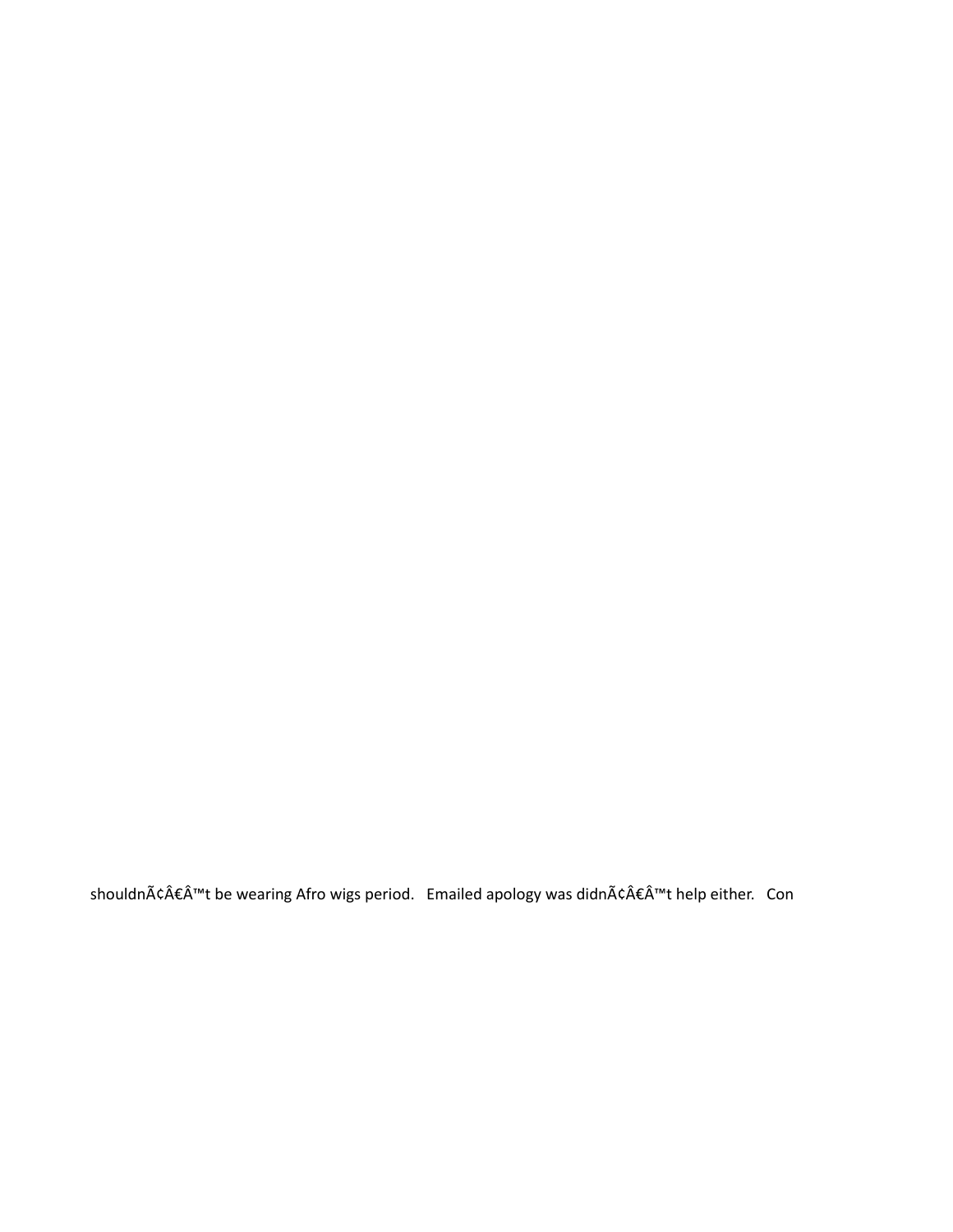is hotel cleaned my room while I was in conference & didn't realize I hadn't checked out yet- so I was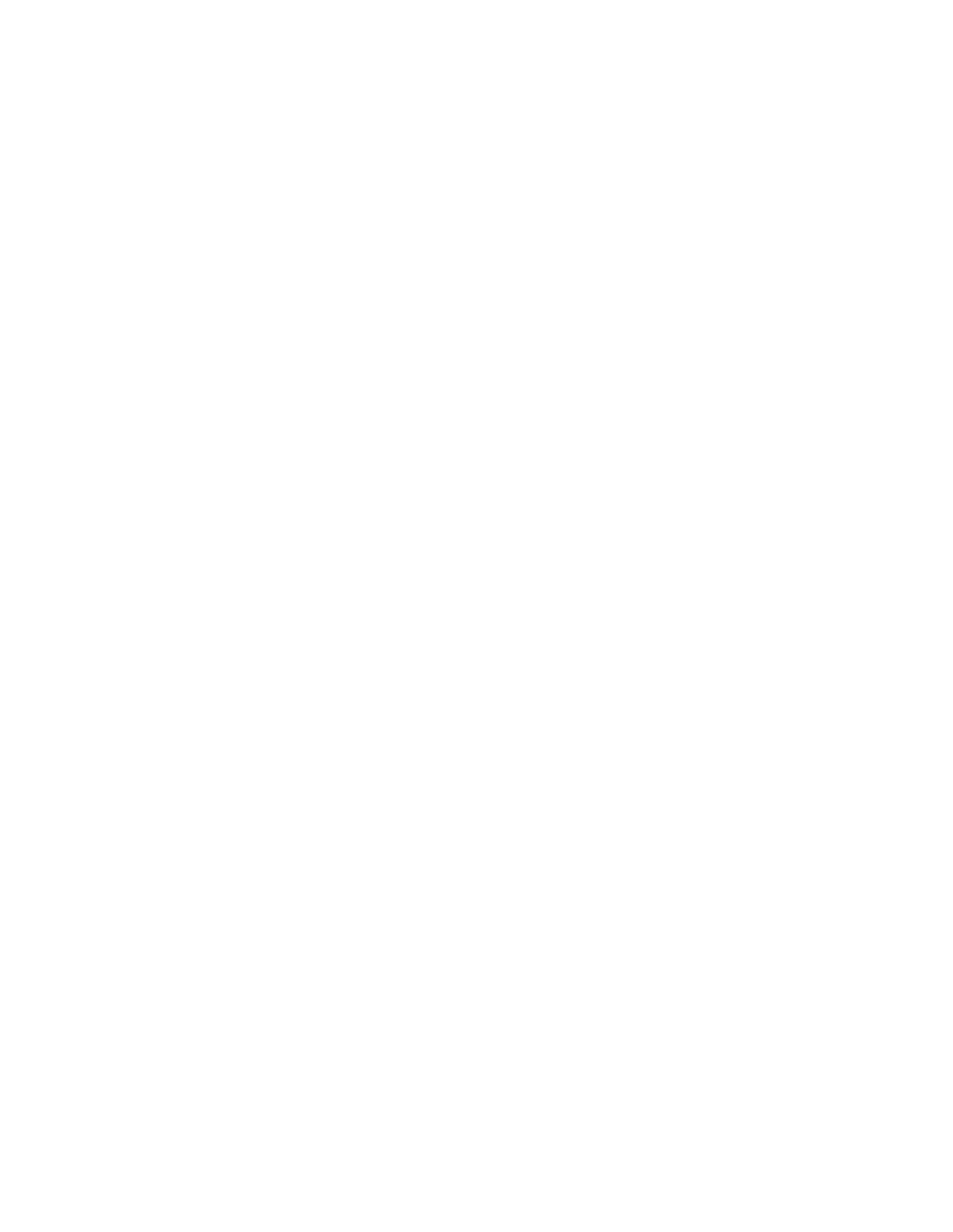ay be white; however, I have worked and continue to work extremely hard every day. I don't need a p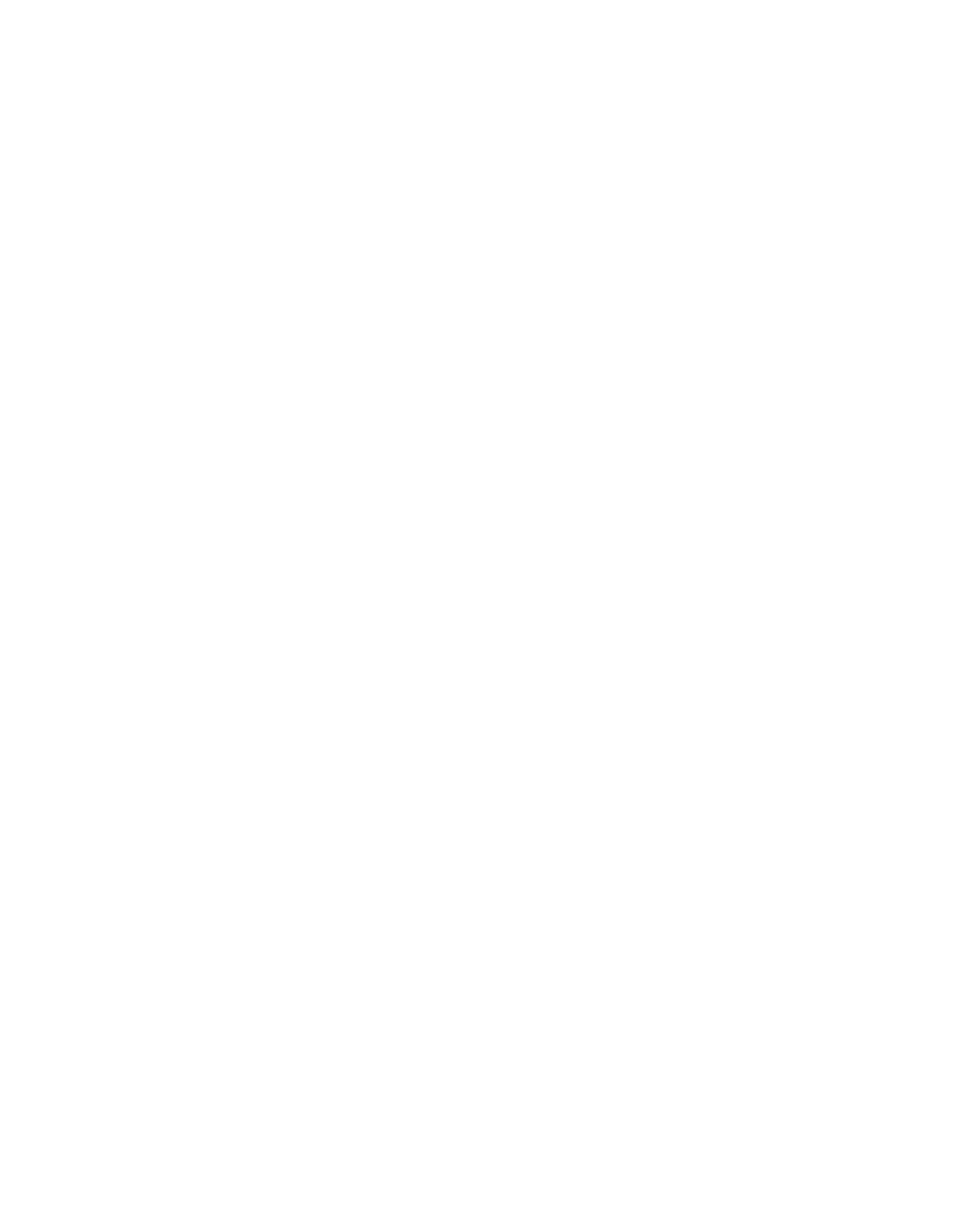scrambling to find my items,the manager wasn't very accommodating- a very young & inexperienced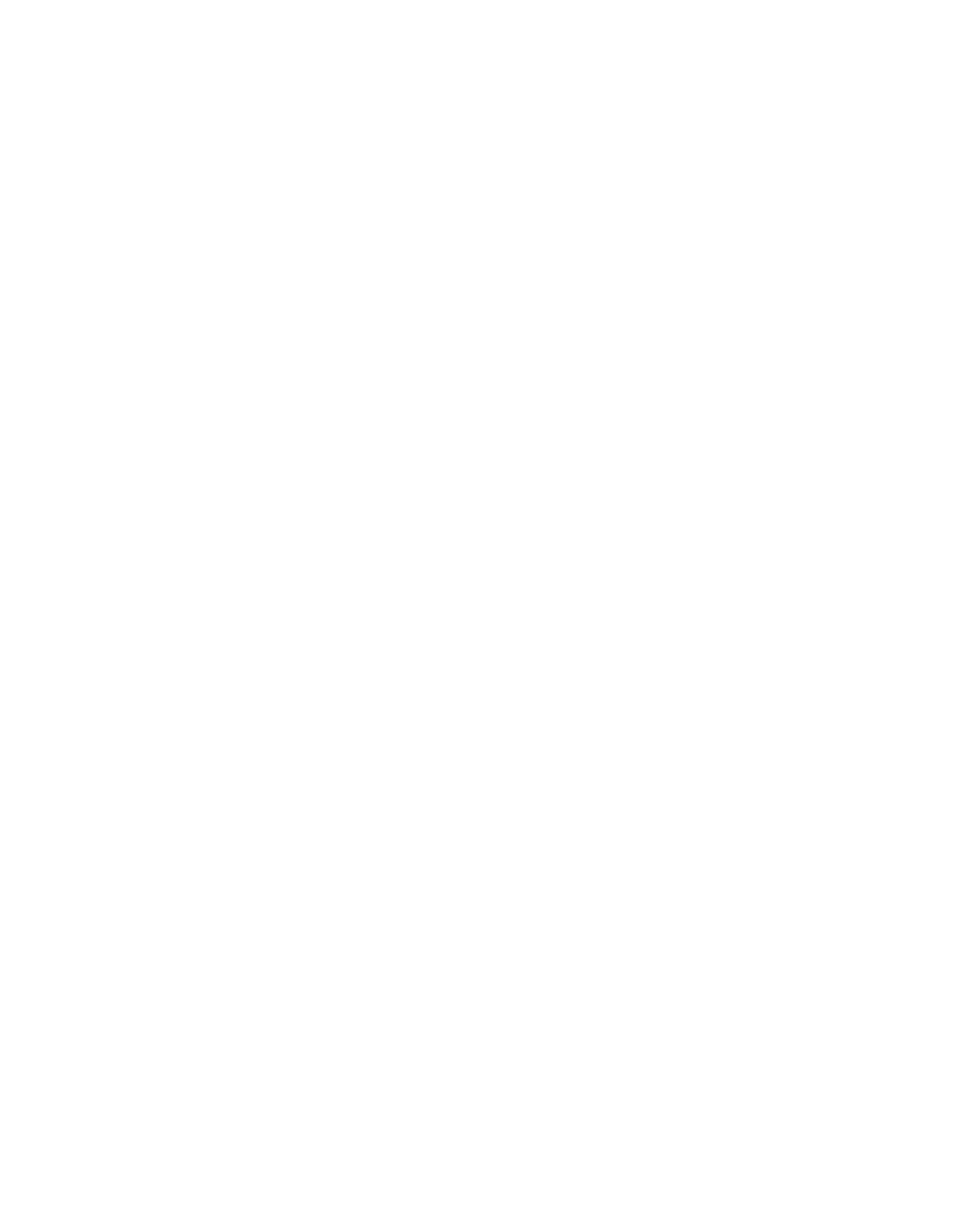political operative trying to make me feel guilty about my race or my position.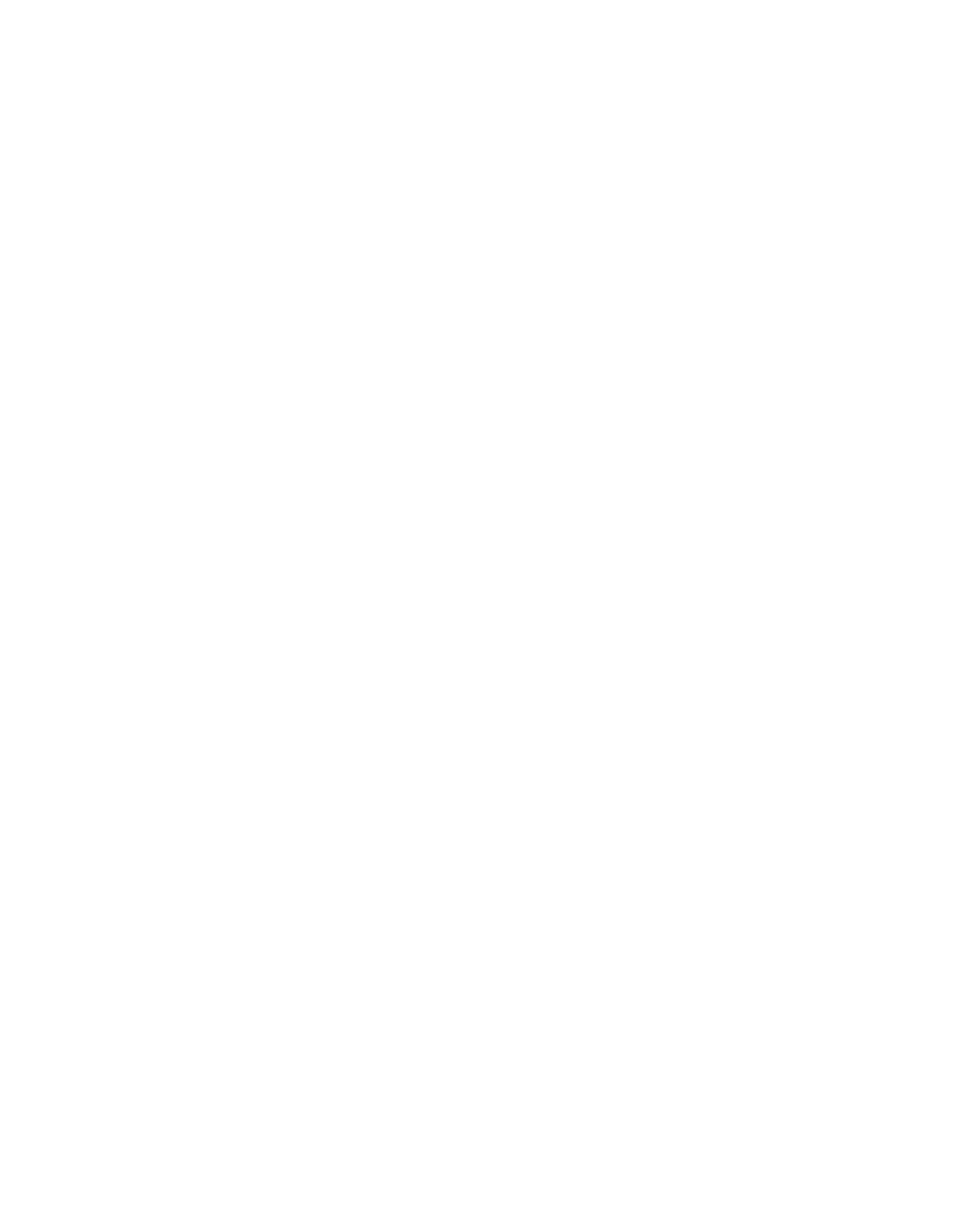# **Constant Contact Survey Results**

**Survey Name:** 2018 HCAW Annual Conference Evaluation **Response Status:** Partial & Completed **Filter:** None May 22, 2018 3:05:35 PM

| 1. Pre-Conference Please rate the Pre-Conference Sessions you attended according to the scale |                           |                                                              |
|-----------------------------------------------------------------------------------------------|---------------------------|--------------------------------------------------------------|
|                                                                                               | <b>Answer</b>             | <b>Respondent</b>                                            |
|                                                                                               |                           | I did not attend the preconfere amy.swanson@providence.or    |
|                                                                                               |                           | J'non Girffin made a commen goodwndr@aol.com                 |
|                                                                                               |                           | I did not attend the pre-confer nathaniel.daniek@providence  |
|                                                                                               |                           | would have liked to have mor hvirani@careagehealth.com       |
|                                                                                               |                           | Very good information and projasond@shfi.com                 |
|                                                                                               |                           | VBP: Power point presentatio lwillts@peacehealth.org         |
|                                                                                               |                           | Not much new info from her p raymer. I@ghc.org               |
| 2. Keynote Presentation: DJ Wilson, Create the Future - Comments                              |                           |                                                              |
|                                                                                               | <b>Answer</b>             | <b>Respondent</b>                                            |
|                                                                                               |                           | Great information regarding w bcgreenlee@evergreenhealth     |
|                                                                                               |                           | Question the comment about goodwndr@aol.com                  |
|                                                                                               |                           | I didn't think the keynote was lwillts@peacehealth.org       |
| 3. Keynote Presentation: Margaret Shepherd, Honor the Past - Comments                         |                           |                                                              |
|                                                                                               | <b>Answer</b>             | <b>Respondent</b>                                            |
|                                                                                               |                           | Went a little longer than nece bcgreenlee@evergreenhealth    |
|                                                                                               |                           | enjoyed the historical backgrc hvirani@careagehealth.com     |
|                                                                                               |                           | Went on way too long and wa lwillts@peacehealth.org          |
|                                                                                               |                           | Just read notes. NoVisuals. S heather.lauer@providence.org   |
| 4. Please rate the Breakout Sessions you attended: - Comments                                 |                           |                                                              |
|                                                                                               | <b>Answer</b>             | <b>Respondent</b>                                            |
|                                                                                               |                           | Great information regarding e bcgreenlee@evergreenhealth     |
|                                                                                               |                           | I did not attend the elder abus dkaldahl@jeffersonhealthcare |
|                                                                                               | did not attend the others | margaret.posey@gentiva.com                                   |
|                                                                                               |                           | Always appreciate having NG hvirani@careagehealth.com        |
|                                                                                               |                           | presenter was very enthusias jasond@shfi.com                 |
| 5. Please rate the Breakout Sessions you attended: - Comments                                 |                           |                                                              |
|                                                                                               | <b>Answer</b>             | <b>Respondent</b>                                            |
|                                                                                               |                           | Great perspective on this issubcgreenlee@evergreenhealth     |
|                                                                                               |                           | Speaker was able to provide «nathaniel.daniek@providence     |
|                                                                                               |                           | I wish John M would have sha hvirani@careagehealth.com       |
|                                                                                               |                           | presenter was very engaging jasond@shfi.com                  |
| 6. Please rate the Breakout Sessions you attended: - Comments                                 |                           |                                                              |
|                                                                                               | <b>Answer</b>             | <b>Respondent</b>                                            |
|                                                                                               | Love this information.    | bcgreenlee@evergreenhealth                                   |
|                                                                                               |                           | mismarked attended sessic denise.pascal@gentiva.com          |
|                                                                                               |                           | It was interesting to look at whnathaniel.daniek@providence  |
|                                                                                               |                           | I missed the intro and first coujasond@shfi.com              |
|                                                                                               |                           |                                                              |
|                                                                                               |                           | Nancy could not answer most lwillts@peacehealth.org          |
| 7. Please rate the Breakout Sessions you attended: - Comments                                 | <b>Answer</b>             |                                                              |
|                                                                                               |                           | <b>Respondent</b>                                            |
|                                                                                               |                           | It was much of a versus talk, I nathaniel.daniek@providence  |
|                                                                                               | Loved it                  | jasond@shfi.com                                              |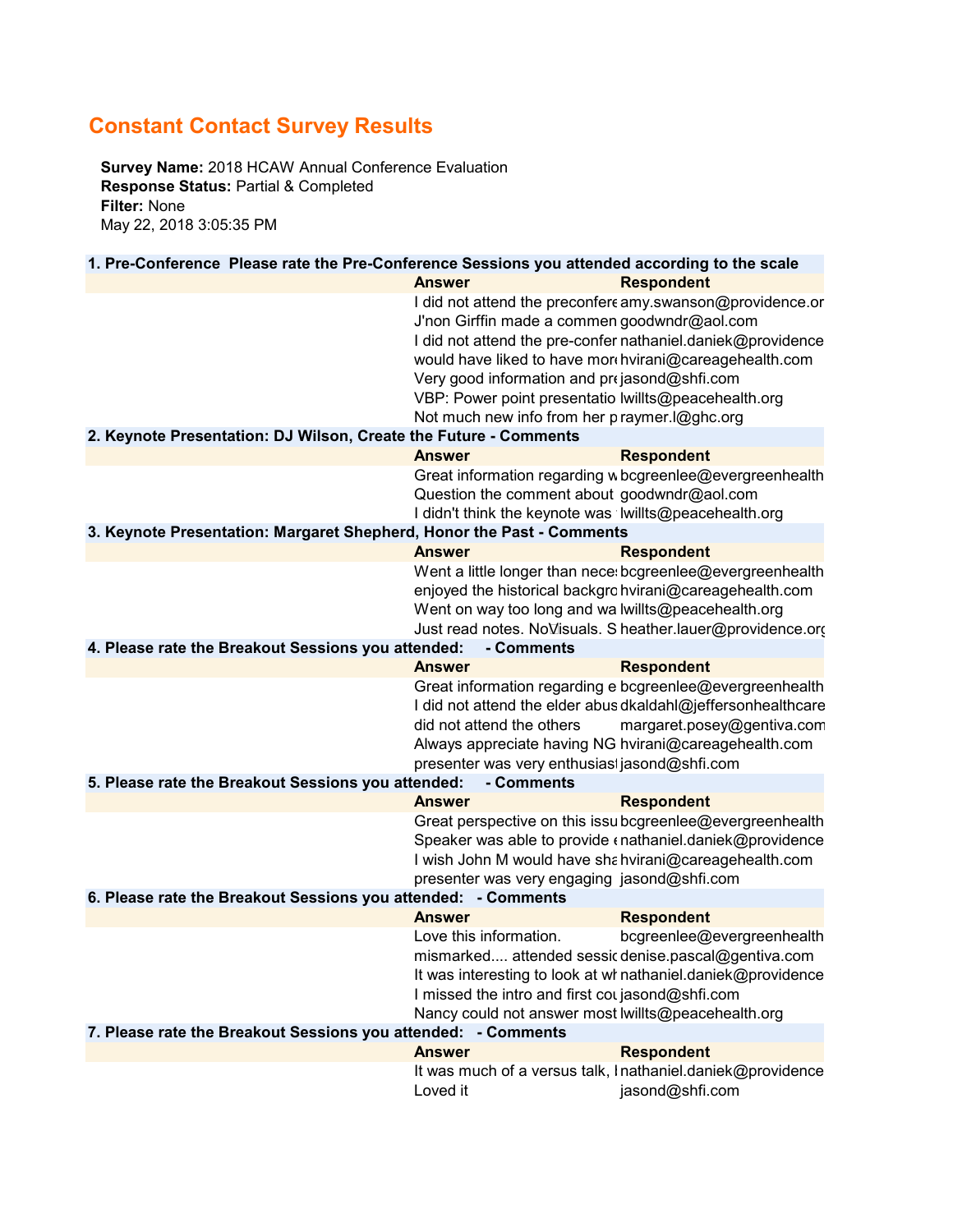|                                                                                               | Lance is good communicator; lwillts@peacehealth.org |                                                                |
|-----------------------------------------------------------------------------------------------|-----------------------------------------------------|----------------------------------------------------------------|
| 8. HCAW Annual Business Meeting: Treasurer's reportNominating Committee ReportRecognition of  |                                                     |                                                                |
|                                                                                               | <b>Answer</b>                                       | <b>Respondent</b>                                              |
|                                                                                               |                                                     | came in late - but for the part dkaldahl@jeffersonhealthcare   |
|                                                                                               | Need to work harder at getting goodwndr@aol.com     |                                                                |
|                                                                                               |                                                     | Always seems the Eastsiders sheri.ashmore@providence.o         |
| 9. Keynote Presentation: National Home Health & Hospice Industry Update -Bill Dombi, NAHC -   |                                                     |                                                                |
|                                                                                               | <b>Answer</b>                                       | <b>Respondent</b>                                              |
|                                                                                               |                                                     | Great to have Bill in person. bcgreenlee@evergreenhealth       |
|                                                                                               |                                                     | I do not come to these events rpatty@careagehealthpierce.c     |
|                                                                                               | always great!                                       | margaret.posey@gentiva.com                                     |
|                                                                                               |                                                     | Always great to listen too with nathaniel.daniek@providence    |
|                                                                                               |                                                     | Value&appreciate perspective hvirani@careagehealth.com         |
|                                                                                               | Great presentation and excell jasond@shfi.com       |                                                                |
|                                                                                               | Fantastic that he was present raymer. l@ghc.org     |                                                                |
| 10. Washington State Update: Legislative Report- Leslie EmerickState Survey Team Report- John |                                                     |                                                                |
|                                                                                               | <b>Answer</b>                                       | <b>Respondent</b>                                              |
|                                                                                               |                                                     | Need to have more balance, I bcgreenlee@evergreenhealth        |
|                                                                                               |                                                     | Timing just didn't work out wo dkaldahl@jeffersonhealthcare    |
|                                                                                               | Time ran out.                                       |                                                                |
|                                                                                               |                                                     | goodwndr@aol.com                                               |
|                                                                                               |                                                     | Time was running short, and twendy.stouder@gentiva.com         |
|                                                                                               |                                                     | this felt rushed and did not fee hvirani@careagehealth.com     |
| 11. Please Rate the Breakout Session you attended - Comments                                  |                                                     |                                                                |
|                                                                                               | <b>Answer</b>                                       | <b>Respondent</b>                                              |
|                                                                                               |                                                     | Informative & passionate spe: wendy.stouder@gentiva.com        |
|                                                                                               |                                                     | It was great to see how there nathaniel.daniek@providence      |
| 12. Please provide your feedback on the following Conference Events - Comments                |                                                     |                                                                |
|                                                                                               | <b>Answer</b>                                       | <b>Respondent</b>                                              |
|                                                                                               |                                                     | loved the HCAW song routine dkaldahl@jeffersonhealthcare       |
|                                                                                               | Wednesday's entertainment b goodwndr@aol.com        |                                                                |
|                                                                                               |                                                     | Thank you for all your wonder hvirani@careagehealth.com        |
|                                                                                               |                                                     | Costumes were inappropriate heather.lauer@providence.org       |
|                                                                                               |                                                     | I work for Providence HH and kristen.rose@providence.org       |
| 13. Please provide your feedback on the following logistical items - Comments                 |                                                     |                                                                |
|                                                                                               | <b>Answer</b>                                       | <b>Respondent</b>                                              |
|                                                                                               |                                                     | My hotel room smelled like rul rpatty@careagehealthpierce.c    |
|                                                                                               |                                                     | Did not appreciate the racial v amy swanson@providence.or      |
|                                                                                               |                                                     | Great food, snacks, etc. Hotel wendy.stouder@gentiva.com       |
|                                                                                               |                                                     | Never works for me always hamargaret.posey@gentiva.com         |
|                                                                                               | better location this year                           | raymer.l@ghc.org                                               |
| 14. Now tell us where you would like to meet for the 2019 HCAW Annual Conference - Responses  |                                                     |                                                                |
|                                                                                               | <b>Answer</b>                                       | <b>Respondent</b>                                              |
|                                                                                               | Outside of Seattle.                                 | bcgreenlee@evergreenhealth                                     |
|                                                                                               |                                                     | I liked the location for this con sirena.strout@providence.org |
|                                                                                               |                                                     | Will likely not attend. I did not rpatty@careagehealthpierce.c |
|                                                                                               | <b>Bellevue or Seattle</b>                          | wgange@careagehealth.com                                       |
|                                                                                               |                                                     | Another hotel close to the airc cbonner@highlinemedical.org    |
|                                                                                               | Seattle area                                        | amy.swanson@providence.or                                      |
|                                                                                               |                                                     | on the West side of the state idkaldahl@jeffersonhealthcare    |
|                                                                                               | Seattle                                             | lcotton@cornerstonehhh.com                                     |
|                                                                                               | Same place or at least some goodwndr@aol.com        |                                                                |
|                                                                                               | I thought this venue was grea fordice.k@ghc.org     |                                                                |
|                                                                                               |                                                     |                                                                |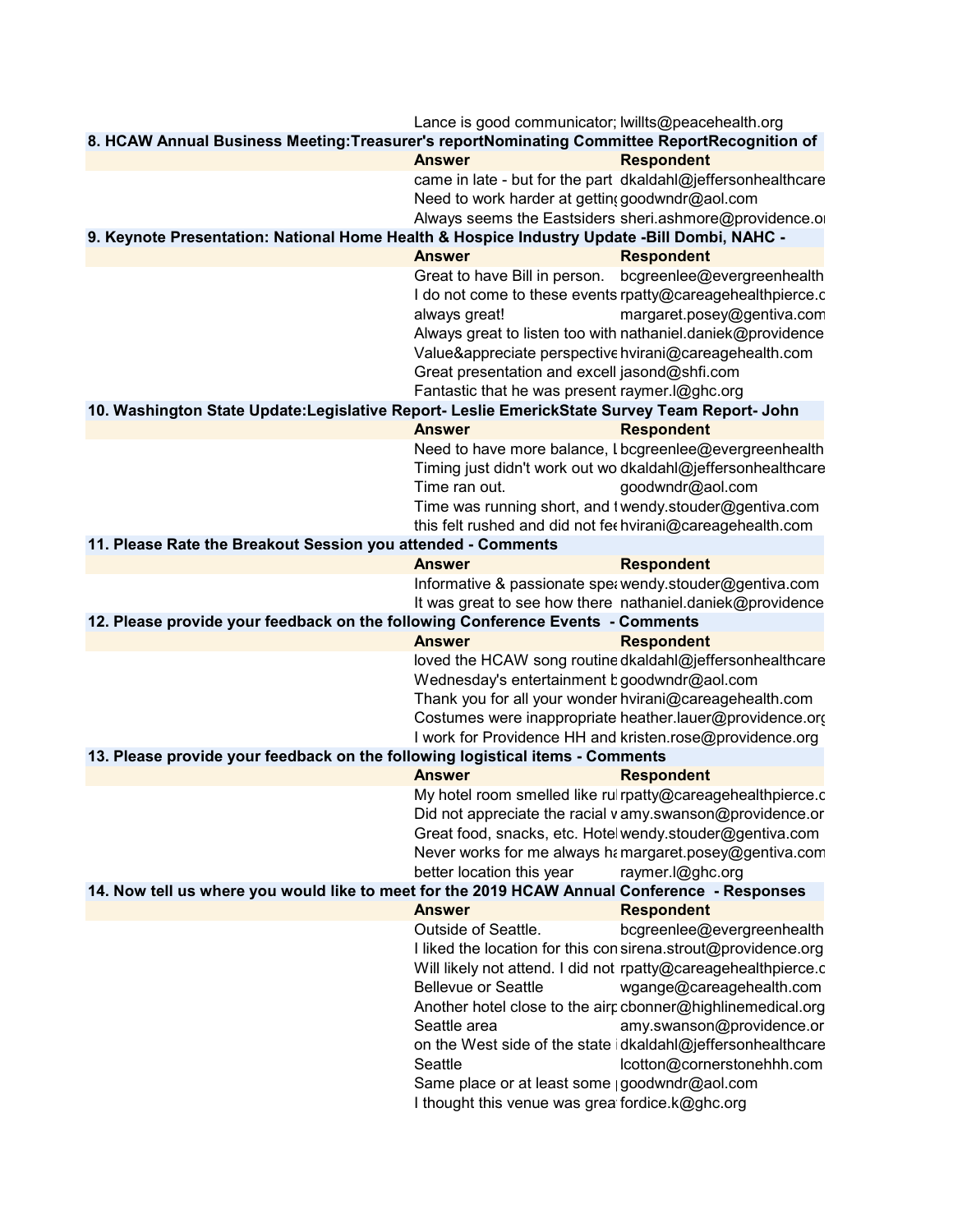Doubletree or Hilton off Intern wendy.stouder@gentiva.com same area. it is very convenie denise.pascal@gentiva.com<br>Some where in Tacoma. margaret.posey@gentiva.com margaret.posey@gentiva.com It is easy to meet in the same nathaniel.daniek@providence same place!<br>gretchena@shfi.com gretchena@shfi.com Same place would be fine hvirani@careagehealth.com I think Bellevue would be grea amberhahnkeenan@yvmh.org This location was easy to acc jasond@shfi.com The location we were at this y melissa.nickel@gentiva.com Do we ever meet in Spokane, lwillts@peacehealth.org Not sure. **https://education.** frans2580@gmail.com I liked the same area; centrall rachel.manchester@providen maybe Tacoma would encour raymer.l@ghc.org Be more aware of your action heather.lauer@providence.org EAST SIDE OF STATE sheri.ashmore@providence.or s caw2@touchmark.com Anywhere in Seattle area is grkristen.rose@providence.org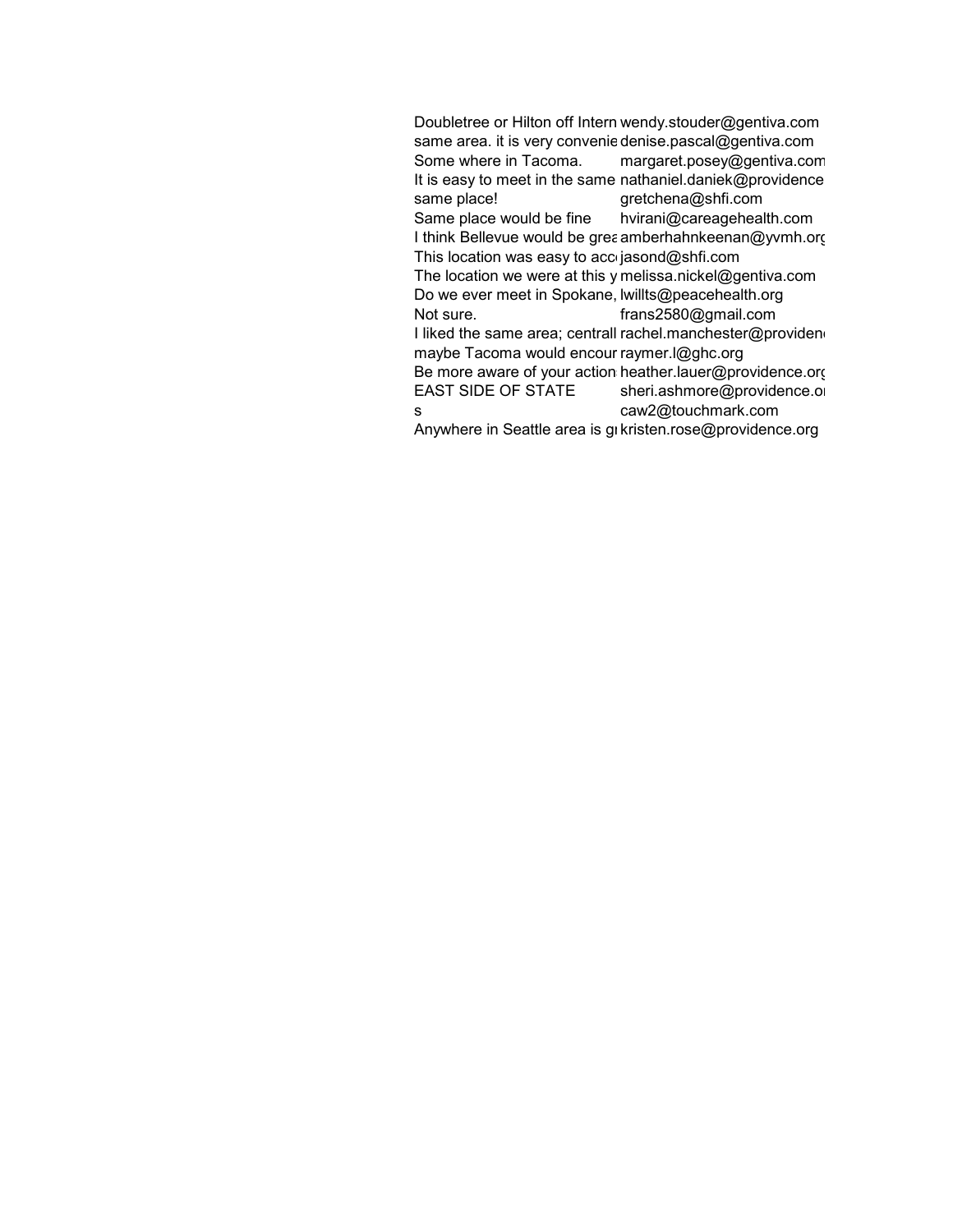care.org

.org

care.org

g

care.org e.org  $\mathbf{I}$ 

care.org

care.org

.org

rg

.org

.org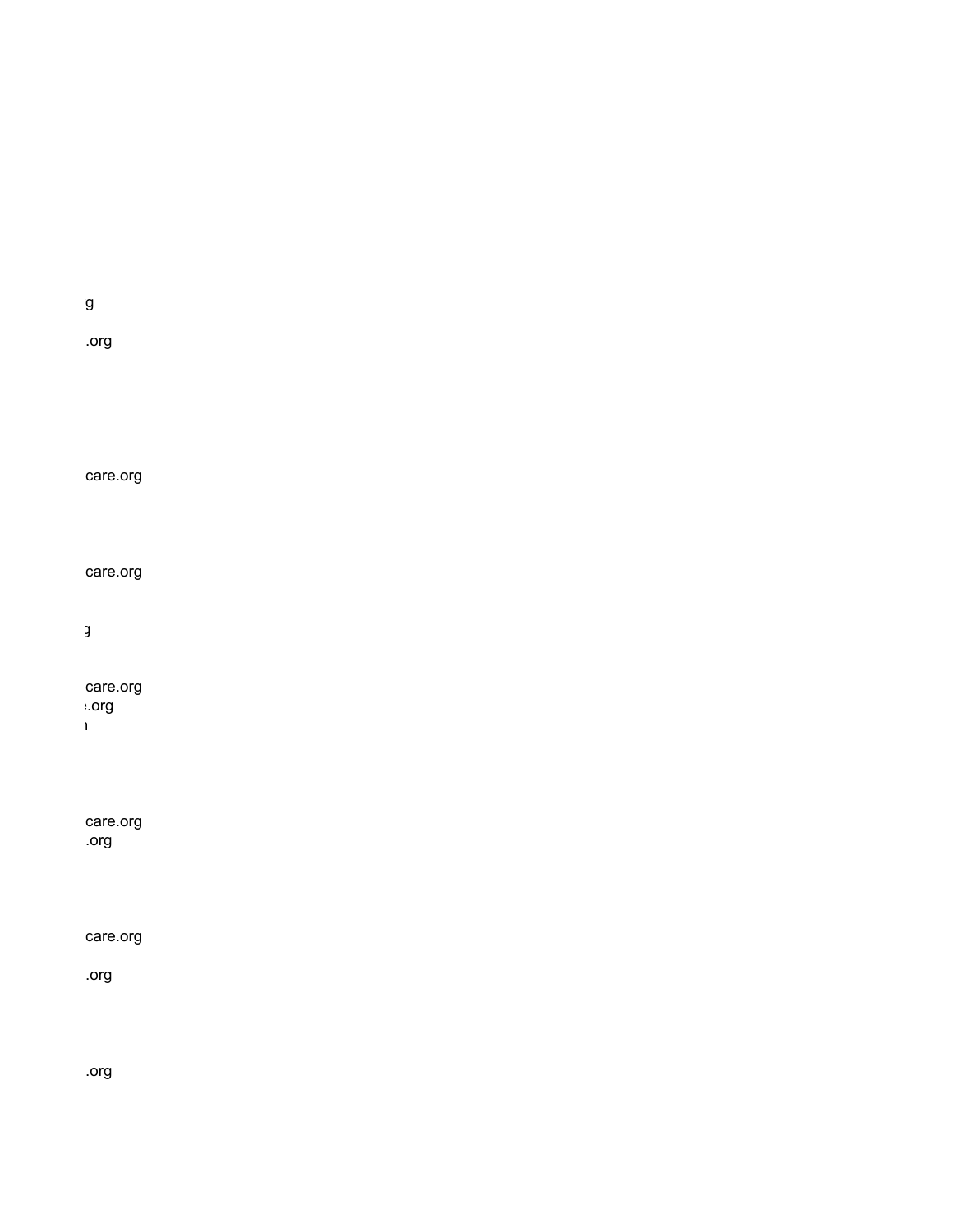| $.$ org                                           |  |  |  |
|---------------------------------------------------|--|--|--|
| $rg$                                              |  |  |  |
| care.org<br>$: \neg \neg$<br>$\mathbf{1}$<br>.org |  |  |  |
| care.org<br>$:$ org                               |  |  |  |
| .org                                              |  |  |  |
| $:$ org                                           |  |  |  |
| $\mathbf{j}$                                      |  |  |  |
| $: \neg \neg$<br>g<br>$\mathbf l$                 |  |  |  |
| care.org                                          |  |  |  |
| $: \neg \neg$                                     |  |  |  |
| $\parallel$<br>g<br>⊧.org                         |  |  |  |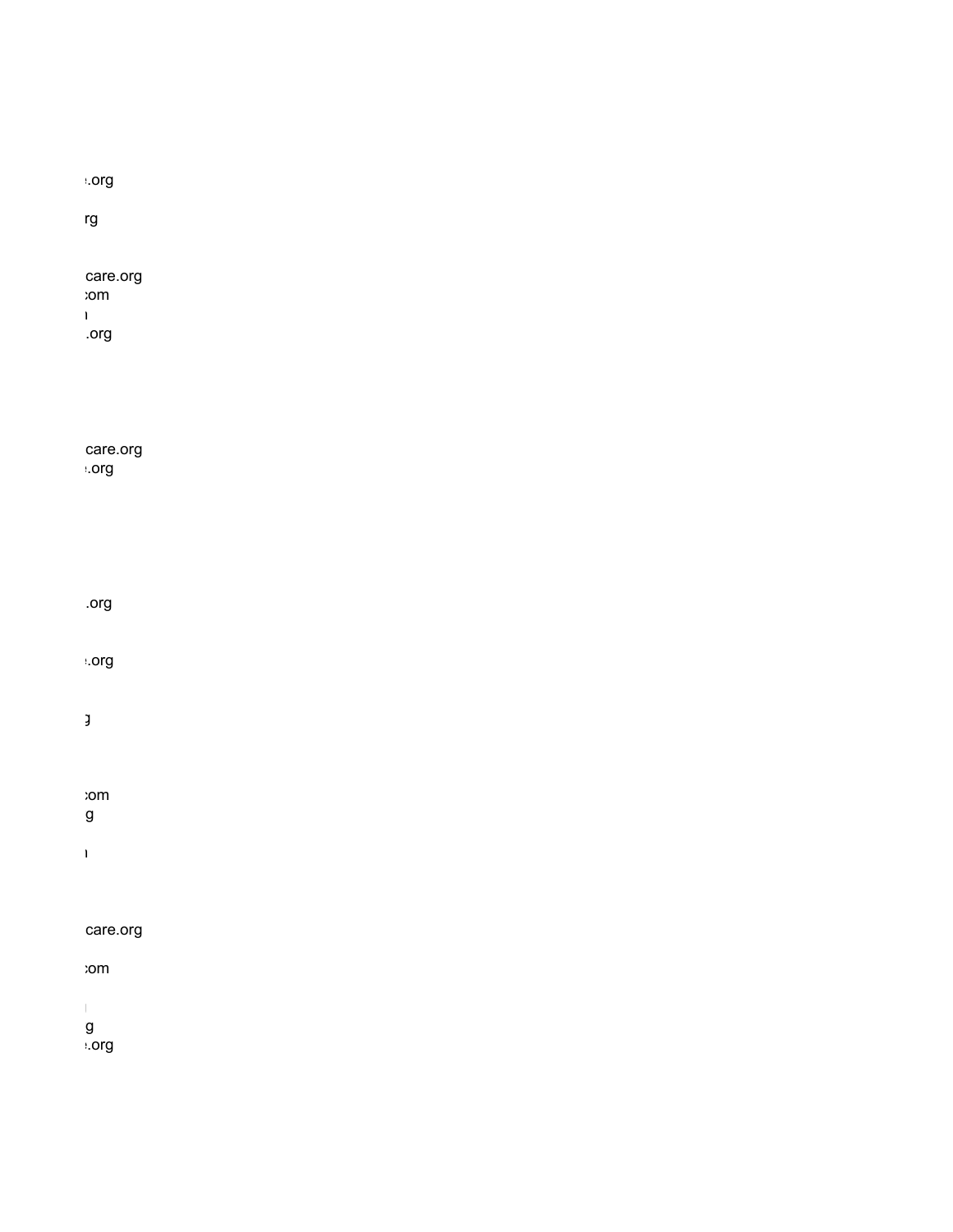m .org g

ce.org

g rg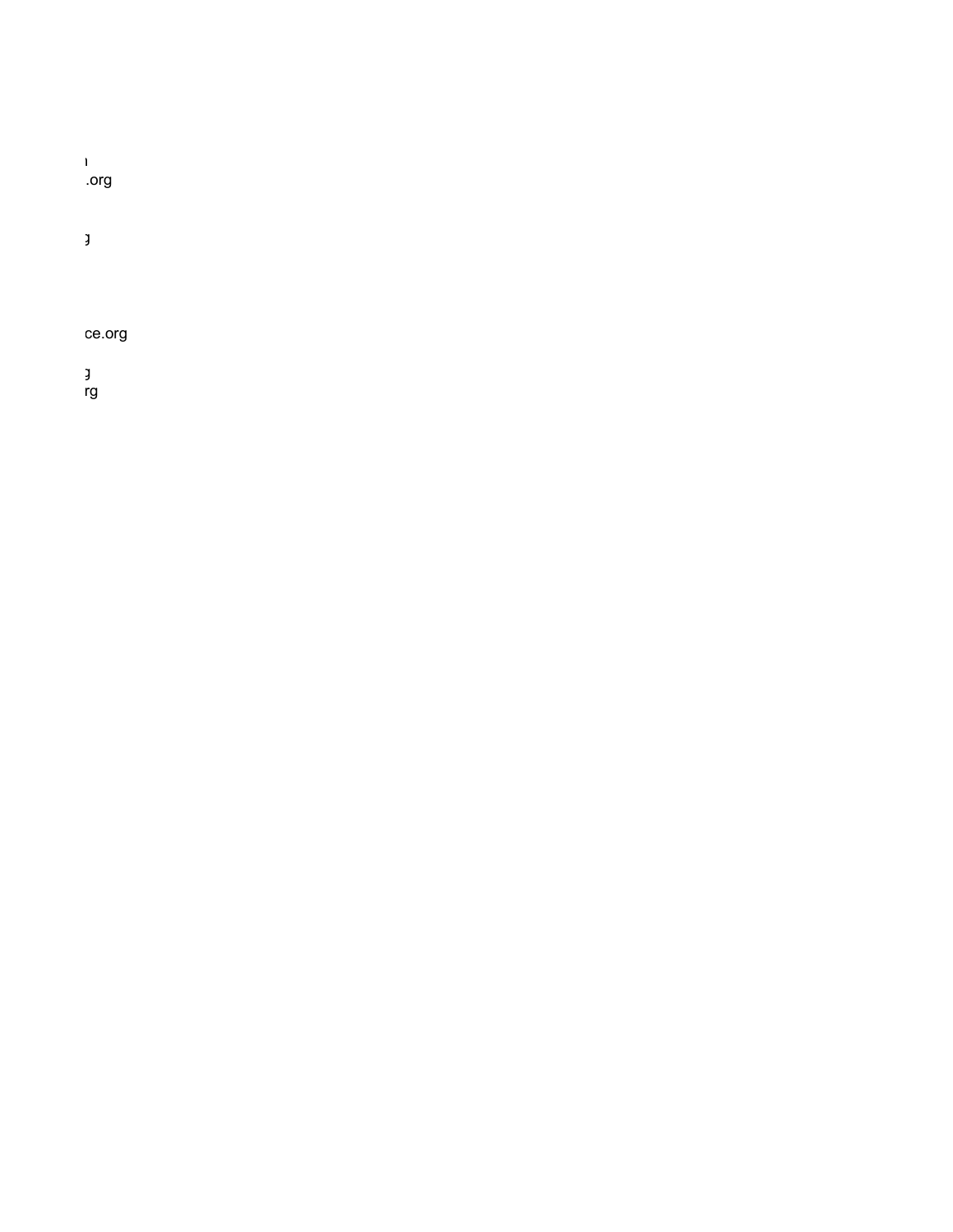| Date: 06/08/18      |                                                                                                                                                                                                                                                                                                                                                                                                                                        | Time: 9:30 to 11:30                                                                                                                                                                                                                                                                                                                                                                                                                                                                                                                                                                                                                                                                                        | <b>Location: Call</b><br>913-748-0123 part #260678                           |                       |  |
|---------------------|----------------------------------------------------------------------------------------------------------------------------------------------------------------------------------------------------------------------------------------------------------------------------------------------------------------------------------------------------------------------------------------------------------------------------------------|------------------------------------------------------------------------------------------------------------------------------------------------------------------------------------------------------------------------------------------------------------------------------------------------------------------------------------------------------------------------------------------------------------------------------------------------------------------------------------------------------------------------------------------------------------------------------------------------------------------------------------------------------------------------------------------------------------|------------------------------------------------------------------------------|-----------------------|--|
| <b>TIME</b>         | <b>TOPIC</b>                                                                                                                                                                                                                                                                                                                                                                                                                           | <b>DISCUSSION</b>                                                                                                                                                                                                                                                                                                                                                                                                                                                                                                                                                                                                                                                                                          | <b>PLAN OF ACTION</b>                                                        | <b>RESPONSIBLE</b>    |  |
| 9:30 a.m.           | Call to order<br>Roll call, check-in and review agenda for the day.<br>Marilou Church, Donna Goodwin, Rachel<br>Manchester, Greg Pang, , Kyle Long, , Larissa<br>Jording, Gretchen Anderson, Brent Korte<br>Not attending: Sam Miller, Amber Hahn Keenan,<br><b>Rob Krause, Brian Greenlee</b><br>Intro to new board members!<br>Kelly Pajinag, Nate, Melinda<br>John McDonagh, Melissa, Christine & Jennifer,<br><b>Mike McMorine</b> |                                                                                                                                                                                                                                                                                                                                                                                                                                                                                                                                                                                                                                                                                                            | Review and approve                                                           | Marilou               |  |
| Minutes of last mtg |                                                                                                                                                                                                                                                                                                                                                                                                                                        | No minutes to approve as no regular meeting in April                                                                                                                                                                                                                                                                                                                                                                                                                                                                                                                                                                                                                                                       | Review and approve.                                                          | Marilou               |  |
|                     | Financials                                                                                                                                                                                                                                                                                                                                                                                                                             | Review financials to date<br>Mike reviewed April Financials. Better than the prior<br>year. Increased revenue due to annual meeting and<br>compared to last year the conference preliminary results<br>are stronger than last year.<br>Net income considerably higher due to lower conf costs<br>and revenue from the trade show.<br>Association is strong position through April. Still have<br>a couple of renewals that everyone is aware of and<br>working on collecting.<br>Preliminary May results show a decrease in YTD loss<br>due to revenue received in May.<br>Question: Workshop expenses for Oasis in June? YES.<br>Motion for approval: Rachel<br>Seconded: Gretchen<br>Passed unanimously. | Review and approve                                                           | Jacob or Mike/Larissa |  |
| 9:50                | Annual<br>meeting/conference                                                                                                                                                                                                                                                                                                                                                                                                           | Complaint<br>No additional feedback from initial. Consensus is to<br>leave it as                                                                                                                                                                                                                                                                                                                                                                                                                                                                                                                                                                                                                           | Address any unanswered<br>concerns and determine if<br>further action needed | All                   |  |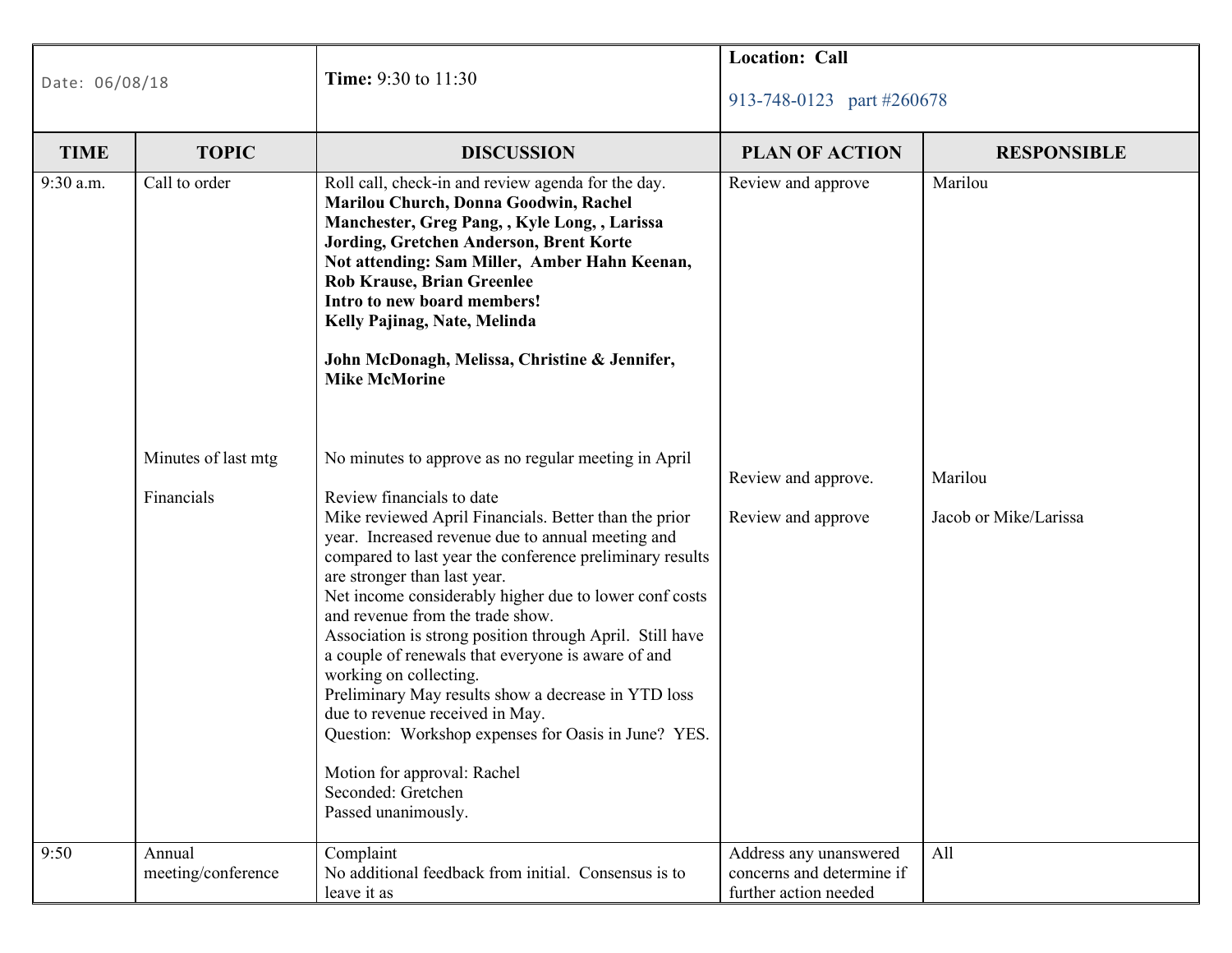|       |                   | Summary of conference evals<br>Indication of difficulty getting a Keynote that appeals<br>for everyone. Although it shows over 70% in the two<br>highest evaluation categories.<br>Total survey returns not very high | Review | Brian |
|-------|-------------------|-----------------------------------------------------------------------------------------------------------------------------------------------------------------------------------------------------------------------|--------|-------|
|       |                   | Trend overall: strong support for breakout sessions.<br>Consider sharing feedback with speakers whether or not<br>they request them.                                                                                  |        |       |
|       |                   | Difficult to understand the criticism of the political<br>nature of some of the speaker comments given the<br>current state and federal situation.                                                                    |        |       |
|       |                   | Consider separating State Leg report from John Hilger's<br>report in order to give each appropriate time.                                                                                                             |        |       |
|       |                   | Consider evaluations available at the conference to fill<br>in prior to leaving the conference rather than waiting for<br>the online completion only.                                                                 |        |       |
|       |                   | Volunteer to assist the conference committee with the<br>executing on that – Rachel made this recommendation.                                                                                                         |        |       |
|       |                   | Venue: good to work with, very accommodating.                                                                                                                                                                         |        |       |
|       |                   | Discussion about location reiterated the better results<br>when located on the west side and especially in the                                                                                                        |        |       |
|       |                   | Seattle area.<br>The point was raised that the Hospice group regularly<br>meets in in Chelan and it would be nice to have a                                                                                           |        |       |
|       |                   | destination that the group could look forward to.<br>Suggested that Suncadia is right in the middle of the                                                                                                            |        |       |
|       |                   | state or possibly Leavenworth.<br>With the departure of Brian and Doris there is only                                                                                                                                 |        |       |
|       |                   | Marla remaining from this year's committee.<br>Larissa, Rachel and Gretchen volunteered to be on the                                                                                                                  |        |       |
|       |                   | Annual Conference committee.<br>Rachel and Gretchen agreed to Co-Chair the committee.                                                                                                                                 |        |       |
|       |                   | Meeting to be set by Brian to have a hand over ono the<br>committee in the next week or so.                                                                                                                           |        |       |
| 10:10 | Sepsis Initiative | Tabled for this morning's meeting.                                                                                                                                                                                    | Update | Doris |
|       |                   |                                                                                                                                                                                                                       |        |       |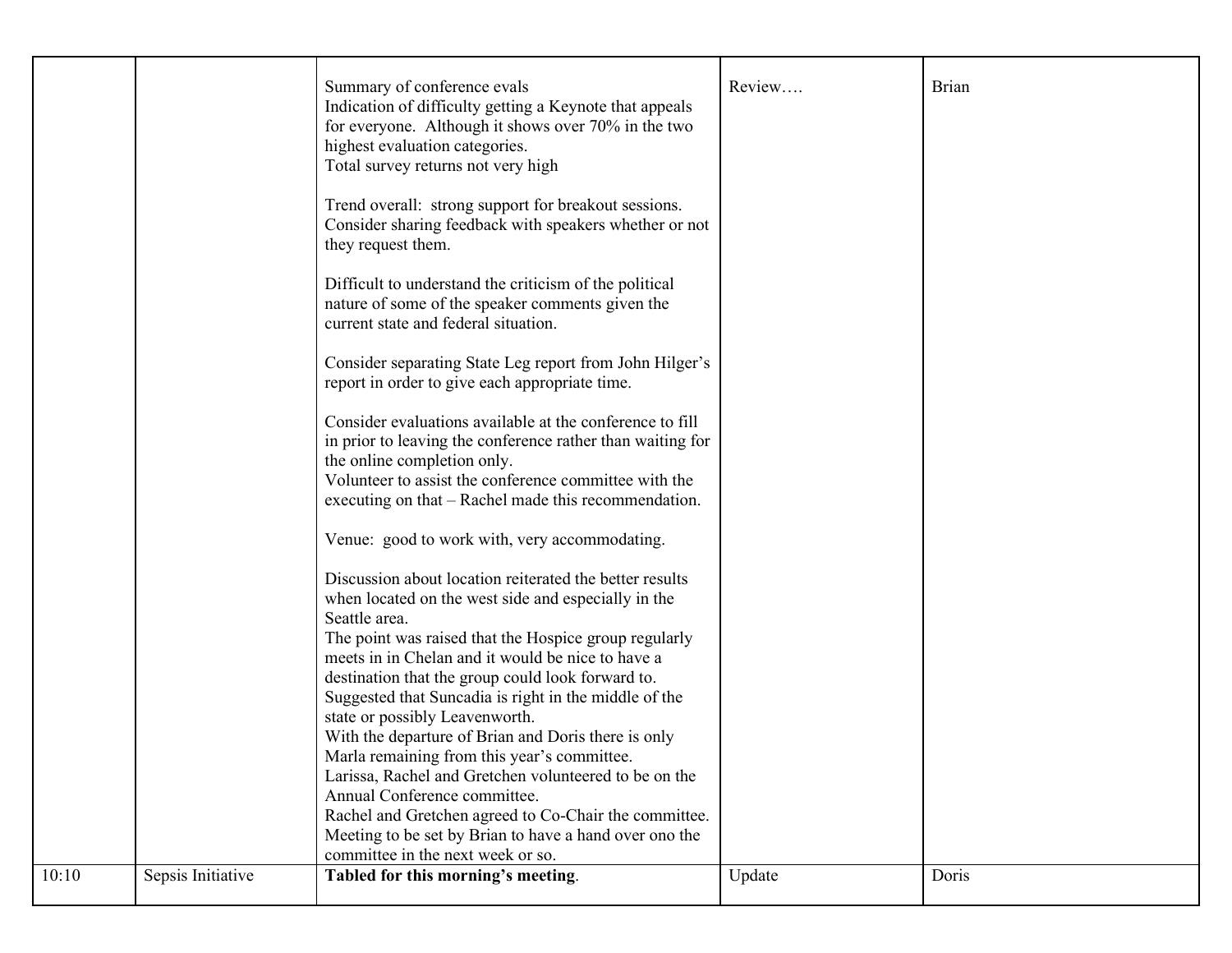| 10:15 | Legislative | Meeting with Sue BirchHCA June 18 for a decision<br>package in the Gov's budget. State agencies working<br>on their budgets now so will learn if any are planning to<br>include increase for Home Health rates.                                                                                                                                                                                                                                                                                                                                                                            | Devise plan: who is<br>attendingwhat do we<br>want to convey or ask? | Leslie |
|-------|-------------|--------------------------------------------------------------------------------------------------------------------------------------------------------------------------------------------------------------------------------------------------------------------------------------------------------------------------------------------------------------------------------------------------------------------------------------------------------------------------------------------------------------------------------------------------------------------------------------------|----------------------------------------------------------------------|--------|
|       |             | Planning to attend meeting: Donna Goodwin, via<br>phone, Larissa Jording, Brent K, Greg Pang.<br>Plan is to compare what the various programs, state pay<br>relative to HH rates. Greg willing to provide average<br>rates by programs for CHHH. Any other Board<br>members who are willing to provide total costs per visit,<br>Greg will include in the averages to present on the $18th$ .<br>Currently, the raise from the state of Washington over<br>the past 17 years has been 3%.<br>Data coming to Greg will need to be to him by mid-<br>week the week of the 11 <sup>th</sup> . | Who to attend June 10<br>meeting to represent<br><b>HCAW</b>         | Leslie |
|       |             | If Governor budget isn't a possibility Leslie has a<br>meeting tentatively set for she and Greg to meet with<br>Sen Cleveland in the 49 <sup>th</sup> Dist. Greg to email the<br>Senator for a meeting on June 22 in the late afternoon.                                                                                                                                                                                                                                                                                                                                                   |                                                                      |        |
|       |             | Brent: data collection for the report. Providence is<br>contributing, Evergreen, Overlook and UW Hospital, all<br>going to be contributing. Specific direction all that is<br>required at this point. Evergreen CEO working with<br>WISHA boards to get participation.                                                                                                                                                                                                                                                                                                                     |                                                                      |        |
|       |             | June 7 a letter form L&I stating policy changes.<br>Working with L&I for the last 6 or 7 months on the<br>needs of Home Healthcare.<br>Home Health Aide visits received a \$42.02 rate/15<br>minute unit included. Also, PT & OT will no longer be<br>capped both for evaluation and implementing.<br>Notification unclear. Greg to provide Leslie the<br>question so she can seek clarification. IT would appear<br>that an evaluation visit could be now eligible for up to a<br>reimbursement of over \$500.                                                                            |                                                                      |        |
|       |             | Greg will send the results to the board.                                                                                                                                                                                                                                                                                                                                                                                                                                                                                                                                                   |                                                                      |        |
|       |             | June 11 meeting $2:00 - 4:00$ , not June 10.                                                                                                                                                                                                                                                                                                                                                                                                                                                                                                                                               |                                                                      |        |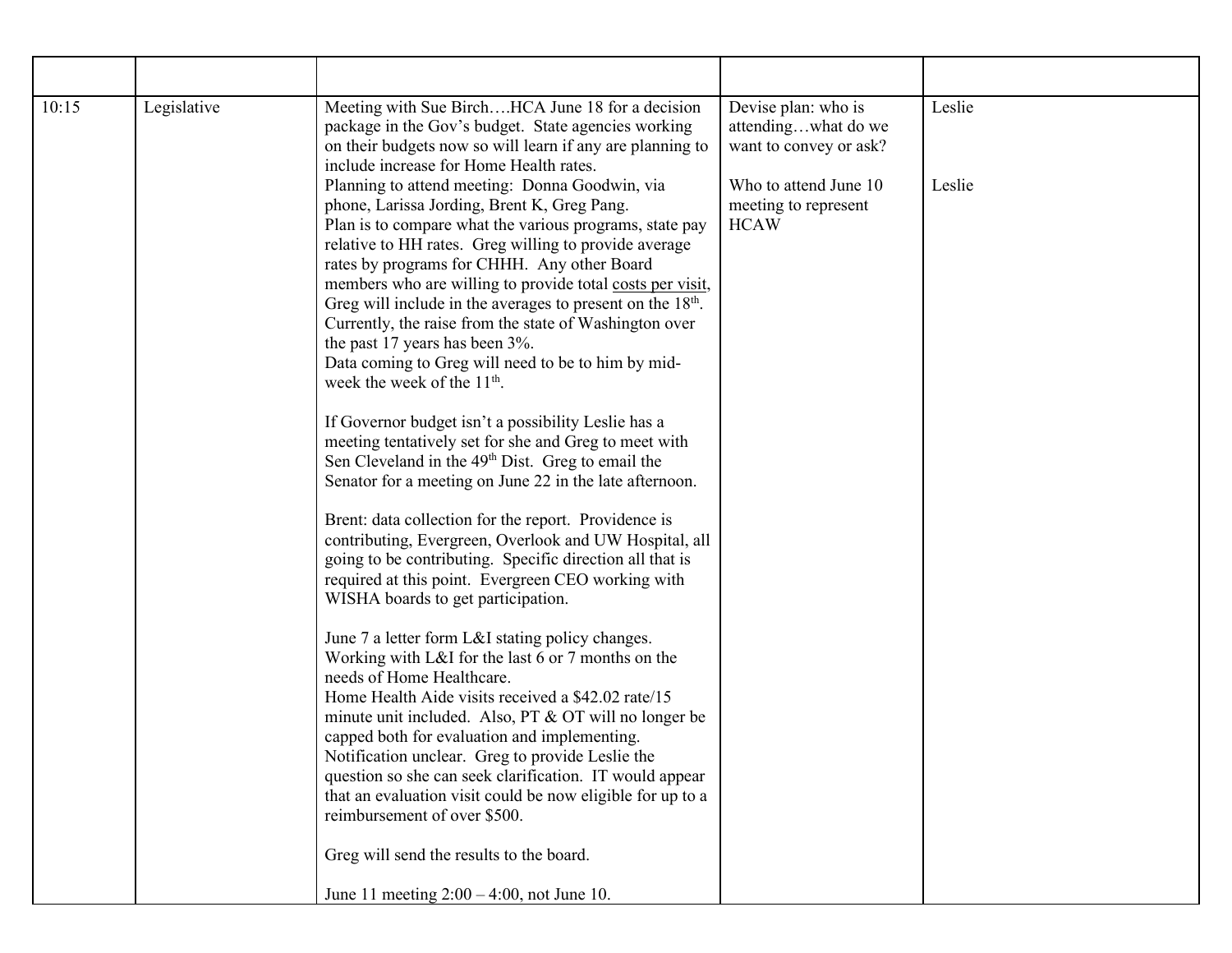|       |                       | Legislative report doc filed on the website.<br>Initiative 1358 Stakeholder process for reimbursement<br>for EMT's<br>Error in email form L&I referring to 2825. In L&I<br>email it says 2875, should be 2825.                                                                                                                                                                                                                                                                                                                                                                                                                                                                                                                                                                                                                                                                                                                                                                                                                                                                                                                                                                                                                                                                                                                                                                                                                                                            |                |         |
|-------|-----------------------|---------------------------------------------------------------------------------------------------------------------------------------------------------------------------------------------------------------------------------------------------------------------------------------------------------------------------------------------------------------------------------------------------------------------------------------------------------------------------------------------------------------------------------------------------------------------------------------------------------------------------------------------------------------------------------------------------------------------------------------------------------------------------------------------------------------------------------------------------------------------------------------------------------------------------------------------------------------------------------------------------------------------------------------------------------------------------------------------------------------------------------------------------------------------------------------------------------------------------------------------------------------------------------------------------------------------------------------------------------------------------------------------------------------------------------------------------------------------------|----------------|---------|
| 10:30 | Management transition | Update on process; incorporation of aspects of Doris<br>role into Catchpoint ED role and review parts of Doris<br>role that may need additional Board support or<br>supplemental staffing as integration of the role occurs.<br>The following were nominated to be check signers:<br>Christine Opiela, Exec Director<br>Marilou Church, President<br>Larissa Jording, Treasurer.<br>President-Elect, Donna Goodwin<br>Moved by Greg Pang, Seconded by Melinda<br>Motion approved unanimously.<br>Signing limit for the ED would be \$3000. Over that<br>amount would require two signatures.<br>All A/P will be approved by the Pres and Treasurer so a<br>cap isn't really necessary though it can be in place.<br>The Policy side of Doris' role is what is needed to<br>clarify going forward.<br>Thoughts from the Board and Leslie on how to proceed:<br>Doris and Leslie work hand in hand for Washington<br>state but the Board member with the most experience is<br>Donna Goodwin. Someone with Donna's experience<br>and expertise is very important to Leslie. Amount of<br>time required is variable through the year and based on<br>what initiatives are in play.<br>Concern/question $-$ if time commitment could be<br>quantified and responsibilities are defined it would be<br>helpful. If there are a lot of meetings on the westside to<br>be attended in person it would preclude Donna from<br>taking on the role. Much of the work Donna has been | <b>Discuss</b> | Marilou |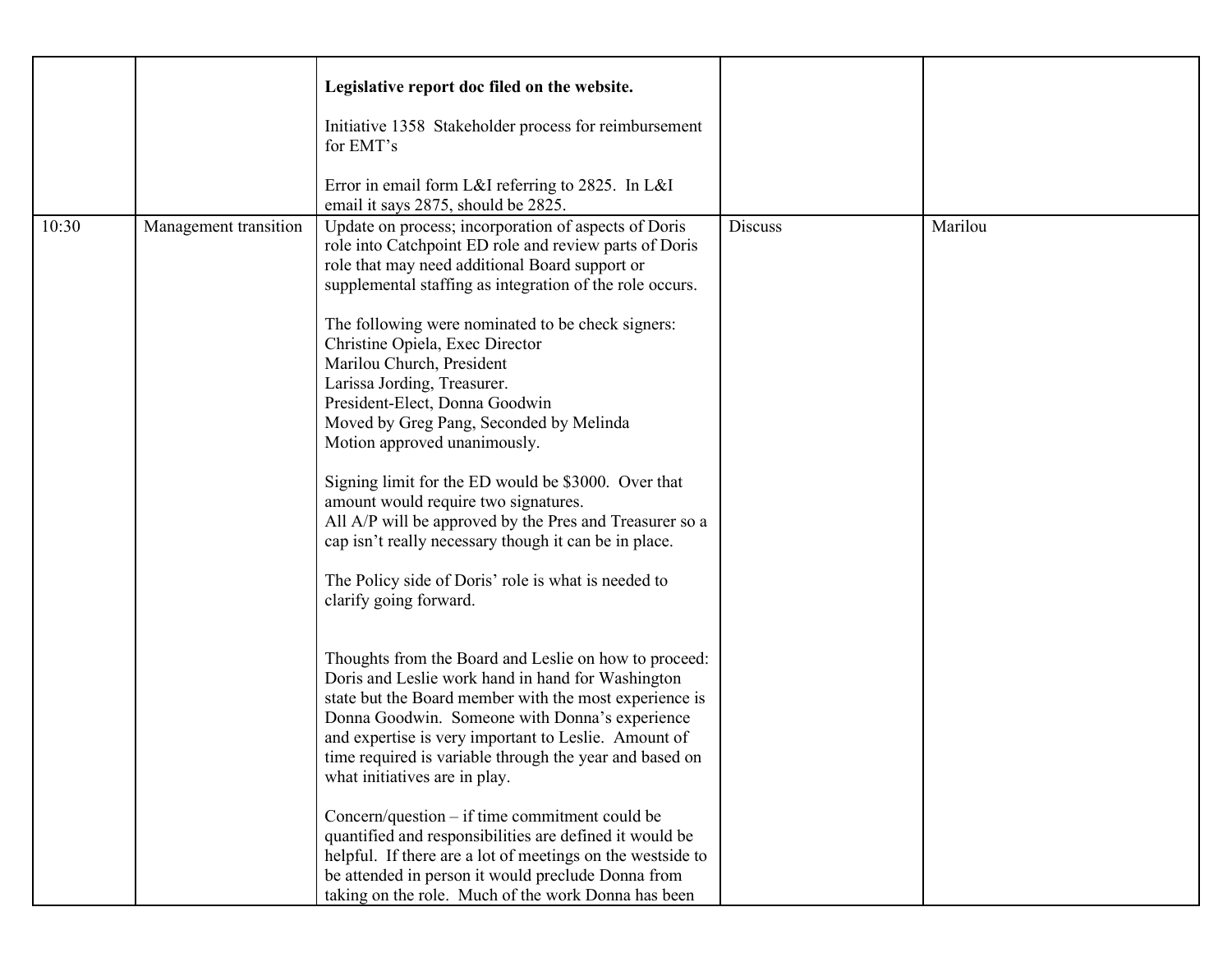| able to accomplish as the Chair of Public Policy for<br><b>HCAW</b>                                                                                                                                                               |  |
|-----------------------------------------------------------------------------------------------------------------------------------------------------------------------------------------------------------------------------------|--|
| Need is most in the area of Federal advocacy and<br>organizing the annual March on Washington.                                                                                                                                    |  |
| Brent willing to take on a larger role with the Federal<br>but some of the detail on coordinating and<br>communication would need to fall to others, possibly<br>Christine.<br>Proposal, could it be handled on a per diem basis. |  |
| Looking for a Director of Public Affairs. Previously<br>reported to the ED of the management company.<br>Doris coordinated with the management company but<br>really didn't have a reporting relationship.                        |  |
| Christine could handle the organizing role on this. It<br>appears we're going back to having a Director of Public<br>Affairs.                                                                                                     |  |
| Need a plan for the summer with a commitment for a<br>longer term solution.                                                                                                                                                       |  |
| Going forward should look at approaching this very<br>differently than we have in the past. How can we<br>engage members of our individual agencies to become<br>involved?                                                        |  |
| There is a great deal happening on all fronts<br>Marilou feels need to visit with Doris about specific<br>activities and responsibilities.                                                                                        |  |
| Proposal, contract with Donna for 10 or 12 hours a<br>week, which would require her to resign from the board,<br>and another person to fill the President Elect role.                                                             |  |
| Proposal that the Board put an interim period timeline<br>together that would allow for a recruitment period.                                                                                                                     |  |
| Proposal for Leslie to take on a larger role in the<br>interim.                                                                                                                                                                   |  |